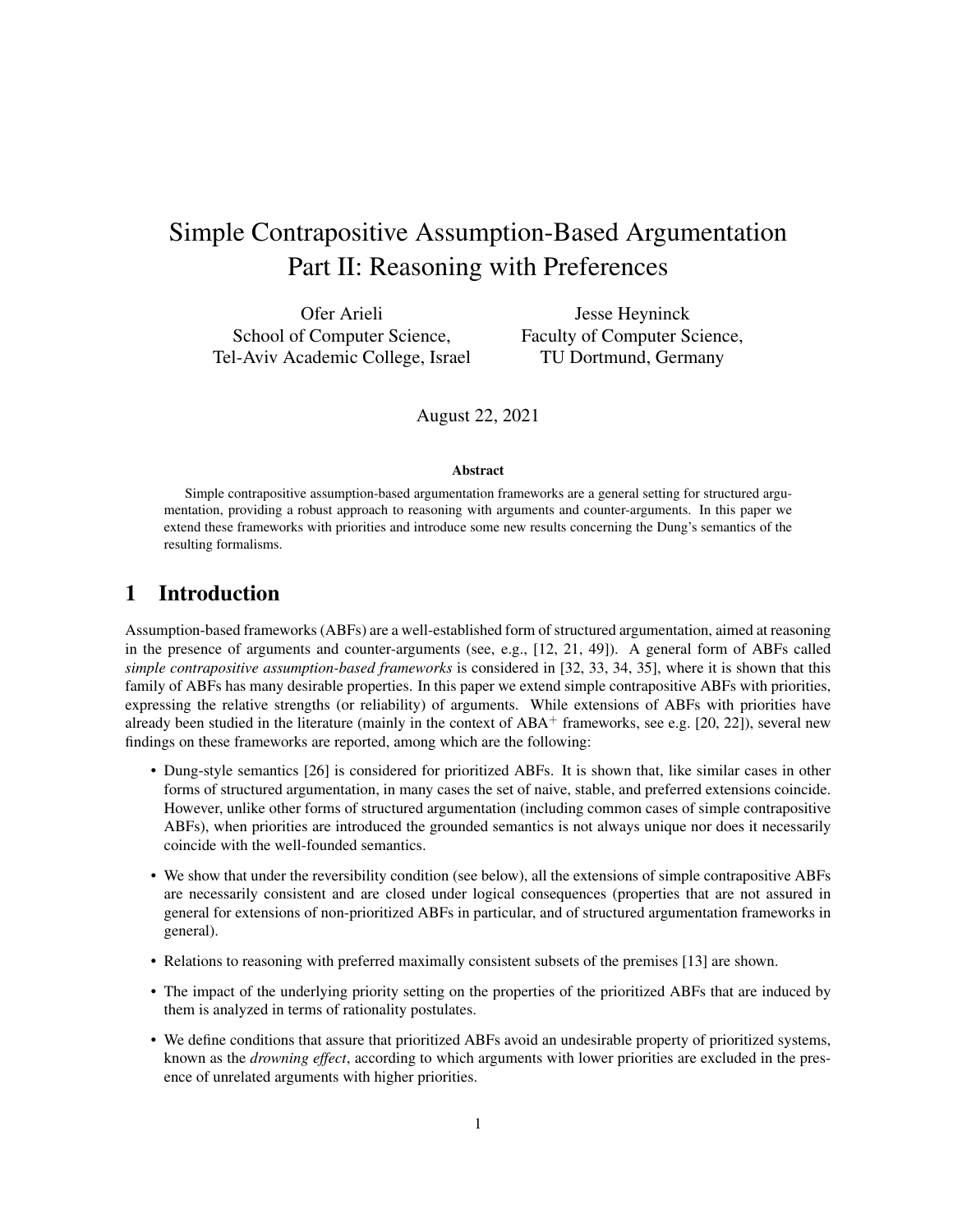• Properties of the entailments induced by prioritized ABFs are examined. It is shown, in particular, that when using the max aggregation function, the corresponding entailments are cumulative in the sense of Kraus, Lehmann and Magidor [42], and satisfy the non-interference property [17].

The outcome of this work is therefore a robust approach of argumentative, preference-based reasoning with defeasible assumptions. This approach is compared in the last part of the paper to other approaches of accommodating priorities in structured argumentation.

The rest of this paper is organized as follows: In the next section we recall some basic definitions and notations concerning (simple contrapositive) ABFs. In Section 3 we define priority settings and, accordingly, prioritized ABFs. Then we consider some properties of prioritized ABFs: general argumentation-theoretic properties (Section 4), relation to reasoning with maximal consistency (Section 5), and properties that are related to preference handling (Section 6). A summary of the results in these sections appears in Table 1. In Section 7 we consider some properties of the entailments that are induced by prioritized ABFs. In Section 8 we refer to related work and in Section 9 we conclude. $<sup>1</sup>$ </sup>

# 2 Preliminaries

We start with some background on non-prioritized (simple-contrapositive) assumption-based argumentation frameworks. The definitions in this section can be found also in the first part of the paper [35]. We recall the definitions here to make this paper self-contained, and for a convenient comparison between the basic notions and their extensions, in the next section, to the prioritized case.

In what follows we shall denote by  $\mathscr L$  an arbitrary propositional language. Atomic formulas in  $\mathscr L$  are denoted by *p*,*q*,*r*, compound formulas are denoted by  $\psi$ , $\phi$ ,  $\sigma$ , and sets of formulas in  $\mathcal{L}$  are denoted by  $\Gamma$ ,  $\Delta$ ,  $\Theta$  (possibly primed or indexed). The powerset of a set  $\Gamma$  is denoted by  $\mathcal{O}(\Gamma)$ .

**Definition 1.** A *logic* for a language  $\mathcal{L}$  is a pair  $\mathcal{L} = \langle \mathcal{L}, \vdash \rangle$ , where  $\vdash$  is a (Tarskian) consequence relation for  $\mathcal{L}$ , that is, a binary relation between sets of formulas and formulas in  $\mathscr L$ , satisfying the following conditions:

Reflexivity: if  $\psi \in \Gamma$  then  $\Gamma \vdash \psi$ .

Monotonicity: if  $\Gamma \vdash \psi$  and  $\Gamma \subseteq \Gamma'$ , then  $\Gamma' \vdash \psi$ .

Transitivity: if  $\Gamma \vdash \psi$  and  $\Gamma', \psi \vdash \phi$  then  $\Gamma, \Gamma' \vdash \phi$ .

In addition, we shall assume that  $\mathfrak L$  satisfies the following standard conditions:

Structurality (closure under substitutions): if  $\Gamma \vdash \psi$  then  $\theta(\Gamma) \vdash \theta(\psi)$  for every  $\mathscr L$ -substitution  $\theta$ .

Non-triviality: there are a non-empty set  $\Gamma$  and a formula  $\psi$  such that  $\Gamma \nvdash \psi$ .

The  $\vdash$ -transitive closure of a set Γ of *L* -formulas is  $Cn_{\vdash}(\Gamma) = \{ \psi \mid \Gamma \vdash \psi \}$ . When  $\vdash$  is clear from the context or arbitrary we will sometimes just write *Cn*(Γ).

**Definition 2.** We shall assume that the language  $L$  contains at least the following connectives and constant:

a  $\vdash$ *-negation*  $\neg$ , satisfying:  $p \not\vdash \neg p$  and  $\neg p \not\nvdash p$  (for every atomic p).

a  $\vdash$ -*conjunction*  $\wedge$ , satisfying:  $\Gamma \vdash \psi \wedge \phi$  iff  $\Gamma \vdash \psi$  and  $\Gamma \vdash \phi$ .

a  $\vdash$ *-disjunction*  $\vee$ , satisfying:  $\Gamma$ ,  $\phi \vee \psi \vdash \sigma$  iff  $\Gamma$ ,  $\phi \vdash \sigma$  and  $\Gamma$ ,  $\psi \vdash \sigma$ .

 $<sup>1</sup>A$  reduced version of some parts of this paper has appeared in [10].</sup>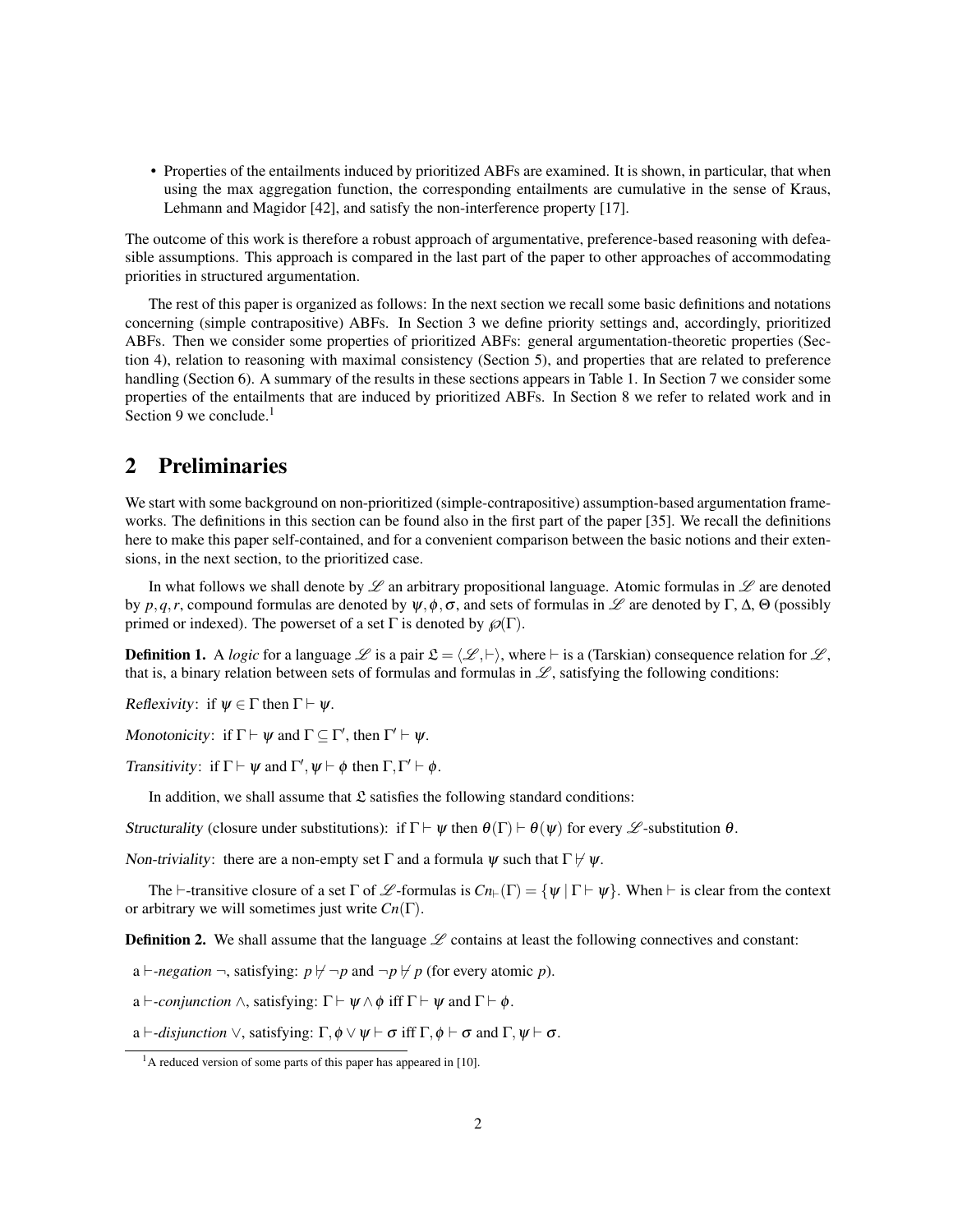a  $\vdash$ *-implication*  $\supset$ , satisfying:  $\Gamma$ ,  $\phi \vdash \psi$  iff  $\Gamma \vdash \phi \supset \psi$ .

a  $\vdash$ -*falsity* F, satisfying: F  $\vdash \psi$  for every formula  $\psi$ .<sup>2</sup>

We abbreviate  $\{\neg \gamma \mid \gamma \in \Gamma\}$  by  $\neg \Gamma$ , and when  $\Gamma$  is finite we denote by  $\wedge \Gamma$  (respectively, by  $\vee \Gamma$ ), the conjunction (respectively, the disjunction) of all the formulas in Γ. We shall say that  $\psi$  is  $\vdash$ *-tautological* if  $\vdash \psi$ , and that Γ is  $\vdash$ -*consistent* if  $\Gamma \not\vdash$  F (otherwise  $\Gamma$  is  $\vdash$ -inconsistent).

**Definition 3.** A logic  $\mathcal{L} = \langle \mathcal{L}, \vdash \rangle$  is *explosive*, if for every  $\mathcal{L}$ -formula  $\psi$  the set  $\{\psi, \neg \psi\}$  is  $\vdash$ -inconsistent.<sup>3</sup> We say that L is *contrapositive*, if (a)  $\vdash \neg \vdash$  and (b) for every nonempty  $\Gamma$  and  $\psi$  it holds that  $\Gamma \vdash \neg \psi$  iff either  $\psi = \vdash$ or for every  $\phi \in \Gamma$  we have that  $\Gamma \setminus {\phi}$ ,  $\psi \vdash \neg \phi$ .

Example 1. Perhaps the most notable example of a logic which is both explosive and contrapositive, is classical logic, CL. Intuitionistic logic, the central logic in the family of constructive logics, and standard modal logics are other examples of well-known formalisms having these properties.

Note 1. A useful property of an explosive logic  $\mathcal{L} = \langle \mathcal{L}, \vdash \rangle$  is that for every set *S* of  $\mathcal{L}$ -formulas and every  $\mathcal{L}$ formulas  $\psi$  and  $\phi$ , if  $\Gamma \vdash \psi$  and  $\Gamma \vdash \neg \psi$ , then  $\Gamma \vdash \phi$ . Indeed, the assumptions imply that  $\Gamma \vdash \psi \land \neg \psi$ . Also, since L is explosive,  $\psi \land \neg \psi \vdash$  F. By transitivity, then, Γ  $\vdash$  F. Since  $F \vdash φ$ , transitivity again gives Γ  $\vdash φ$ .

We are now ready to define assumption-based argumentation frameworks (ABFs). The next definition is a generalization of the definition from [12].

**Definition 4.** An *assumption-based framework* is a tuple ABF =  $\langle \mathfrak{L}, \Gamma, Ab, \sim \rangle$  where:

- $\mathcal{L} = \langle \mathcal{L}, \vdash \rangle$  is a propositional Tarskian logic.
- Γ (the *strict assumptions*) and *Ab* (the *defeasible (or abducible, or candidate) assumptions*) are distinct (and countable) sets of  $\mathscr L$ -formulas, where the former is assumed to be  $\vdash$ -consistent and the latter is assumed to be nonempty.
- ∼ is a *contrariness operator*, assigning a finite set of L -formulas to every defeasible assumption in *Ab*, such that for every consistent and non-tautological formula  $\psi\in Ab\setminus\{\mathsf{F}\}$  it holds that  $\psi\not\vdash\bigwedge\sim\psi$  and  $\bigwedge\sim\psi\not\vdash\psi.$

Note 2. Unlike the setting of [12], an ABF may be based on *any* Tarskian logic L. Also, the strict as well as the defeasible assumptions are formulas that may not be just atomic. Concerning the contrariness operator, note that it is not a connective of  $\mathscr{L}$ , as it is restricted only to the defeasible assumptions.

Defeasible assertions in an ABF may be attacked in the presence of a counter defeasible information. This is described in the next definition.

**Definition 5.** Let ABF =  $\langle \mathfrak{L}, \Gamma, A\mathfrak{b}, \sim \rangle$  be an assumption-based framework,  $\Delta, \Theta \subseteq Ab$ , and  $\psi \in Ab$ . We say that ∆ *attacks*  $\psi$  iff  $\Gamma$ ,  $\Delta \vdash \phi$  for some  $\phi \in \sim \psi$ . Accordingly,  $\Delta$  attacks  $\Theta$  if  $\Delta$  attacks some  $\psi \in \Theta$ .

**Example 2.** Let  $\mathcal{L} = CL$ ,  $\Gamma = \emptyset$ ,  $Ab = \{p, \neg p, q\}$ , and  $\sim \psi = \{\neg \psi\}$ . A corresponding attack diagram is shown in Figure 1.<sup>4</sup>

Note that since in classical logic inconsistent sets of premises imply *any* conclusion, the classically inconsistent set  $\{p, \neg p, q\}$  attacks all the other sets in the diagram (For instance,  $\{p, \neg p, q\}$  attacks  $\{q\}$ , since  $p, \neg p, q \vdash \neg q$ ).

The last definition gives rise to the following adaptation to ABFs of the usual Dung-style semantics [26] for abstract argumentation frameworks.

<sup>&</sup>lt;sup>2</sup>In particular, F is not a standard atomic formula, since  $F \vdash \neg F$ .

<sup>&</sup>lt;sup>3</sup>That is,  $\psi, \neg \psi \vdash F$ . Since  $F \vdash \phi$ , by transitivity  $\psi, \neg \psi \vdash \phi$ . Thus, in explosive logics every formula follows from two  $\neg$ counterassumptions.

<sup>&</sup>lt;sup>4</sup>For reasons that will become apparent in the sequel we include in the diagram only *closed sets*, i.e., only subsets  $\Delta \subseteq Ab$  such that  $\Delta = Ab \cap Cn_{\vdash}(\Gamma \cup \Delta)$  (see Definition 6). Thus, the set  $\{p, \neg p\}$  is omitted from the diagram.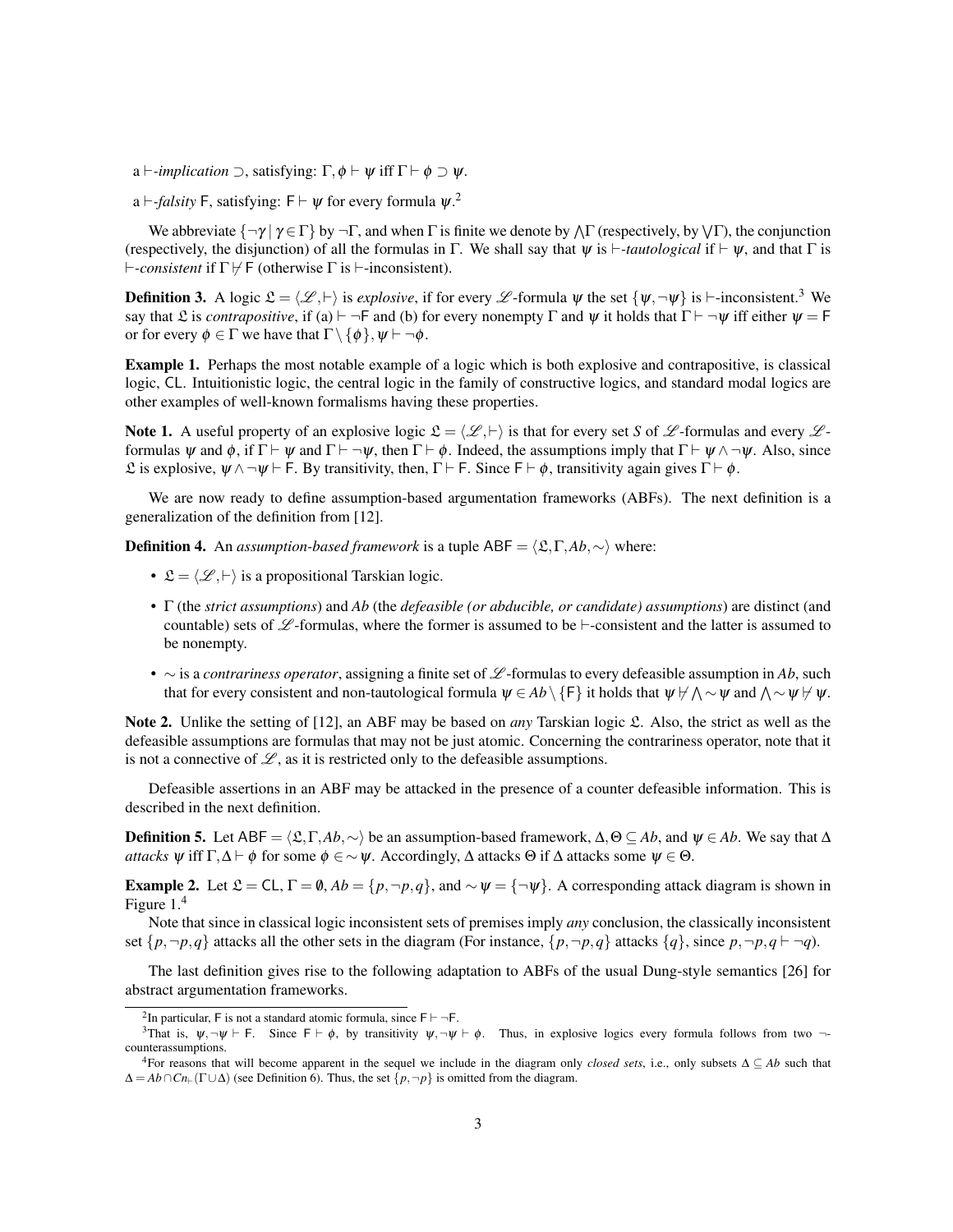

Figure 1: An attack diagram for Example 2

**Definition 6.** ([12]) Let ABF =  $\langle \mathfrak{L}, \Gamma, Ab, \sim \rangle$  be an assumption-based framework, and let  $\Delta \subseteq Ab$ . Below, the maximum and the minimum are taken with respect to set inclusion. We say that:

- $\Delta$  is *closed* (in ABF) if  $\Delta = Ab \cap Cn_{\vdash}(\Gamma \cup \Delta)$ .
- $\Delta$  is *conflict-free* (in ABF) iff there is no  $\Delta' \subseteq \Delta$  that attacks some  $\psi \in \Delta$ .
- ∆ is *naive* (in ABF) iff it is closed and maximally conflict-free.
- $\Delta$  *defends* (in ABF) a set  $\Delta' \subseteq Ab$  iff for every closed set  $\Theta$  that attacks  $\Delta'$  there is  $\Delta'' \subseteq \Delta$  that attacks  $\Theta$ .
- $\Delta$  is *admissible* (in ABF) iff it is closed, conflict-free, and defends every  $\Delta' \subseteq \Delta$ .
- $\Delta$  is *complete* (in ABF) iff it is admissible and contains every  $\Delta' \subseteq Ab$  that it defends.
- $\Delta$  is *well-founded* (in ABF) iff  $\Delta = \bigcap \{ \Theta \subseteq Ab \mid \Theta$  is complete}.<sup>5</sup>
- ∆ is *grounded* (in ABF) iff it is minimally complete.
- ∆ is *preferred* (in ABF) iff it is maximally admissible.
- $\Delta$  is *stable* (in ABF) iff it is closed, conflict-free, and attacks every  $\psi \in Ab \setminus \Delta$ .

The set of the complete (respectively, the naive, grounded, well-founded, preferred, stable) extensions of ABF is denoted Cmp(ABF) (respectively, Naive(ABF), Grd(ABF), WF(ABF), Prf(ABF), Stb(ABF)). In what follows we shall denote by Sem(ABF) any of the above-mentioned sets. The entailment relations that are induced from an ABF (with respect to a certain semantics) are defined as follows:

**Definition 7.** Given an assumption-based framework ABF =  $\langle \mathfrak{L}, \Gamma, Ab, \sim \rangle$  and Sem ∈ {Naive, Cmp, WF, Grd, Prf, Stb}, we denote:

- ABF $\mid \sim$   $\bigcap_{\mathsf{Sem}} \psi$  iff  $\Gamma, \Delta \vdash \psi$  for *every*  $\Delta \in \mathsf{Sem}(\mathsf{ABF}).$
- ABF $\mid \sim$   $\frac{U}{\text{Sem}}$   $\psi$  iff  $\Gamma$ ,  $\Delta$   $\vdash$   $\psi$  for *some*  $\Delta$   $\in$  Sem(ABF).

**Example 3.** Consider again Example 2, where  $\mathcal{L} = CL$ ,  $\Gamma = \emptyset$ , and  $Ab = \{p, \neg p, q\}$  (see also Figure 1). Here, Naive(ABF) = Prf(ABF) = Stb(ABF) = {{ $p,q$ }, {¬ $p,q$ }}, thus ABF $\mid \sim_{\text{Sem}}^* q$  for every  $* \in \{\cup, \cap\}$  and Sem  $\in$  ${\text{Naive, Prf,Stb}}$ . Also,  $\text{Grd}(ABF) = \text{WF}(ABF) = \{\emptyset\}$ , since there are no unattacked arguments, thus for  $* \in$  $\{ \cup, \cap \}$  and Sem ∈  $\{ \text{Grd}, \text{WF} \}$  we have that ABF  $\sim_{\text{Sem}}^* \psi$  only if  $\psi$  is a classical tautology.

<sup>&</sup>lt;sup>5</sup>Clearly, the well-founded extension of an ABF is unique.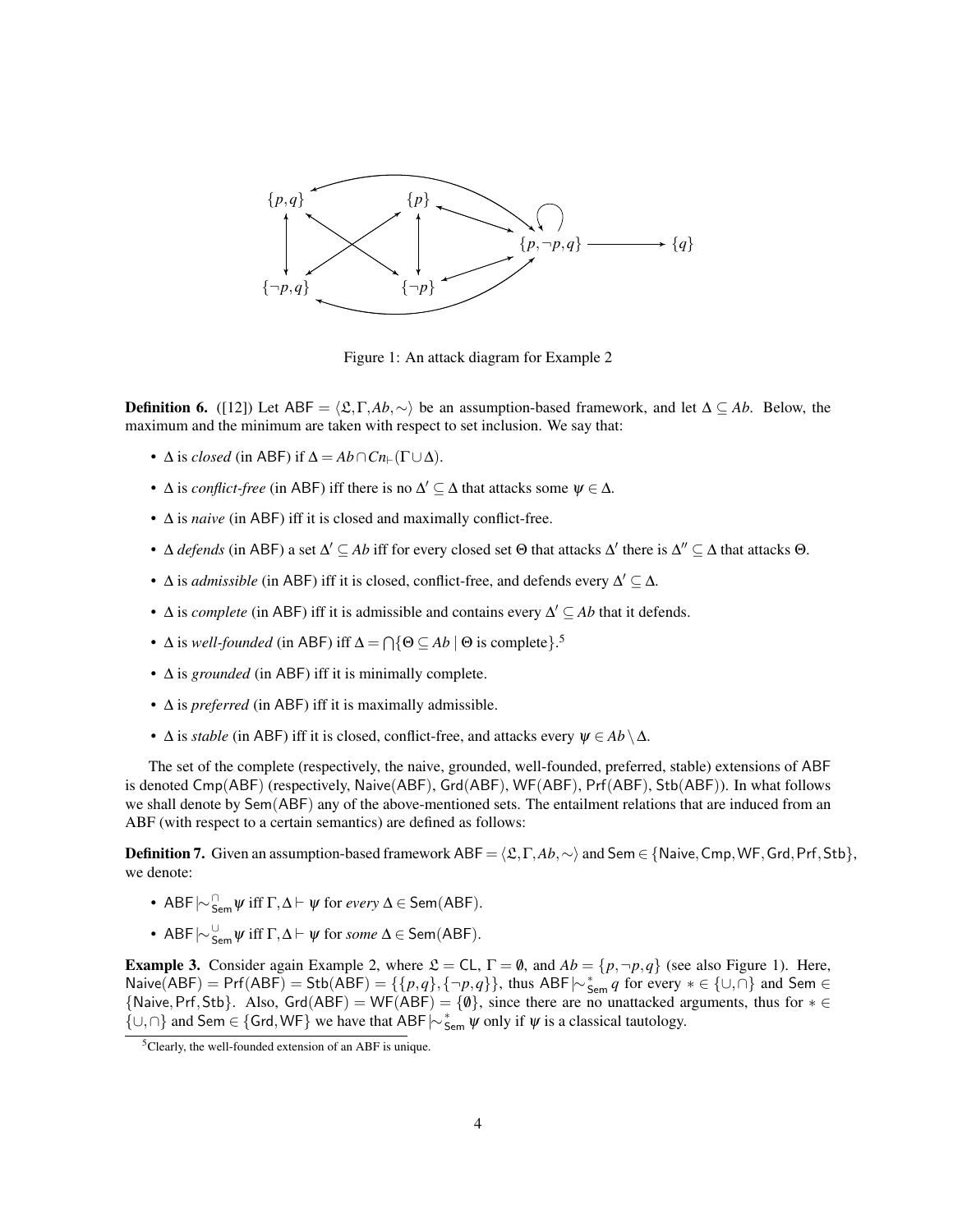Note 3. Unlike standard consequence relations (Definition 1), which are relations between sets of formulas and formulas, the entailments in Definition 7 are relations between ABFs and formulas. This will not cause any confusion in what follows.

In the rest of the paper we shall concentrate on the following common family of ABFs:<sup>6</sup>

**Definition 8.** A *simple contrapositive* ABF is an assumption-based framework ABF =  $\langle \mathfrak{L}, \Gamma, Ab, \sim \rangle$ , where  $\mathfrak{L}$  is an explosive and contrapositive logic, and  $\sim \psi = \{\neg \psi\}.$ 

Note 4. As shown in [32], for simple contrapositive ABFs the closure requirement in Definition 6 is redundant. We shall therefore disregard it in what follows (see also Section 4.3 below).

# 3 Priority Settings and Prioritized ABFs

Sometimes it is useful to extend ABFs with a numeric information for representing preferences among assumptions. The extended structures are called *prioritized ABFs*. In this section we define such structures.

Definition 9. Let *Ab* be a set of formulas (which, in our case, will be the defeasible assumptions of an ABF).

- An *allocation function* on *Ab* is a total function  $g : Ab \to \mathbb{N}$ .
- A *numeric aggregation function f* is a total function that maps multisets of natural numbers into non-negative real numbers, such that  $\forall x \in \mathbb{N}$   $f(\lbrace x \rbrace) = x$ .<sup>7</sup> We also assume that an aggregation function is  $\subseteq$ *-coherent* in its values, namely, it is either non-decreasing with respect to the subset relation  $(f(X') \leq f(X)$  whenever  $X' \subseteq X$ ) or non-increasing with respect to the subset relation ( $f(X') \ge f(X)$  whenever  $X' \subseteq X$ ).<sup>8</sup>
- A *priority (or preference) setting* on *Ab* is a pair  $\mathcal{P} = \langle g, f \rangle$ , where *g* is an allocation function on *Ab* and *f* is a numerical aggregation function.

An allocation function makes preferences among the defeasible information. The sets  $Ab_i = \{\psi \in Ab \mid g(\psi) =$  $i$ } form a partition of *Ab*, which in turn may be viewed as a stratified set. This is sometimes denoted by  $Ab =$ *Ab*<sup>1</sup> ⊕...⊕*Abn*. Aggregation functions are then used for aggregating the preferences. The maximum, minimum, and the summation functions are common aggregation functions.

To demonstrate how real-life situations may be represented by an ABF with preferences, we consider the following two very simple scenarios:

Example 4. A local pizzeria has a special offer in which for a fixed price one topping, mushrooms or pepper, as well as extra cheese, may be added to the pizza for no extra charge. This may be modeled as follows:

 $ABF = \langle CL, \{\neg \text{mushroom} \lor \neg \text{pepper}\}, \{\text{mushroom}, \text{pepper}, \text{cheese}\}, \neg \rangle.$ 

A preference of pepper over mushrooms, and of mushrooms and pepper over cheese is represented by the allocation function  $g$ (pepper) = 1,  $g$ (mushroom) = 2,  $g$ (cheese) = 3 together with the aggregation function  $f = max$ .

Example 5. Suppose that the faculty of humanities and the faculty of medicine are computing for internal funds: a doctoral program (phd) for the former and a new piece of equipment (equip) for the latter. As resources are limited, the funding of both proposals is hard to get (¬phd∨ ¬equip). Thus, we have:

 $ABF = \langle CL, \emptyset, \{\neg phd \lor \neg equip, phd, equip\}, \neg \rangle.$ 

 $6$ See [32, 33, 35] for a justification of this choice.

 $7$ In what follows, the set signs of a singleton will sometimes be omitted.

 $8$ Coherence is needed, for instance, in Lemma 1, which states upper and lower bounds on the p-attacking values (see below). Particular kinds of coherence are also necessary for assuring other properties, such as avoiding the drowning effect (see Proposition 16).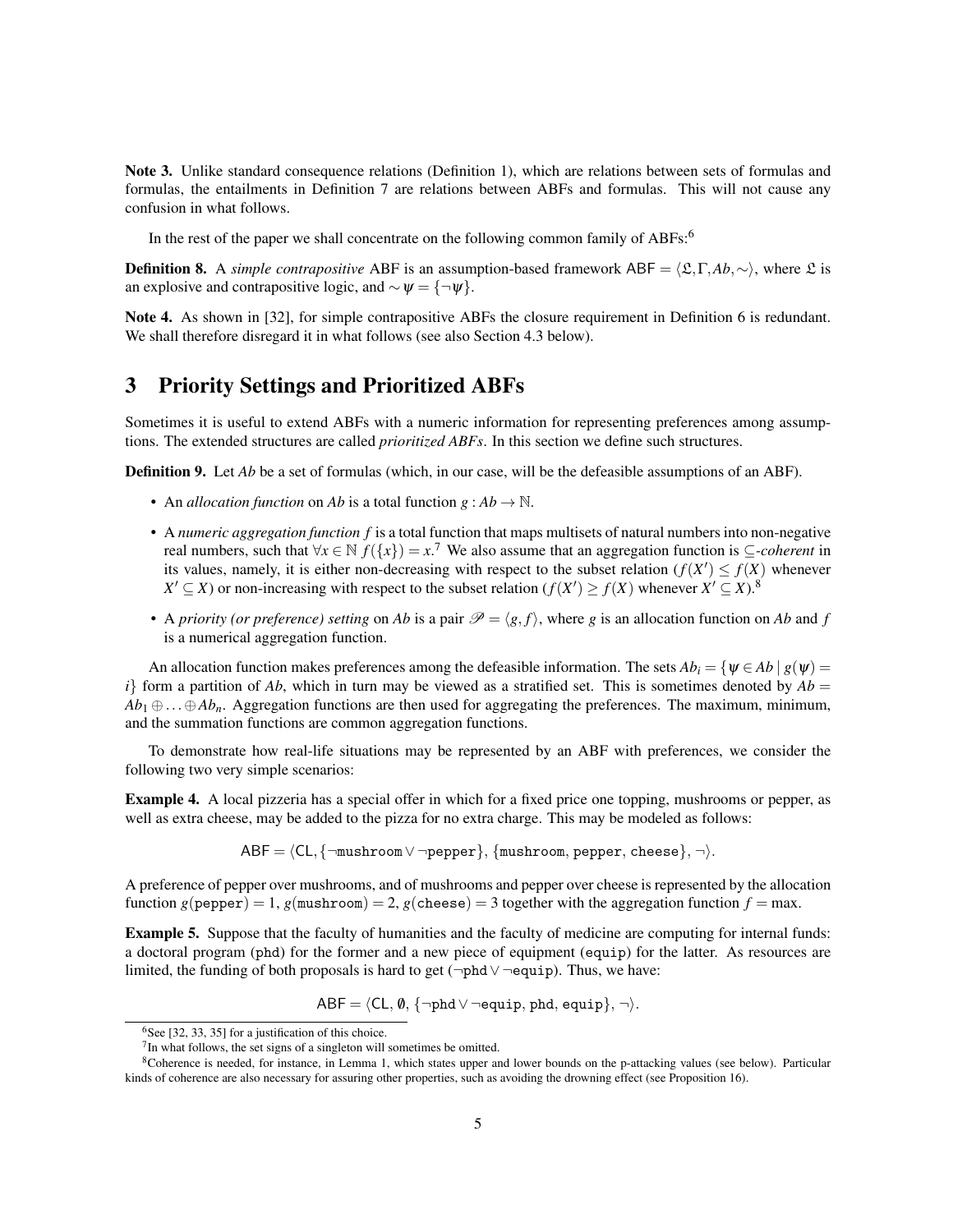Assuming, further, that the faculty of medicine is more prestigious than the faculty of humanities, and that such considerations are taken into account in the budgeting, we may have the following allocation function: *g*(¬phd∨  $\neg$ equip) = 1, *g*(equip) = 2 and *g*(phd) = 3. This time, *f* = min seems to be a useful aggregation function for the situation above.

To assure some nice properties of our setting, we require that the range of the allocation function should be linearly ordered (while in other frameworks, like  $ABA^+$  [22], any preorder is permitted).<sup>9</sup> Yet, the aggregation of the allocations in our case is more general than that of  $ABA^+$ , for instance, which allows only comparisons by max-values (called there *weakest link*).

Notation 1. To ease the notations we will sometimes write  $f(g(\Delta))$  instead of  $f(\lbrace g(\psi_1),...,g(\psi_n) \rbrace)$  (where  $\Delta = {\psi_1, \ldots, \psi_n}$ . Also, we shall sometimes write  $\Delta_1 \preceq_{\mathcal{P}} \Delta_2$ , or just  $\Delta_1 \preceq_f \Delta_2$  when *g* is arbitrary, to denote that  $f(g(\Delta_1)) \leq f(g(\Delta_2))$ . This intuitively indicates that  $\Delta_1$  is at least as preferred as  $\Delta_2$ .

Next, we consider some useful properties of priority settings.

Definition 10. The following properties are defined with respect to every nonempty set ∆ of formulas and a formula  $\phi$ . A priority setting  $\mathscr{P} = \langle g, f \rangle$  is called:

- *reversible*, if when  $\Delta \succeq_{\mathcal{P}} {\phi}$ , there is a  $\delta \in \Delta$  such that  $\Delta \cup {\phi} \setminus {\delta} \preceq_{\mathcal{P}} {\delta}.$
- max-upper-bounded, if  $f(g(\Delta)) \leq \max_{\delta \in \Lambda} (f(g(\delta))).$
- max-lower-bounded, if  $f(g(\Delta)) \ge \max_{\delta \in \Lambda} (f(g(\delta))).$

Two of these properties are in fact related:

Proposition 1. *If a priority setting is max-upper-bounded, it is also reversible.*

*Proof.* Suppose that  $\mathcal{P} = \langle g, f \rangle$  is max-upper-bounded and that  $f(g(\Delta)) \geq f(g(\phi))$ . Since  $\mathcal{P}$  is max-upperbounded, for every  $\delta' \in \Delta$  such that  $g(\delta') = \max_{\delta \in \Delta} (g(\delta)), f(g(\delta')) \ge f(g(\Delta)).$  Let  $\delta_m$  be such an element. By transitivity of  $\geq$ , we get  $f(g(\delta_m)) \geq f(g(\phi))$ . Suppose now towards a contradiction that  $f(g(\Delta \cup {\phi} \setminus \delta_m))$  $f(g(\delta_m))$ . Suppose first that  $g(\phi) \neq \max({g(\psi) | \psi \in \Delta \cup {\phi} \setminus {\delta_m}})$ . Then since  $g(\delta_m) = \max_{\delta \in \Delta} (g(\delta))$  and  $g(\phi) \neq \max({g(\psi) | \psi \in \Delta \cup {\phi} \setminus {\delta_m}})$ , every  $\psi \in \Delta \cup {\phi} \setminus {\delta_m}$  for which  $g(\psi) = \max({g(\lambda) | \lambda \in \Delta \cup {\phi} \setminus {\delta_m}})$ is an element  $\Delta$ . This means that  $f(g(\delta_m)) \geq f(g(\psi))$ . Since  $\mathscr P$  is max-upper-bounded, for such a  $\psi$  we have:  $f(g(\psi)) \geq f(g(\Delta \cup {\phi} \setminus {\delta_m}))$ . Together with the supposition that  $f(g(\Delta \cup {\phi} \setminus {\delta_m})) > f(g(\delta_m))$ , this leads to  $f(g(\psi)) > f(g(\delta_m))$ , which is a contradiction to  $f(g(\delta_m)) \geq f(g(\psi))$ . Suppose then that  $g(\phi) = \max({g(\psi)})$  $\psi \in \Delta \cup \{\phi\} \setminus \delta_m\}$ ). Since  $\mathscr P$  is max-upper-bounded,  $f(g(\phi)) \geq f(g(\Delta \cup \{\phi\} \setminus \delta_m))$ . But then by transitivity, with the assumption that  $f(g(\Delta \cup {\phi} \setminus \delta_m)) > f(g(\delta_m))$ , we get  $f(g(\phi)) > f(g(\delta_m))$ , which contradicts the fact that  $f(g(\delta_m)) \geq f(g(\phi))$ . Thus,  $f(g(\Delta \cup {\phi} \setminus \delta_m)) \leq f(g(\delta_m))$ . П

Note 5. In the proof of Proposition 1 we actually established a stronger fact: if  $\mathscr P$  is max-upper-bounded and  $\Delta \succeq_{\mathscr{P}} \phi$ , there is a  $\delta' \in \Delta$  such that  $f(g(\delta')) = \max_{\delta \in \Delta} f(g(\delta))$ , for which  $\Delta \cup \{\phi\} \setminus \delta' \preceq_{\mathscr{P}} \delta'$ .

**Example 6.** It is easy to see that for every allocation function *g*, the priority settings Min =  $\langle g, min \rangle$  and Max =  $\langle g, \text{max} \rangle$  are max-upper-bounded. Moreover, every priority setting with a non-increasing aggregation function is max-upper-bounded. Indeed, let  $\delta' \in \Delta$ . By the definition of a numeric aggregation function f and since it is non-increasing, we have that for every allocation function *g* it holds that:  $f(g(\Delta)) \leq f(g(\{\delta'\})) = g(\delta') \leq$  $\max_{\delta \in \Delta} (g(\delta)) = \max_{\delta \in \Delta} (f(g(\delta))).$ 

Example 7. By Proposition 1, the priority settings in Example 6 are also reversible.

 $9$ The linearity of the allocation function is inherent in the proofs of several propositions in what follows. Checking whether this assumption can be relaxed (and if so, under what conditions), is a subject of an ongoing work.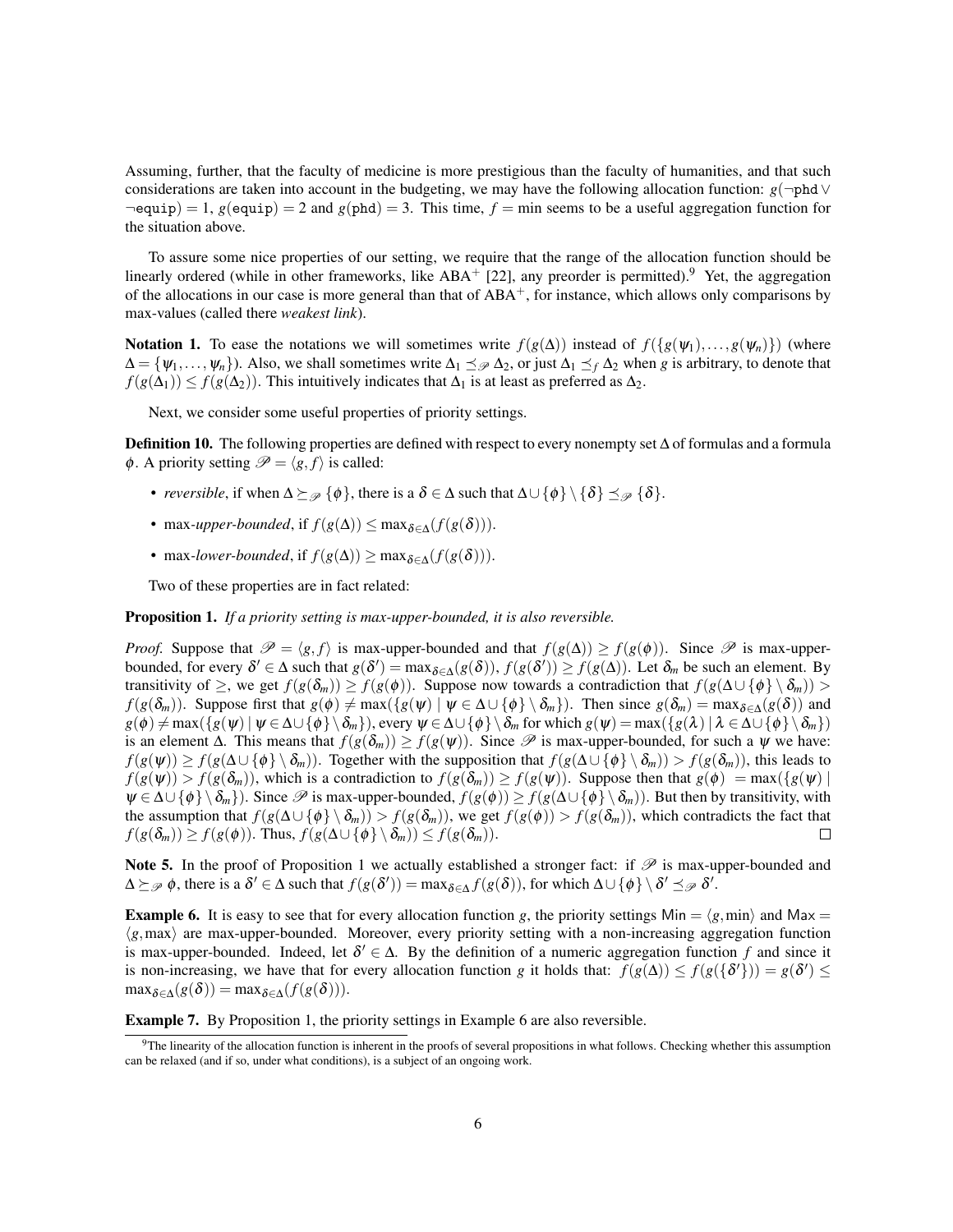**Example 8.** It is easy to see that for every allocation function *g*, the priority setting Max =  $\langle g, max \rangle$  and Sum =  $\langle g, \Sigma \rangle$  are max-lower-bounded. Moreover, every priority setting with a non-decreasing aggregation function is max-lower-bounded. Indeed, let  $\delta' \in \Delta$ . By the definition of a numeric aggregation function f and since it is non-decreasing, we have that for every allocation function *g* it holds that  $f(g(\Delta)) \ge f(g(\{\delta'\})) = g(\delta')$ . In particular, the latter holds for the element  $\delta \in \Delta'$  that has the maximal *g*-value among all the elements in  $\Delta$ , and so  $f(g(\Delta)) \ge \max_{\delta \in \Delta} (g(\delta))$  Since  $f(\lbrace x \rbrace) = x$ , we get  $f(g(\Delta)) \ge \max_{\delta \in \Delta} (f(g(\delta))).$ 

For an example of a priority setting that is max-lower-bounded and reversible yet not max-upper-bounded, consider Max<sup>+</sup> =  $\langle g, max^+ \rangle$ , where max<sup>+</sup>( $\{x\}$ ) = *x* and max<sup>+</sup>( $\Delta$ ) = max( $\Delta$ ) + 1 if  $\Delta$  is not singleton.

We note, in particular, that max is the only aggregation function for which a priority setting is both max-upperbounded and max-lower-bounded:

**Proposition 2.** A priority setting  $\mathcal{P} = \langle g, f \rangle$  is both max-lower-bounded and max-upper-bounded iff  $f = \max$ .

*Proof.* Both  $f(g(\Delta)) \le \max_{\delta \in \Delta} (f(g(\delta)))$  and  $f(g(\Delta)) \ge \max_{\delta \in \Delta} (f(g(\delta)))$  hold iff  $f(g(\Delta)) = \max_{\delta \in \Delta} (f(g(\delta)))$  $=$  max  $f(g(\Delta))$ .  $\Box$ 

Prioritized ABFs are defined now as follows:

Definition 11. A *prioritized assumption-based framework* (prioritized ABF, or pABF, for short) is a pair pABF =  $\langle ABF, \mathcal{P} \rangle$ , where ABF is an assumption-based argumentation framework and  $\mathcal{P}$  is a priority setting.

pABFs are similar to (non-prioritized) ABFs, except that the priorities are taken into account when defining attacks (cf. Definition 5). A prioritized ABF is called reversible (respectively, max-upper-bounded, max-lowerbounded), if so is its priority setting.

**Definition 12.** Let pABF =  $\langle ABF, \mathcal{P} \rangle$  be a prioritized ABF with  $\mathcal{P} = \langle g, f \rangle$ . Let also  $\Delta, \Theta \subseteq Ab$ , and  $\psi \in Ab$ . Suppose that ∆ attacks ψ (in the sense of Definition 5). The P*-attacking value* of ∆ on ψ is

val  $f_{i,g}(\Delta, \psi) = \min \{ f(g(\Delta')) \mid \Delta' \text{ is a } \subseteq \text{-minimal subset of } \Delta \text{ that attacks } \psi \}.$ 

We say that  $\Delta p$ -attacks  $\psi$  iff  $\Delta$  attacks  $\psi$  (in the sense of Definition 5), and val  $f,g(\Delta, \psi) \leq f(g(\psi))$ . Again, we say that  $\Delta$  p-attacks  $\Theta$  if  $\Delta$  p-attacks some  $\psi \in \Theta$ .

Thus, a set of assumptions  $\Delta$  p-attacks an assumption  $\psi$  iff  $\Delta$  attacks  $\psi$  and the attacking value of  $\Delta$  is less than or equal to the P-valued of  $\psi$ . The attacking value of  $\Delta$  is determined according to the P-value of the  $\subseteq$ -smallest subsets of  $\Delta$  that attacks  $\psi$ . To always allow p-attacks on sets that are  $\vdash$ -inconsistent, we assume that in every priority setting it holds that  $f(g(\theta)) = 0$  (and so, for every  $\vdash$ -contradictory formula  $\psi$ , val  $f,g(\theta, \psi) = 0$ , thus  $\theta$ p-attacks ψ regardless of the *g*-value of the latter).

**Example 9.** Consider again the prioritized ABF from Example 4. Then, for example, val  $f_{g}(\{\text{pepper}\},\text{mushroom}) =$ 1 and val<sub>f,g</sub>({mushroom,pepper,cheese},mushroom) = 1, while val<sub>f,g</sub>({mushroom},pepper) = 2. If follows, for instance, that {pepper} p-attacks {mushroom}, but not vice-versa.

Note 6. A simplified version of the attacks in Definition 12 could be the following: a set  $\Delta = \{\psi_1, \dots, \psi_n\} \subseteq Ab$  pattacks  $\psi$  iff  $\Delta$  attacks  $\psi$  (in the sense of Definition 5) and  $f(g(\Delta)) \leq f(g(\psi))$ . However, this alternative definition of p-attacks has some unintuitive consequences. To see this, consider again the ABF of Example 2 (and Figure 1) with the allocation function  $g(p) = 1$ ,  $g(\neg p) = 2$ ,  $g(q) = 3$ , and the aggregation function  $f = \max$ . Note that in this case, the set  $\Delta_1 = \{\neg p\}$  does not max-attack the set  $\Delta_2 = \{p, q\}$ , because the attacked formula in  $\Delta_2$  (i.e., *p*) is of higher precedence than the attacking formula (¬*p*) in ∆1. Now, according to the alternative definition of p-attacks in this note,  $\Delta_2$  does not max-attack  $\Delta_1$  either, since it has a formula (*q*) which is of a lower precedence (that is, its *g*-value is higher) than the attacked formula in  $\Delta_1$ . The latter seems to be counter-intuitive, since the attack of  $\Delta_2$ on  $\Delta_1$  is 'blocked' by a formula which is 'irrelevant' to the attack.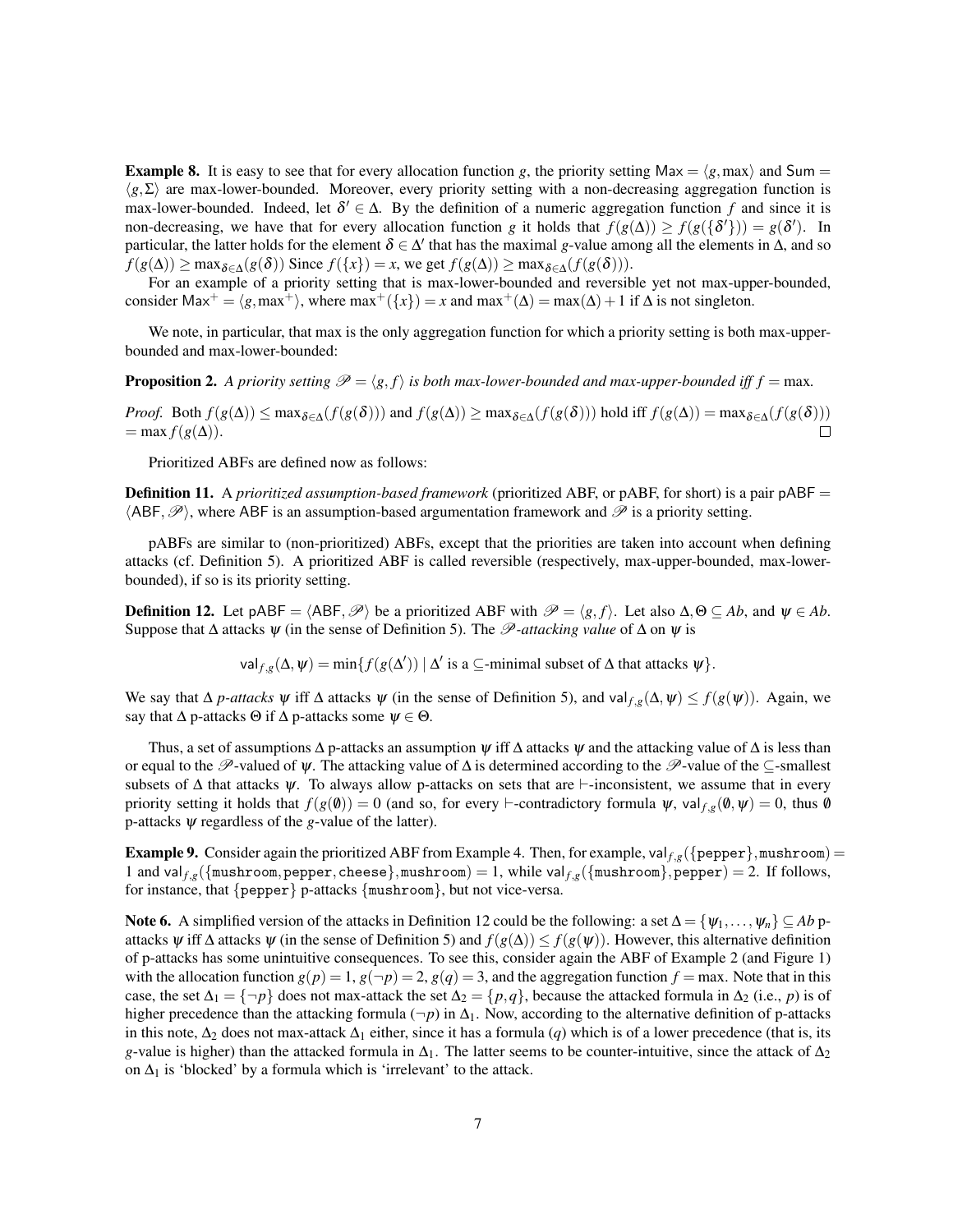In contrast to this,  $\Delta_2$  does max-attack  $\Delta_1$  according to Definition 12, as expected, since its attacking value on  $\Delta_1$  is 1, which is smaller than the preference value (2) of the attacked formula in  $\Delta_1$  (Indeed, the attacking value of  $\Delta_2$  on  $\neg p$  is affected only by the value of the attacking formula p, and so the preference value of the irrelevant formula  $q$  in  $\Delta_2$  is neutralized). Thus, the attacks in Definition 12 take into consideration only the preference values of the formulas that are relevant to the attack. A major advantage of this is considered in Lemma 2 below.

The following lemmas will be useful in what follows.

**Lemma 1.** *For every*  $\Delta \subseteq Ab$  *and*  $\psi \in Ab$  *it holds that:* 

- *1. if f is non-decreasing then* val $f_{i,g}(\Delta, \psi) \leq f(g(\Delta))$ ,
- *2. if f is non-increasing then*  $f(g(\Delta)) \leq \text{val}_{f,g}(\Delta, \Psi)$ .

*Proof.* If *f* is non-decreasing with respect to  $\subseteq$ , then  $f(g(\Delta')) \leq f(g(\Delta))$  for every  $\Delta' \subseteq \Delta$ . Item 1 of the lemma thus immediately follows from the definition of val  $f, g(\Delta, \psi)$ , as the latter is a minimum of values that none of them is bigger than  $f(g(\Delta))$ . If *f* is non-increasing with respect to  $\subseteq$ , then  $f(g(\Delta)) \leq f(g(\Delta'))$  for every  $\Delta' \subseteq \Delta$ , so again, by the definition of val  $f,g(\Delta,\psi)$ , it is a minimum over a set of values that are bigger than or equal to  $f(g(\Delta))$ , thus  $f(g(\Delta)) \leq \text{val}_{f,g}(\Delta, \psi)$ , which shows Item 2 of the lemma.  $\Box$ 

Lemma 2. *If* ∆ *p-attacks* Θ*, so does any superset of* ∆*.*

*Proof.* Suppose that  $\Delta$  p-attacks  $\Theta$ . Then there is a  $\psi \in \Theta$  such that  $\Delta$  attacks  $\psi$  and val $f,g(\Delta, \psi) \leq f(g(\psi))$ . Suppose now that  $\Delta \subseteq \Delta'$ . By the monotonicity of  $\vdash, \Delta'$  also attacks  $\psi$ . Moreover, by Definition 12, val $f,g(\Delta',\psi) \leq$ val  $f,g(\Delta, \psi)$  (since the minimum in case of val  $f,g(\Delta, \psi)$  is taken over a larger set that subsumes that of val  $f,g(\Delta, \psi)$ ), and so val  $f,g(\Delta',\psi) \leq f(g(\psi))$ . It follows that  $\Delta'$  p-attacks  $\psi$  and so  $\Delta'$  also p-attacks  $\Theta$ .  $\Box$ 

**Lemma 3.** Let  $pABF = \langle ABF, \mathcal{P} \rangle$  *be a reversible prioritized ABF, where*  $ABF = \langle \mathcal{L}, \Gamma, Ab, \neg \rangle$  *is a simple contrapositive ABF, and let*  $\Delta \subseteq$  *Ab be a conflict-free set of assumptions. Then for no*  $\delta \in \Delta$  *it holds that*  $\Gamma, \Delta \vdash \neg \delta$ *.* 

*Proof.* We show this by induction on the size of  $\Delta$ . For the base case, let  $\Delta = {\delta}$ . Since  $\Gamma, \delta \vdash \neg \delta$  and since for any aggregation function *f*,  $f(g(\delta)) = g(\delta)$ , { $\delta$ } p-attacks  $\delta$ , a contradiction to  $\Delta$  being conflict-free.

For the induction step, suppose that the lemma holds for any proper subset of ∆. Suppose towards a contradiction that  $\Gamma, \Delta \vdash \neg \delta$  for some  $\delta \in \Delta$ . If  $f(g(\Delta)) \leq f(g(\delta))$ , then  $\Delta$  p-attacks  $\delta$ , contradicting the assumption that  $\Delta$  is conflict-free. Suppose then that  $f(g(\Delta)) \geq f(g(\delta))$ . Since  $\mathscr P$  is reversible, there is some  $\gamma \in \Delta$  such that *f*( $g(\Delta \setminus \gamma \cup \delta)$ ) ≤ *f*( $g(\gamma)$ ). Since ABF is contrapositive, Γ,  $\Delta \setminus \gamma \cup \delta$   $\vdash \neg \gamma$ . Suppose first that there is no proper subset  $\Theta \subset \Delta \setminus \gamma \cup \delta$  s.t.  $\Gamma, \Theta \vdash \neg \gamma$ . Then  $f(g(\Delta \setminus \gamma \cup \delta)) = \text{val}_{f,g}(\Delta \setminus \gamma \cup \delta, \gamma)$  and thus val $f,g(\Delta \setminus \gamma \cup \delta, \gamma) \leq f(g(\gamma))$ , which means that  $\Delta \setminus \gamma \cup \delta$  p-attacks  $\gamma$ , contradicting  $\Delta$  being conflict-free. Suppose now that there is some  $\Theta \subset \Delta \setminus \gamma \cup \delta$ s.t. Γ, Θ  $\vdash \neg \gamma$ . Since  $\delta \in \Delta$ , it holds that  $\Delta \setminus \gamma \cup \delta = \Delta \setminus \gamma$ . Thus, Θ  $\cup \gamma \subset \Delta$ . Since  $\Delta$  is conflict-free, Θ  $\cup \gamma$  is conflict-free. But then  $\Gamma$ ,  $\Theta \cup \gamma \vdash \neg \gamma$  is a contradiction to the inductive hypothesis.  $\Box$ 

**Lemma 4.** Let  $pABF = \langle ABF, \mathcal{P} \rangle$  *be a reversible prioritized ABF, where*  $ABF = \langle \mathcal{L}, \Gamma, Ab, \neg \rangle$  *is a simple contrapositive ABF, and let* ∆ ⊆ *Ab be a conflict-free set of assumptions. If* ∆ *attacks* ψ*, then either* ∆ *p-attacks* ψ*, or there is a*  $\delta \in \Delta$  *such that*  $\Delta \setminus {\delta} \cup {\psi}$  *p-attacks*  $\delta$ *.* 

*Proof.* Since  $\Delta$  attacks  $\psi$ , we have that  $\Gamma, \Delta \vdash \neg \psi$ . Consider a ⊆-minimal set  $\Delta' \subseteq \Delta$  such that  $\Gamma, \Delta' \vdash \neg \psi$  and for every  $\subseteq$ -minimal  $\Delta'' \subseteq \Delta$  such that  $\Gamma, \Delta'' \vdash \neg \psi$ ,  $f(g(\Delta'')) \geq f(g(\Delta'))$ . Clearly,  $f(g(\Delta')) = \text{val}_{f,g}(\Delta, \psi)$ . Now, if  $f(g(\Delta')) \le f(g(\psi))$  then val $f,g(\Delta, \psi) \le f(g(\psi))$ , so  $\Delta$  p-attacks  $\psi$  and the lemma follows.

Suppose then that  $f(g(\Delta')) > f(g(\psi))$ . Since  $\mathscr P$  is reversible, there is some  $\delta \in \Delta'$  such that  $f(g(\Delta' \cup \psi \setminus \delta)) \le$ *f*( $g(\delta)$ ). We now show that val  $f,g(\Delta' \cup \psi \setminus \delta, \delta) = f(g(\Delta' \cup \psi \setminus \delta))$  by showing that there is no Θ ⊂  $\Delta' \cup \psi \setminus \delta$  s.t.  $\Gamma, \Theta \vdash \neg \delta$ . Indeed, suppose towards a contradiction that such a  $\Theta$  exists. Suppose first that  $\psi \notin \Theta$ . Then  $\Theta \subseteq \Delta'$ , which with monotonicity means that  $\Gamma, \Delta' \vdash \neg \delta$ . But this contradicts Lemma 3 and  $\Delta'$  being conflict-free. Suppose now that  $\psi \in \Theta$ . Then by contraposition,  $\Gamma, \Theta \cup \delta \setminus \psi \vdash \neg \psi$ . Since  $\Theta \subset \Delta' \cup \psi \setminus \delta$ , it holds that  $\Theta \cup \delta \setminus \psi \subset \Delta'$ , and thus we have a contradiction to the  $\subseteq$ -minimality of  $\Delta'$ .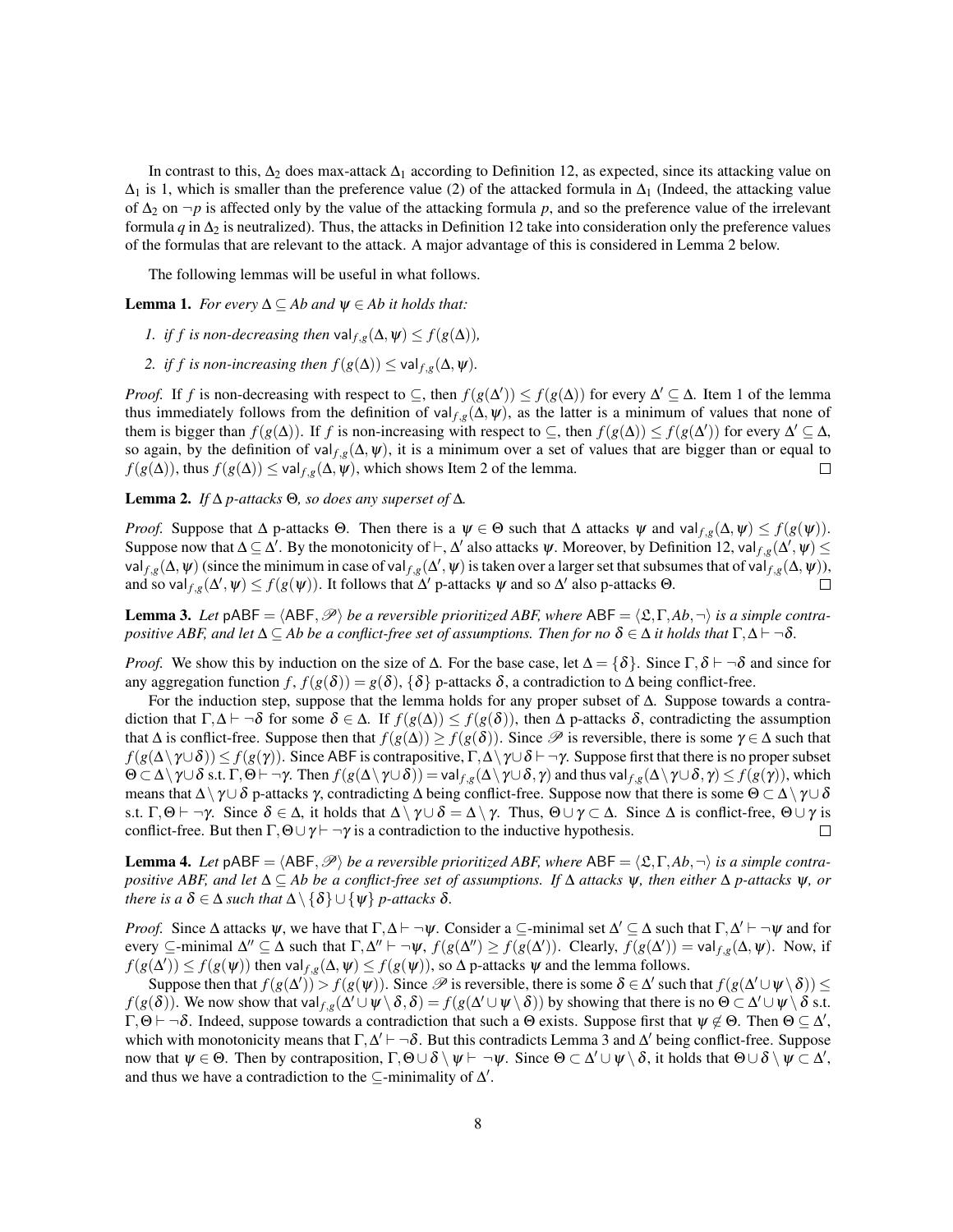Thus, we have established that  $\Delta' \cup \psi \setminus \delta$  is  $\subseteq$ -minimal such that  $\Gamma, \Delta' \cup \psi \setminus \delta \vdash \neg \delta$ , and so val $_{f,g}(\Delta' \cup \psi \setminus \delta')$  $\delta, \delta$ ) =  $f(g(\Delta' \cup \psi \setminus \delta))$ . Since  $f(g(\Delta' \cup \psi \setminus \delta)) \leq f(g(\delta))$ , this means that val $f,g(\Delta' \cup \psi \setminus \delta, \delta) \leq f(g(\delta))$ , hence  $\Delta' \cup \psi \setminus \delta$  p-attacks  $\delta$ .  $\Box$ 

Note 7. By Note 5 and by the proof of the last lemma, we get the following corollary: If pABF =  $\langle ABF, \mathcal{P} \rangle$  is a max-upper bounded pABF (where ABF is a simple contrapositive ABF), and ∆ ⊆ *Ab* is a conflict-free set that attacks  $\psi$ , then either  $\Delta$  p-attacks  $\psi$ , or there is a  $\delta' \in \Delta$ , where  $f(g(\delta')) = \max_{\delta \in \Delta} f(g(\delta))$ , such that  $\Delta \setminus \delta' \cup \{\psi\}$ p-attacks  $\delta'$ .

The semantic notions in Definition 6 are carried on to the prioritized case in the obvious way. For instance, ∆ is *conflict-free* in pABF if no  $\Delta'$   $\subseteq$   $\Delta$  p-attacks some  $\psi$   $\in$   $\Delta$ . Similarly,  $\Delta$  *defends* in pABF a set  $\Delta'$   $\subseteq$  Ab iff for every closed set  $\Theta$  that p-attacks  $\Delta'$  there is some  $\Delta'' \subseteq \Delta$  that p-attacks  $\Theta$ .

Again, we denote by Sem(pABF) the extensions of  $pABF$  according to Sem  $\in \{Cmp, WF, Grd, Prf, Stb\}$ , and define the entailments  $\sim \int_{\text{Sem}}^{\text{On}}$  and  $\sim \int_{\text{Sem}}^{\text{Un}}$  just as in Definition 7, where pABF replaces ABF.

Example 10. Consider again the prioritized ABF of Example 4. An attack diagram of this pABF is shown in Figure 2.<sup>10</sup>



Figure 2: An attack diagram for Example 10

Thus  $\mathsf{Cmp}(\mathsf{pABF}) = \mathsf{Grd}(\mathsf{pABF}) = \mathsf{WF}(\mathsf{pABF}) = \mathsf{Prf}(\mathsf{pABF}) = \mathsf{Stb}(\mathsf{pABF}) = \{\mathsf{pepper}, \mathsf{cheese}\}.^{11}$  It follows that pABF $\sim$ <sub>sem</sub> pepper and pABF $\sim$ <sub>sem</sub> cheese for every semantics Sem ∈ {Cmp,WF, Grd, Prf, Stb} and every  $* \in \{\cup, \cap\}$ . Note that in case that the value of cheese is smaller than those of pepper and mushroom, the set  ${pepper, mustroom, cheese}$  does not attack the sets  ${cheese}$  and  ${cheese, mustroom}$ , in which case the set {cheese} also belongs to Cmp(pABF). In this case Grd(pABF) = WF(pABF) = {{cheese}}, while  $Prf(pABF) = Stb(pABF) = \{\{pepper, cheese\}\}.$ 

In the next sections we consider some properties of prioritized ABFs: general argumentation-theoretic properties (Section 4), relation to reasoning with maximal consistency (Section 5), and properties that are related to preference handling (Section 6). In what follows, unless otherwise stated, when referring to a prioritized ABF  $pABF = \langle ABF, \mathcal{P} \rangle$  we shall assume that ABF is simple contrapositive.

# 4 Argumentation-Theoretic Properties

We start by investigating some general properties regarding the extensions of prioritized ABFs: their inter-relations (Section 4.1) and main characteristics in terms of consistency (Section 4.2) and closure (Section 4.3).

<sup>10</sup>Again, we omit from the diagram sets that are not closed.

<sup>&</sup>lt;sup>11</sup>Note that  ${pepper}$  is not complete (thus it does not belong to any of the above-mentioned sets), since it defends cheese, which is not in  $\left\{\texttt{pepper}\right\}$  .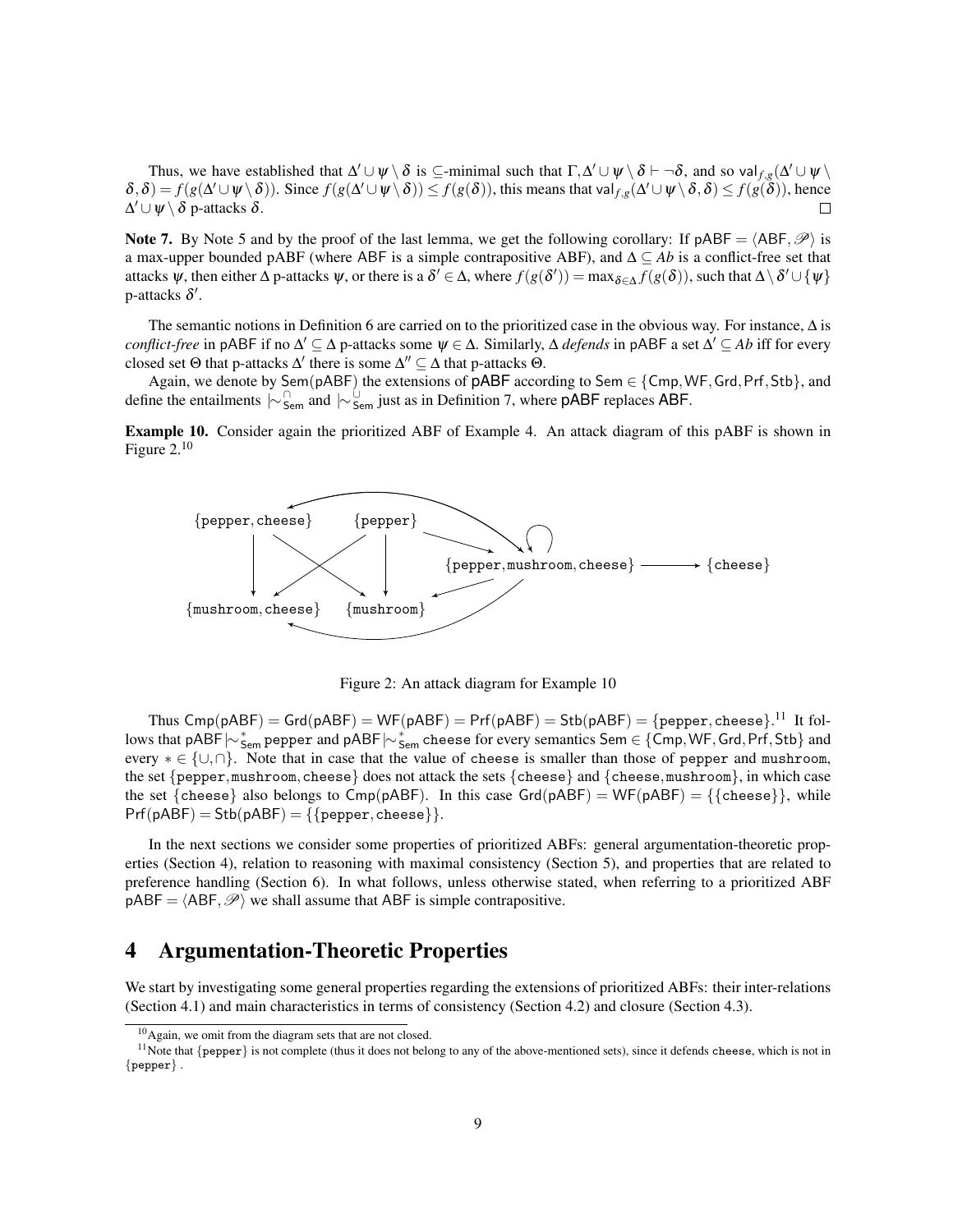### 4.1 Relations between the Extensions

In this subsection we investigate relations between different semantical concepts. We first examine relations between ⊆-maximizing semantics such as the naive, preferred and stable semantics and then consider relations between ⊆-minimal semantics such as the well-founded and the grounded semantics.

#### 4.1.1 Naive, Preferred and Stable Semantics

In [32, 33, 35] it is shown that in non-prioritized simple contrapositive ABFs, the sets of naive, preferred and stable extensions coincide (Namely, if ABF is a simple contrapositive assumption-based framework without priorities, then Naive( $ABF$ ) = Prf( $ABF$ ) = Stb( $ABF$ )). As the next examples show, when priorities are involved, this is no longer the case: Example 11 shows a situation in which the naive semantics is different than the preferred and the stable semantics, and Example 12 illustrates a case where the preferred semantics is different than the stable semantics.

**Example 11.** Consider again Examples 4 and 10. The set  ${mushroom, cheese}$  is maximally conflict-free (thus naive), but it is not even admissible (not to mention preferred or stable), since it does not defend (any of) its elements. In fact, even a simpler example, without cheese, will do for our purpose: Let  $Ab = \{pepper, musthroom\}$ and  $\Gamma = \{\neg \text{pepper} \lor \neg \text{mushroom}\}\$  with the same prioritized setting as before. Then  $\{\text{mushroom}\}\$ is naive but neither preferred nor stable.

**Example 12.** Consider a prioritized ABF with  $\mathcal{L} = CL$ ,  $\Gamma = \{\neg(p \land q \land s)\}\$  and  $Ab = \{p,q,s,\mathsf{F}\}\$ , where  $g(\psi) = 1$ for every  $\psi \in Ab$  and  $f = \Sigma$ . We define  $\Sigma \{\emptyset\} = 0$ , thus for every  $\psi$  it holds that val  $f,g(\emptyset, \psi) = 0$ . Note that the emptyset p-attacks every  $\Theta \subseteq Ab$  such that  $F \in \Theta$ , and no other subset of *Ab* attacks another subset of *Ab*.<sup>12</sup> This means that  $\{p,q,s\}$  is the only maximally admissible subset of *Ab*, nevertheless it is not closed, since  $F \notin \{p,q,s\}$ . If we restrict our attention to maximally admissible *closed* sets, there are three such sets:  $\{p,q\}$ ,  $\{s,q\}$  and  $\{p,s\}$ . However, these sets are not complete since they do not include an unattacked assumption. For example,  $\{p,q\}$ does not include *s*, even though *s* is unattacked.

For similar reasons, neither of these sets is stable, since they do not attack the unattacked element in *Ab* that is not included in them (e.g.,  $\{p,q\}$  does not p-attack *s*). Thus, unless further assumptions are posed on the aggregation function (see below), a maximally admissible set might not be complete, preferred extensions might not be stable, and stable extensions might not exist.

Next, we show that, despite of the last example, the sets of preferred and stable extensions still coincide for prioritized simple contrapositive ABFs that are max-upper-bounded (see also Note 9 below).

Proposition 3. *Let* pABF *be a max-upper-bounded prioritized ABF and let* ∆ *be a conflict-free set in Ab. Then* ∆ *is maximally admissible iff it p-attacks any*  $\psi \in Ab \setminus \Delta$ *.* 

*Proof.* One direction is clear: if a conflict-free  $\Delta$  *p*-attacks any  $\psi \in Ab \setminus \Delta$  it must be maximally admissible.<sup>13</sup> Let now  $\Delta$  be a maximally admissible and suppose towards a contradiction that there is some  $\psi \in Ab \setminus \Delta$  s.t.  $\Delta$  does not *p*-attack  $\psi$ . Let  $\{\psi_1,\ldots,\psi_n\} = Ab \setminus \Delta$  s.t.  $i < j$  if  $g(\psi_i) < g(\psi_j)$  (i.e.,  $\psi_1$  is among the strongest assumptions that are not in  $\Delta$ ,  $\psi_2$  has the same properties but has weaker or the same strength as  $\psi_1$ , and so on). We now construct an admissible set  $\Delta^*$  s.t.  $\Delta \subsetneq \Delta^*$ , which contradicts the maximal admissibility of  $\Delta$ . We define:  $\Delta^* = \bigcup_{i \geq 0} \Delta_i$ , where:  $\Delta_0 = \Delta$  and for every  $0 \le i \le n-1$ ,

$$
\Delta_{i+1} = \begin{cases} \Delta_i \cup \{ \psi_{i+1} \} & \text{if } \Gamma, \Delta_i \not\vdash \neg \psi_{i+1}, \\ \Delta_i & \text{otherwise.} \end{cases}
$$

<sup>&</sup>lt;sup>12</sup>Indeed, consider {p,q}. Even though  $\Gamma \cup \{p,q\}$  +  $\neg s$ , we have that  $\text{val}_{f,g}(\{p,q\},s) = f(g(\{p,q\})) = g(p) + g(q) = 2 > g(s) = 1$ , thus s is not p-attacked by  $\{p,q\}$ . By symmetric considerations,  $\{p,s\}$  does not p-attack *q* and  $\{q,s\}$  does not p-attack *p*.

 $13$  For regular attacks, this is actually a known fact from [26].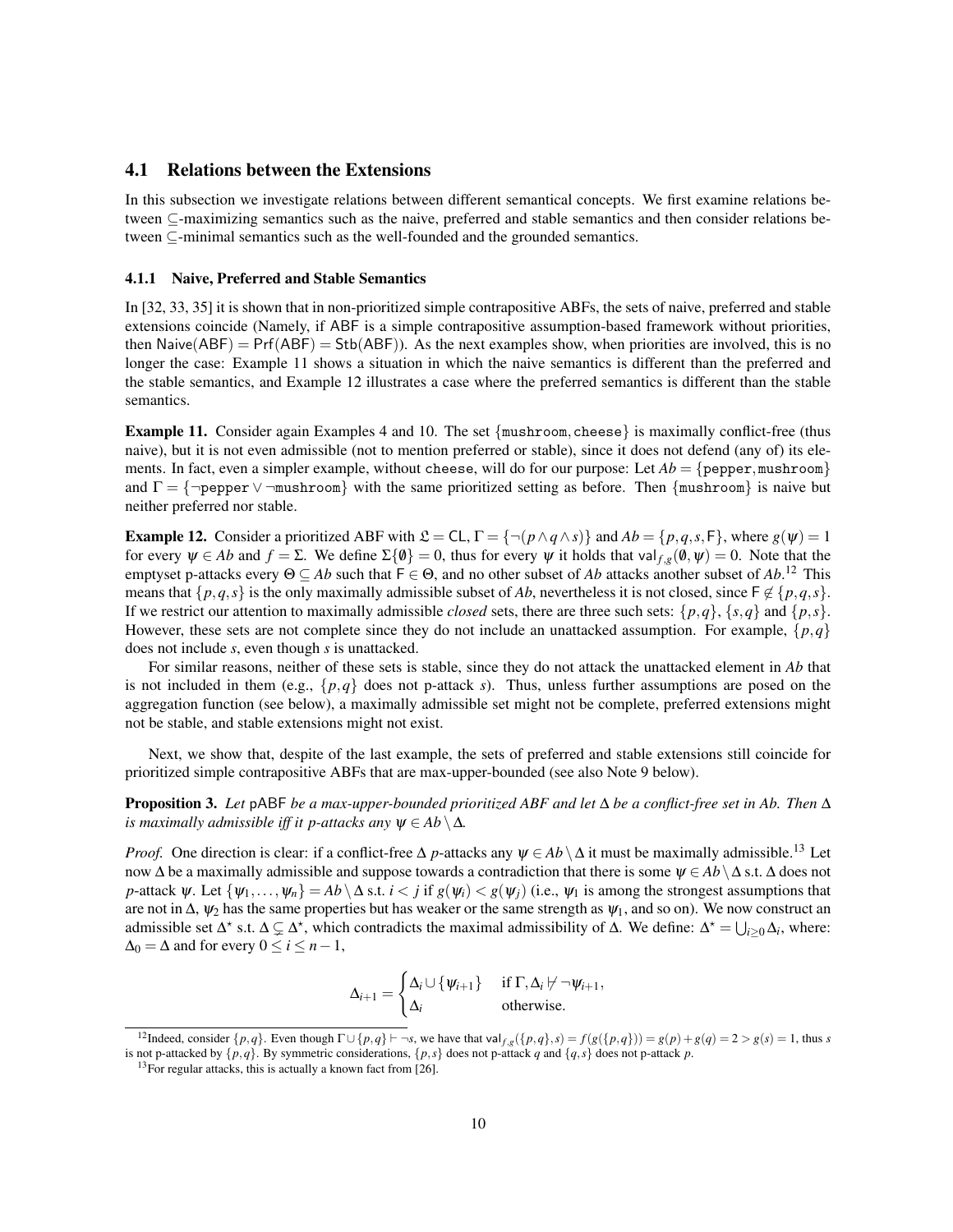We first show that [C1]: for no  $i \ge 0$ , if  $\psi_i \in \Delta_i$  then  $\Gamma, \Delta_i \vdash \neg \psi_i$ . The case where  $i = 0$  is clear, since  $\Delta$  is conflict-free. Now, given any *i*  $\geq 0$ , suppose towards a contradiction that  $(*) \psi_{i+1} \in \Delta_{i+1}$ , yet  $(**)$   $\Gamma, \Delta_{i+1} \vdash \neg \psi_{i+1}$ . By the construction of  $\Delta_{i+1}$ , (\*) means that  $\Gamma, \Delta_i \not\vdash \neg \psi_{i+1}$ . Thus  $\Delta_{i+1} \neq \Delta_i$  (otherwise we get a contradiction to  $(**)$ ), i.e.,  $\Delta_{i+1} = \Delta_i \cup \{\psi_{i+1}\}\$ , and so  $(**)$  means that  $\Gamma, \Delta_i, \psi_{i+1} \vdash \neg \psi_{i+1}$ . By contraposition,  $\Gamma, \Delta_i \setminus \delta, \psi_{i+1} \vdash \neg \delta$ for any  $\delta \in \Delta_i$ , and by contraposition again  $\Gamma, \Delta_i \vdash \neg \psi_{i+1}$ , a contradiction to the assumption that  $\Gamma, \Delta_i \not\vdash \neg \psi_{i+1}$ .

We now show that [C2]: for every  $i \ge 0$ ,  $\Delta_i$  is conflict-free. We show this by an induction on *i*. The inductive base is clear since ∆ is conflict-free. Suppose now that [C2] holds for ∆*<sup>i</sup>* and suppose towards a contradiction that  $\Delta_{i+1}$  p-attacks some  $\phi \in \Delta_{i+1}$ . This means, in particular, that  $\Gamma, \Delta_{i+1} \vdash \neg \phi$ . If  $\psi_{i+1} \notin \Delta_{i+1}$  then  $\Delta_i = \Delta_{i+1}$  and by the induction hypothesis  $\Delta_i = \Delta_{i+1}$  is conflict-free, so we are done. If  $\psi_{i+1} \in \Delta_{i+1}$  then by C1,  $\phi \neq \psi_{i+1}$ , and so  $\phi \in \Delta_i$ (since  $\Delta_{i+1} = \Delta_i \cup \{\psi_{i+1}\}\)$ . By contraposition,  $\Gamma$ ,  $(\Delta_{i+1} \setminus \psi_{i+1}), \phi \vdash \neg \psi_{i+1}$ . Notice that since  $\phi \neq \psi_{i+1}$ , we have that  $(\Delta_{i+1} \setminus \psi_{i+1}) \cup \phi = \Delta_i$  and thus the last entailment means that  $\Gamma, \Delta_i \vdash \neg \psi_{i+1}$ , which contradicts  $\psi_{i+1} \in \Delta_{i+1}$ .

We now show that [C3]:  $\Delta^*$  is admissible. Suppose towards a contradiction that some  $\Theta \subseteq Ab$  p-attacks  $\Delta^*$ and  $\Delta^*$  does not p-attack  $\Theta$ . Since  $\Delta^*$  does not p-attack  $\Theta$ , and  $\Delta \subseteq \Delta^*$ ,  $\Delta$  does not p-attack  $\Theta$ . Since  $\{\psi_1,\ldots,\psi_n\}$ contains all the assumptions not p-attacked by  $\Delta$ ,  $(\Theta \setminus \Delta^*) \subseteq {\psi_1, \ldots, \psi_n}$ . Let  $\phi \in \Theta \setminus \Delta^*$  (Note that since by C2,  $\Delta^*$  is conflict-free,  $\Theta \not\subseteq \Delta^*$  and so such  $\phi$  exists). Since  $\phi \not\in \Delta^*$  yet  $\phi = \psi_k$  for some  $1 \leq k \leq n$ , necessarily Γ,  $\Delta_{k-1}$   $\vdash$   $\neg$ φ. By Lemma 4 (which holds since by [C2]  $\Delta_{k-1}$  is conflict-free), either  $\Delta_{k-1}$  p-attacks φ, or there is some  $\sigma \in \Delta_{k-1}$  such that  $\Delta_{k-1} \cup \phi \setminus \sigma$  p-attacks  $\sigma$ . The first case is excluded since  $\phi \in \Theta$  and  $\Delta^*$  does not  $p$ -attack Θ, thus  $\Delta_{k-1}$  ⊆  $\Delta^*$  does not p-attack Θ. Suppose then that there is some  $σ ∈ \Delta_{k-1}$  such that  $\Delta_{k-1} ∪ φ ∖ σ$ p-attacks  $\sigma$ . Let  $\Delta^{\dagger} \subseteq \Delta_{k-1} \cup \phi \setminus \sigma$  be the  $\subseteq$ -minimal subset of  $\Delta_{k-1} \cup \phi \setminus \sigma$  such that  $\Gamma, \Delta^{\dagger} \vdash \neg \sigma$  and that is  $f(g(\cdot))$ -minimal among all  $\subseteq$ -minimal subsets  $\Delta'$  of  $\Delta_{k-1} \cup \phi \setminus \sigma$  such that  $\Gamma, \Delta' \vdash \neg \sigma$ . By Note 7 we can assume that  $f(g(\sigma)) = \max\{f(g(\delta)) \mid \delta \in \Delta_{k-1}\}\$ . Furthermore, since  $\Delta^{\dagger} \setminus \phi \cup \sigma \subseteq \Delta_{k-1}$ , we can assume that: (†)  $f(g(\sigma)) = \max\{f(g(\delta)) \mid \delta \in \Delta^{\dagger} \setminus \phi \cup \sigma\}.$ 

• Suppose first that  $\sigma \notin \Delta$ . By construction of  $\Delta_{k-1}$  and since  $\Delta_{k-1} \setminus \Delta \supseteq \Delta^{\dagger} \setminus (\Delta \cup \phi)$ , it holds that  $f(g(\phi)) \ge$  $f(g(\sigma))$  (This is the case since  $\phi = \psi_k$  for some  $1 \leq k \leq n$  and, by construction of  $\Delta_{k-1}$  and since  $\sigma \in \Delta_{k-1}$ ,  $\sigma = \psi_j$  for some  $j < k$ ). We first refute the possibility that  $f(g(\phi)) < f(g(\Delta^{\dagger} \setminus \phi \cup \sigma))$ . Indeed, if this is the case, then since by max-upper-boundedness,  $f(g(\Delta^{\dagger} \setminus \phi \cup \sigma)) \leq \max\{f(g(\delta)) \mid \delta \in \Delta^{\dagger} \setminus \phi \cup \sigma\}$ , we get  $f(g(\phi)) <$  $\max\{f(g(\delta)) \mid \delta \in \Delta^{\dagger} \setminus \phi \cup \sigma\}$ . Since  $f(g(\sigma)) \leq f(g(\phi))$ , we have  $f(g(\sigma)) < \max\{f(g(\delta)) \mid \delta \in \Delta^{\dagger} \setminus \phi \cup \sigma\}$ . But then (since by (†),  $f(g(\sigma)) = \max\{f(g(\delta)) \mid \delta \in \Delta^{\dagger} \setminus \phi \cup \sigma\}$ ) we get  $f(g(\sigma)) < f(g(\sigma))$ , a contradiction. Thus,  $f(g(\phi)) \ge f(g(\Delta^{\dagger} \setminus \phi \cup \sigma))$ . By contraposition,  $\Gamma, \Delta^{\dagger} \setminus \phi \cup \sigma \vdash \neg \phi$ .<sup>14</sup> Notice that there is no  $\Delta^{\ddagger} \subset \Delta^{\dagger} \setminus \phi \cup \sigma$ s.t.  $\Gamma, \Delta^{\ddagger} \vdash \neg \phi$ . Otherwise, with contraposition, we would have that  $\Gamma, \Delta^{\ddagger} \setminus \sigma \cup \phi \vdash \neg \sigma$ . Since  $\Delta^{\ddagger} \setminus \sigma \cup \phi \subset \Delta^{\dagger}$ , this would contradict the minimality of  $\Delta^{\dagger}$  which we assumed above. Thus, by definition, val $f,g(\Delta^{\dagger} \setminus \phi \cup \sigma)$  $f(g(\Delta^{\dagger} \setminus \phi \cup \sigma))$ . Since  $f(g(\phi)) \ge \max(f(g(\Delta^{\dagger} \setminus \phi \cup \sigma))$ ,  $\Delta^{\dagger}$  p-attacks  $\phi$  and thus by Lemma 2,  $\Delta^{\star}$  p-attacks  $\Theta$ , a contradiction to the choice of Θ.

• Suppose now that  $\sigma \in \Delta$ . Since  $\sigma \in \Delta$  and  $\Delta$  is admissible,  $\Delta$  p-attacks  $(\Delta^{\star} \setminus \sigma) \cup \phi$ . If  $\Delta$  p-attacks  $(\Delta^{\star} \setminus \sigma) \cup \phi$  in some  $\varphi \neq \varphi$ , then  $\Delta^*$  would p-attack  $\varphi \in \Delta^*$ , contradicting [C2]. Thus,  $\Delta$  p-attacks  $\varphi$ , contradicting our assumption on  $φ$ .

We finally show that [C4]:  $\Delta \subsetneq \Delta^*$ . Suppose towards a contradiction that  $\Delta = \Delta_1$ . This means that  $\Gamma, \Delta \vdash \neg \psi_1$ . By Lemma 4, since  $\Delta$  is conflict-free and it does not p-attack  $\psi_1$ , there is a  $\phi \in \Delta$  s.t.  $\Delta \cup \psi_1 \setminus \phi$  p-attacks  $\phi$  (and  $\phi \neq \psi_1$ ). Since  $\Delta$  is admissible,  $\Delta$  p-attacks some  $\sigma \in (\Delta \setminus \phi) \cup \psi_1$ . Since  $\Delta$  is conflict-free,  $\sigma = \psi_1$ , which contradicts the assumption that  $\Delta$  does not p-attack  $\psi_1$ . We thus conclude that  $\Delta \subsetneq \Delta_1 \subseteq \Delta^*$ .

By [C3] and [C4] we get a contradiction to the maximal admissibility of ∆.

 $\Box$ 

#### 4.1.2 Well-Founded and Grounded Semantics

We now turn to the grounded and the well-founded semantics. As the next example shows, the grounded semantics is not always unique (unlike, e.g., in abstract argumentation frameworks), and so it does not necessarily coincide

<sup>&</sup>lt;sup>14</sup>Here we rely on the fact that  $\phi \in \Delta^{\dagger}$ . This indeed is the case, since otherwise  $\Delta^{\dagger} \subseteq \Delta_{k-1}$  which contradicts, with  $\sigma \in \Delta_{k-1}$ , that  $\Delta_{k-1}$  is conflict-free (by [C2]).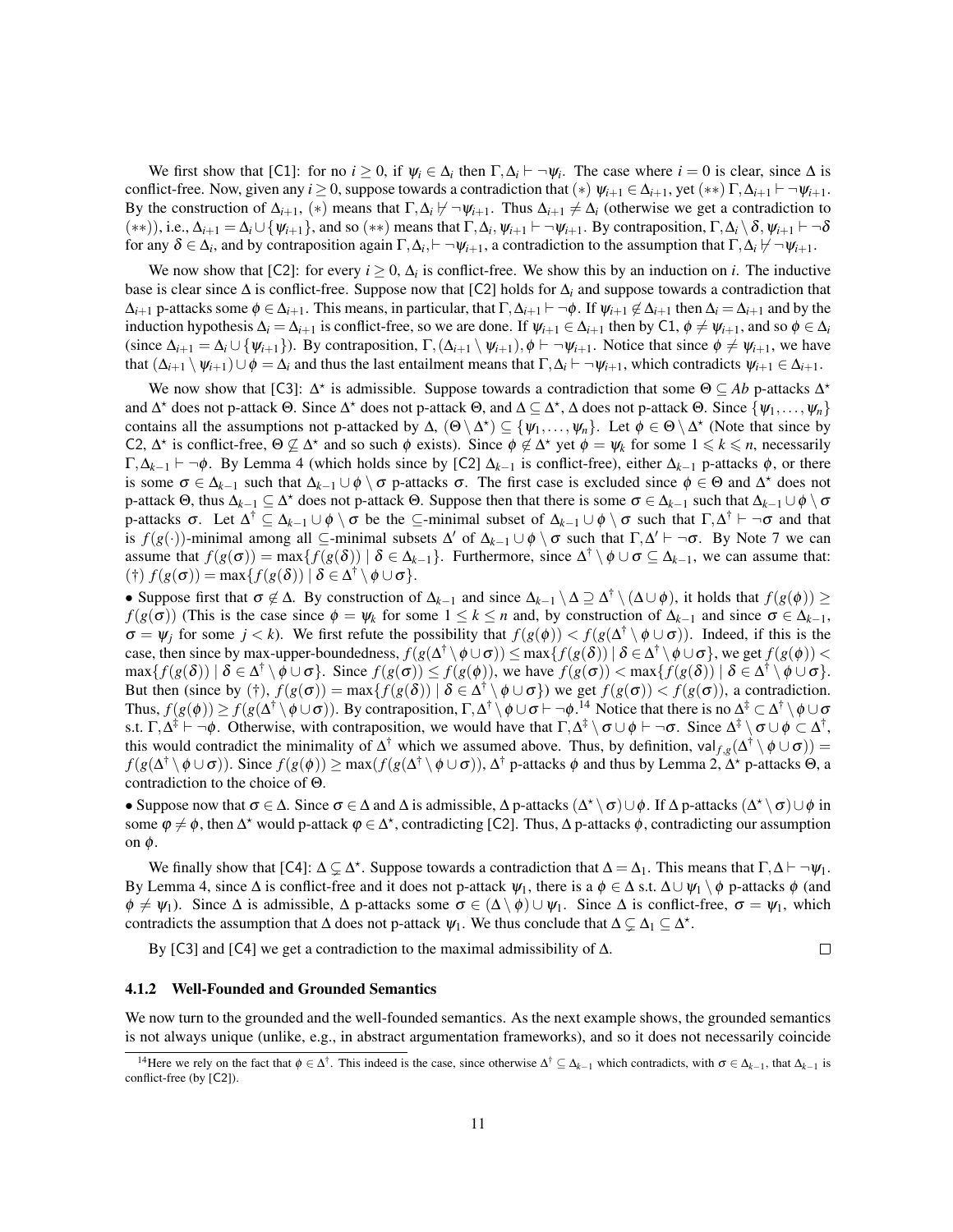with the well-founded semantics (which is unique by its definition).

**Example 13.** Consider a pABF with  $\mathcal{L} = CL$ ,  $\Gamma = \{p \land q \supset \neg s, r \supset s, s \supset r\}$ ,  $Ab = \{s, p, q, r\}$ ,  $g(s) = 1$ ,  $g(p) = 1$  $g(q) = 2$ ,  $g(r) = 3$  and  $f = \max$ . The p-attack diagram of this pABF is shown in Figure 3.



Figure 3: An attack diagram for Example 13

In this example, there is no unique minimal complete extension:  $\{s\}$  is not attacked, but it is not closed since  $\Gamma$ ,  $\{s\}$   $\vdash$  *r*. Also,  $\{r,s\}$  does not defend itself from  $\{p,q\}$ . This pABF has two minimal complete extensions,  $\{p, s, r\}$  and  $\{q, s, r\}$ , which are also preferred and stable. It follows that the well-founded extension in this case is {*r*,*s*}, and so this example also shows that in pABFs the grounded extensions and the well-founded extensions do now always coincide.

Even though there may exist more than one grounded extension for a pABF, the (unique) well-founded extension of a pABF equals to the intersection of all the grounded extensions:

**Proposition 4.** Let pABF be a prioritized ABF. Then  $WF(pABF) = \bigcap Grd(pABF)$ .

*Proof.* The fact that  $WF(pABF) = \bigcap Comp(pABF) \subseteq \bigcap Grd(pABF)$  immediately follows from the fact that by definition,  $Grd(pABF) \subseteq Comp(pABF)$ . For the converse, note that every element in  $\bigcap Grd(pABF)$  belongs to every ⊆-minimal complete extension of pABF, and so it belongs to every complete extension (not necessarily minimal) of pABF, thus  $\bigcap \mathsf{Grd}(pABF) \subseteq \bigcap \mathsf{Cmp}(pABF) = \mathsf{WF}(pABF)$ .  $\Box$ 

By Proposition 4 we thus have the following result:

Corollary 1. *The grounded and the well-founded semantics of* pABF *coincide iff* pABF *has a unique grounded extension.*

Note 8. In [32, 33, 35] it is shown that in the non-prioritized case, when  $F \in Ab$ , the grounded and the well-founded semantics coincide and are unique. As Example 12 shows, in prioritized ABFs this is no longer the case.

We conclude this subsection by a few words on the construction of grounded extensions: As is well-known, in abstract argumentation frameworks the (unique) grounded extension can be constructed by first computing the set  $\mathscr{G}_0$ (ABF) of the non-attacked arguments and then, for every  $i \geq 0$ , iteratively computing the set  $\mathscr{G}_{i+1}$ (ABF) that is the union of  $\mathcal{G}_i$ (ABF) and whatever is defended by  $\mathcal{G}_i$ (ABF), until reaching a fixpoint. The validity of this process is based on what is known as 'Dung's fundamental lemma', stating that if  $\Delta$  is admissible and defends  $\psi$ , then  $\Delta \cup \{\psi\}$  is also admissible. In [32, 33, 35] it is shown that when  $\mathsf{F} \in Ab$ , this process is valid also for (nonprioritized) simple contrapositive ABFs, and moreover, it requires no more than two iterative steps (so  $\mathscr{G}_1(ABF)$  is already the grounded semantics of ABF). However,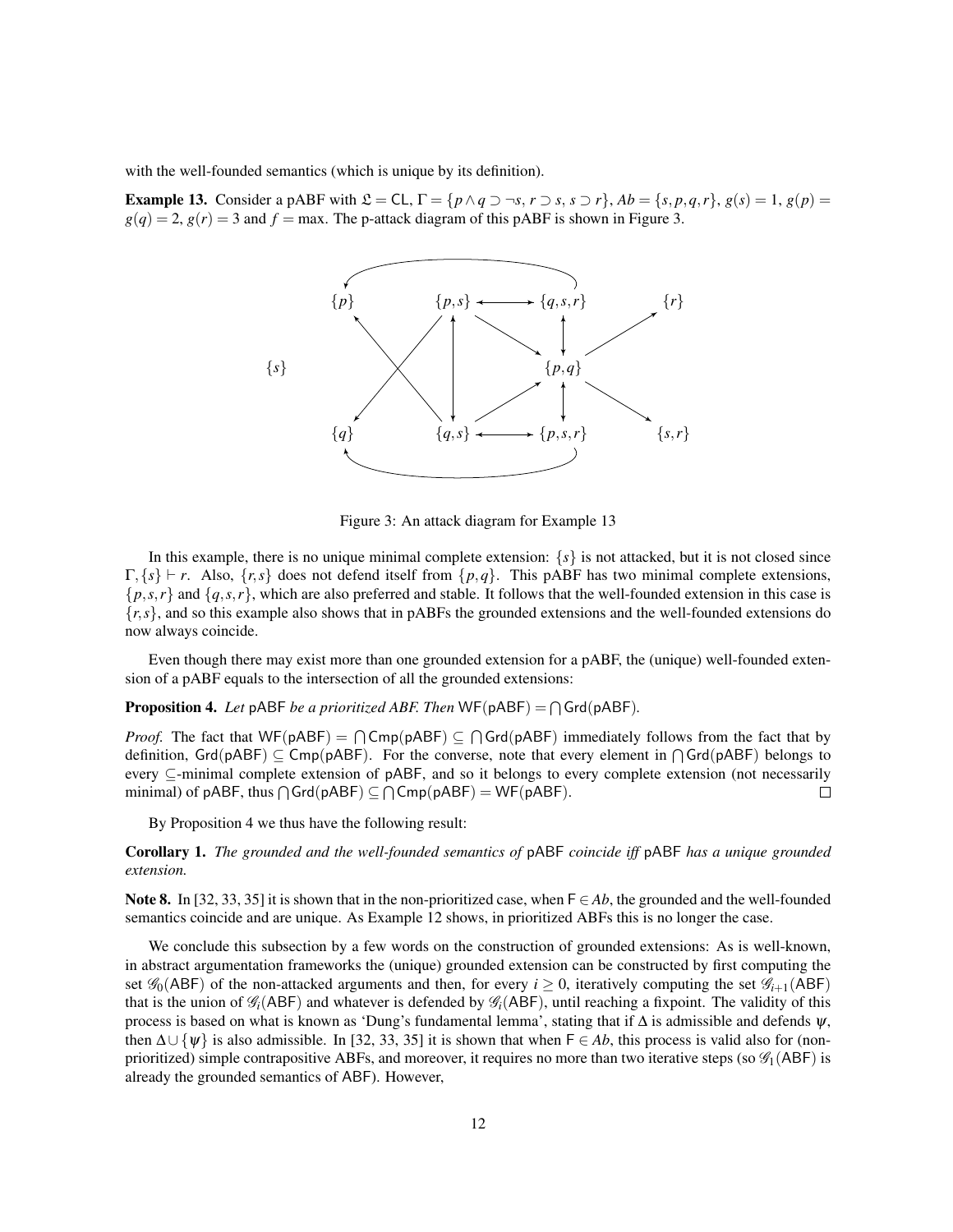- 1. As Example 12 shows, in general Dung fundamental lemma does not hold for prioritized ABFs.
- 2. As the next example shows, the construction of grounded extensions may require more than two iterative steps.

**Example 14.** Let  $Ab = \{p_1, p_2, p_3, p_4, p_5, F\}$ ,  $\Gamma = \{\neg(p_1 \land p_2), \neg(p_2 \land p_3), \neg(p_3 \land p_4), \neg(p_4 \land p_5)\}$ , and let  $g(p_i) = i$ ,  $g(F) = 1$ ,  $f = \max$ . Part of the corresponding p-attack diagram is shown in Figure 4.<sup>15</sup>



Figure 4: An attack diagram for Example 14

Here,  $\mathscr{G}_0(pABF) = \{p_1\}$ ,  $\mathscr{G}_1(pABF) = \{p_1, p_3\}$  and  $\mathscr{G}_2(pABF) = \{p_1, p_3, p_5\}$ . The latter is the grounded extension in this case.

3. It is an open question whether there is an iterative procedure for constructing all the grounded extensions of a prioritized ABF, which is similar to the fixpoint construction of the grounded extension of an ABF (when  $F \in Ab$ ).

### 4.2 Consistency of Extensions

We now show that when prioritized ABFs are reversible, the extensions are consistent.

**Proposition 5.** Let  $\beta$ ABF =  $\langle ABF, \mathcal{P} \rangle$  *be a reversible prioritized ABF. Then*  $\beta$ ABF *satisfies the following consistency postulate [16]: There is no conflict-free set*  $\Delta \subseteq Ab$  *such that*  $\Gamma, \Delta \vdash \neg \Psi$  *for some*  $\Psi \in \Delta$ *.* 

*Proof.* Suppose for a contradiction that  $\Gamma, \Delta \vdash \neg \psi$  for some conflict free  $\Delta \subseteq Ab$  and  $\psi \in \Delta$ . By Lemma 4, either  $\Delta$  p-attacks  $\psi$  or there is a  $\delta \in \Delta$  such that  $\Delta \setminus \delta \cup \{\psi\}$  p-attacks  $\delta$ . Since  $\Delta \setminus \delta \cup \{\psi\} \subset \Delta$ , in both cases we get a contradiction to the assumption that  $\Delta$  is conflict-free.

 $\Box$ 

Consistency now immediately follows from the last proposition:

**Corollary 2.** Let  $pABF = \langle ABF, \mathcal{P} \rangle$  *be a reversible prioritized ABF and let*  $\Delta$  *be a conflict-free subset of AB. Then*  $\Gamma, \Delta \nvdash F$ *.* 

*Proof.* Follows from Proposition 5: If  $\Gamma, \Delta \vdash F$  then since  $F \vdash \neg \psi$  for every  $\psi \in \Delta$ , by transitivity we get that  $\Gamma$ ,  $\Delta$   $\vdash$   $\neg$   $\psi$  for every such  $\psi$ , contradicting Proposition 5.  $\Box$ 

The next example shows that the reversibility requirement from the aggregation function in Proposition 5 (and in Lemma 3) is indeed necessary.

<sup>&</sup>lt;sup>15</sup>To keep the figure readable, we do not explicitly mention all the  $2^{|Ab|}$  possible sets, but only those that are most relevant for the example (a similar remarks applies to other figures along the paper).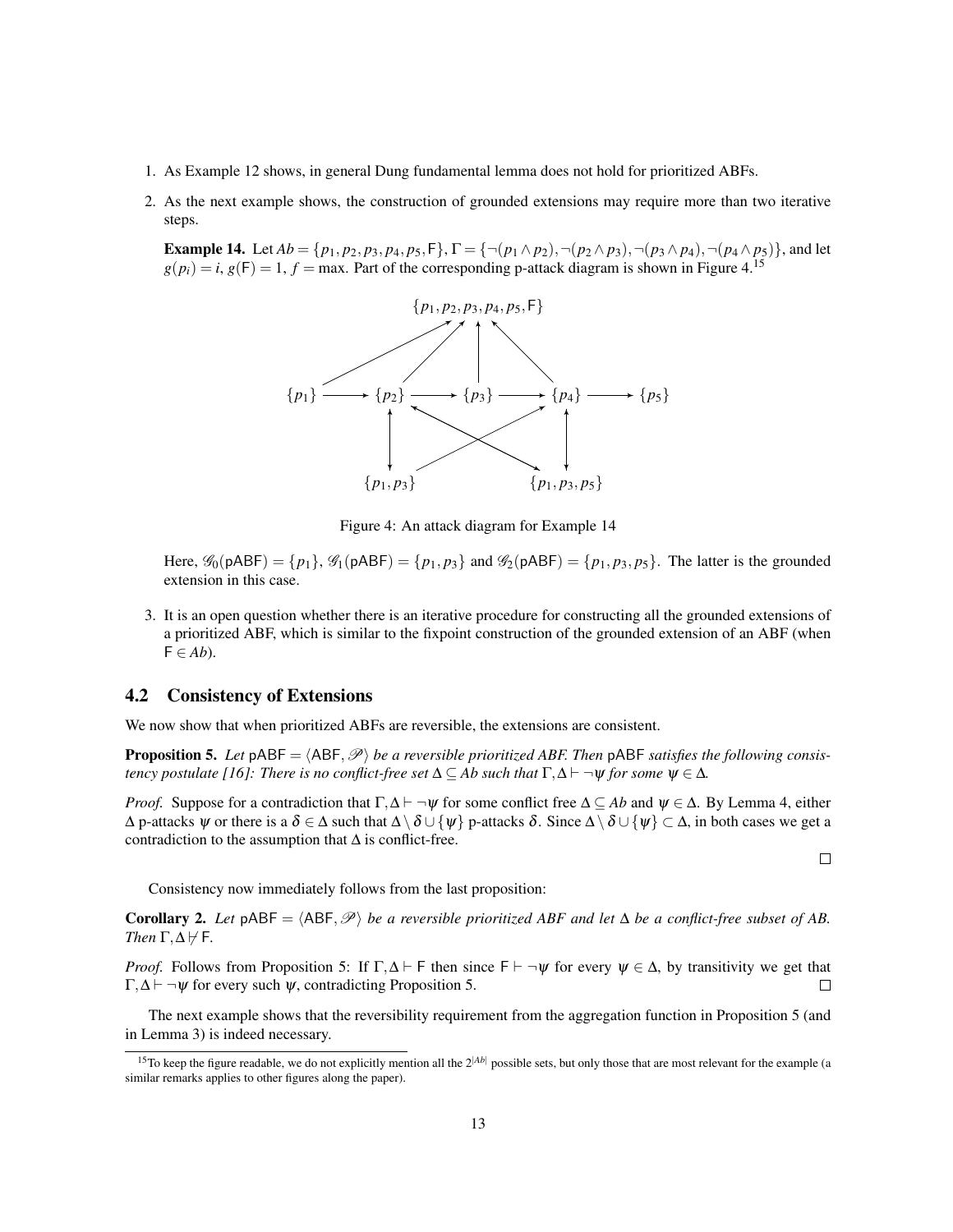**Example 15.** Consider a variation of Example 12 where F is removed from *Ab*, namely:  $\Gamma = \{\neg (p \land q \land s)\}\$ ,  $Ab =$  $\{p,q,s\}, g(\delta) = 1$  for every  $\delta \in Ab$ , and  $f = \Sigma$ . Clearly,  $\mathcal{P} = \langle g,f \rangle$  is not reversible (for instance,  $\{p,q\} \succeq_{\mathcal{P}} s$ , yet neither  $\{p, s\} \prec_{\mathcal{P}} q$  nor  $\{q, s\} \prec_{\mathcal{P}} p$ ). Also, similar considerations as in Example 12 show that there is no p-attack in this example. Thus, there is one maximally admissible set: *Ab*. However, this set is not consistent. Thus, consistency can be violated when *f* is not reversible.

### 4.3 Closure of Extensions

Next, we consider the closure requirement from extensions (see Definition 6). As Example 13 shows, this requirement is in general *not* redundant in prioritized ABFs. However, as we show below, under the assumption that the aggregation function is reversible, the closure requirement may be lifted. This result generalizes similar results shown in [32, 33, 35] for simple contrapositive ABFs without priorities (see also Note 4).

**Proposition 6.** Let  $pABF = \langle ABF, \mathcal{P} \rangle$  *be a reversible prioritized ABF. Then the closure requirement is redundant in the definition of stable extensions (Definition 6): Any conflict-free*  $\Delta \subseteq Ab$  *that p-attacks every*  $A \in Ab \setminus \Delta$  *is closed.*

*Proof.* Suppose that  $\Delta$  p-attacks every  $\psi \in Ab \setminus \Delta$ , yet  $\Gamma, \Delta \vdash \phi$  for some  $\phi \in Ab \setminus \Delta$ . Since  $\Delta$  p-attacks  $\phi$ , it holds that  $\Gamma, \Delta \vdash \neg \phi$ . Thus, by Note 1, we have that  $\Gamma, \Delta \vdash F$ , in a contradiction to Corollary 2. П

**Proposition 7.** Let  $pABF = \langle ABF, \mathcal{P} \rangle$  *be a max-upper-bounded prioritized ABF. Then the closure requirement is redundant in the definition of preferred extensions (Definition 6): Any* ∆ ⊆ *Ab that is conflict free and maximally admissible is closed.*

*Proof.* Suppose that  $\Delta \subseteq Ab$  is conflict free and maximally admissible. By proposition 3,  $\Delta$  attacks every  $A \in Ab \setminus \Delta$ . By Proposition 6 (which holds in our case by Proposition 1), this means that  $\Delta$  is closed. П

Note 9. By Propositions 6, 7 and 1, Proposition 3 may be restated as follows: The stable extensions and the preferred extensions of a max-upper-bounded pABF coincide.

# 5 Representations in Terms of Preferred Maximally-Consistent Subsets

We now consider the relation between reasoning with prioritized ABFs and reasoning with prioritized maximal consistency, as defined next.

**Definition 13.** Let pABF =  $\langle ABF, \mathcal{P} \rangle$  be a prioritized ABF.

- $\Delta \subseteq Ab$  is a *maximally consistent set* (MCS) in ABF, if (a)  $\Gamma, \Delta \nvdash F$  and (b)  $\Gamma, \Delta' \vdash F$  for every  $\Delta \subsetneq \Delta' \subseteq Ab$ .<sup>16</sup> The set of the maximally consistent sets in ABF is denoted MCS(ABF).
- ∆ ⊆ *Ab* is a *preferred (or prioritized) maximally consistent set* (pMCS) in pABF, if ∆ ∈ MCS(ABF) and there is no  $\Theta \in \text{MCS}(ABF)$  that is  $\prec_{\mathscr{P}}$ -preferred than  $\Delta$ . The set of the preferred maximally consistent sets in pABF is denoted MCS $_{\prec_{\mathscr{P}}}(ABF)$  (or just MCS $_{\mathscr{P}}(ABF)$ ).

The relation between prioritized argumentation frameworks and reasoning with preferred maximally consistent subsets of the premises has been investigated in several different contexts (see, e.g. [6, 8, 47] and [31, Chapter 7]). In this section we first show that under certain assumptions, prioritized assumption-based argumentation can represent Brewka's preferred sub-theories [13]. Then we consider some necessary and sufficient conditions on the preference relations for assuring that they can be represented by prioritized ABFs.

 $16$ In what follows, (a) is called the consistency condition and (b) is the maximality condition.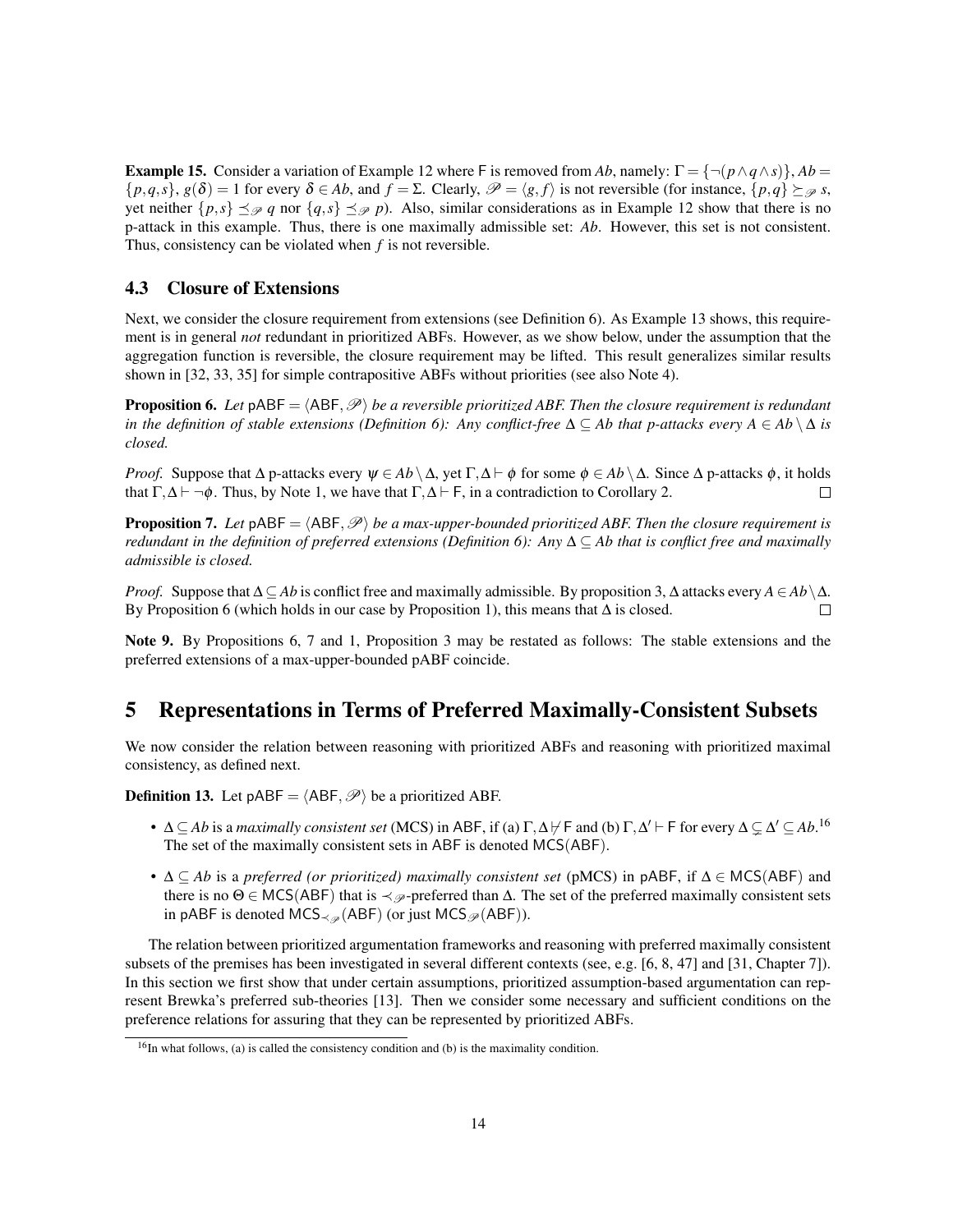#### 5.1 Brewka's preferred sub-theories

First, we consider the case where the priority setting in Definition 13 is defined by Brewka's preference order [13]:

**Definition 14.** Let  $Ab = Ab_1 \oplus ... \oplus Ab_n$  (that is, *Ab* is stratified according to the allocation function *g*; Recall Section 3), and let  $\Delta, \Theta \subseteq Ab$ . We say that  $\Delta$  is *preferred* over  $\Theta$  (with respect to *g*), denoted  $\Delta \sqsubset_{g} \Theta$  (or just  $\Delta \subset \Theta$  when *g* is known or arbitrary), iff there is an  $1 \le i \le n$  such that  $Ab_j \cap \Delta = Ab_j \cap \Theta$  for every  $1 \le j \le i$ , and  $Ab_i \cap \Delta \supseteq Ab_i \cap \Theta$ .

Thus, in the notation of Definition 14, ∆ is preferred over Θ when both sets have the same *i*−1 stratifications with the *g*-most preferred formulas, and the *i*-th stratification of ∆ properly contains that of Θ. This is a kind of lexicographic preference in term of the *g*-values. In turn, this preference can be posed on the maximally consistent subsets of *Ab*.

Example 16. Consider again the prioritized ABF from Example 4 (see also Example 10). In this case, we have:  $MCS_{\square_{max}}(ABF) = \{\{pepper, cheese\}\}\$ . Indeed,  $MCS = \{\{pepper, cheese\}, \{mushroom, cheese\}\}\$ and {pepper,cheese} @*max* {mushroom,cheese} since:

 $Ab_1 \cap \{\text{pepper}, \text{cheese}\} = \{\text{pepper}\} \supseteq \emptyset = Ab_1 \cap \{\text{mushroom}, \text{cheese}\}.$ 

To see the relation between prioritized argumentation frameworks and reasoning with preferred maximally consistent subsets of the premises we first show two lemmas:

**Lemma 5.** Let pABF *be a max-lower-bounded and reversible pABF with*  $\mathcal{P} = \langle g, f \rangle$ *, and let*  $\Delta$  *be a stable*  $extension of pABF$ . Then  $\Delta \in \mathsf{MCS}_{\Box_g}(\mathsf{ABF})$ .

*Proof.* We first show that  $\Delta \in \text{MCS}(ABF)$ . To see that  $\Delta$  is consistent, suppose for a contradiction that  $\Gamma, \Delta \vdash F$ . Since F  $\vdash \neg \delta$  for every  $\delta \in \Delta$ , we get by transitivity and contraposition, that  $\Gamma, \Delta \setminus \delta \vdash \neg \delta$  for every  $\delta \in \Delta$ . Since  $\Delta$ is conflict-free (because it is stable), by Lemma 4, this means that either  $\Delta \setminus \delta$  p-attacks  $\delta$  or there is some  $\delta' \in \Delta$ s.t.  $\Delta \setminus \delta'$  p-attacks  $\delta'$ . In any case,  $\Delta$  p-attacks itself, which contradicts  $\Delta$  being conflict-free.

We now show that  $\Delta$  is maximally consistent. Indeed, since  $\Delta$  is stable,  $\Gamma, \Delta \vdash \neg \psi$  for every  $\psi \in Ab \setminus \Delta$ . By monotonicity,  $\Gamma, \Delta, \neg \Gamma \vdash \neg \psi$ , and by contraposition,  $\Gamma, \Delta, \psi \vdash \Gamma$  for every  $\psi \in Ab \setminus \Delta$ . Thus every  $\Delta' \subseteq Ab$  that properly contains  $\Delta$  is not consistent.

We show now that  $\Delta$  is  $\Box$ -preferred, i.e., for no  $\Theta \in \text{MCS}(ABF)$ ,  $\Theta \Box \Delta$ . Suppose for a contradiction that there is such a  $\Theta$ . This means that there is some  $j \ge 1$  such that for every  $1 \le i \le j$ ,  $Ab_i \cap \Delta = Ab_i \cap \Theta$ , and  $Ab_j \cap \Delta \subset Ab_j \cap \Theta$ . Let  $\psi \in Ab_j \cap (\Theta \setminus \Delta)$ . Since  $\psi \notin \Delta$  and  $\Delta$  is stable,  $\Delta$  attacks  $\psi$ . This means that  $\Gamma, \Delta \vdash \neg \psi$ and there is some  $\Delta' \subseteq \Delta$  such that  $\Gamma, \Delta' \vdash \neg \psi$  and  $f(g(\Delta')) = \text{val}_{f,g}(\Delta, \psi) < f(g(\psi)) = g(\psi) = j$ . Now, by the max-lower-boundedness of  $\langle g, f \rangle$  we have that  $f(g(\Delta')) \ge \max(g(\Delta'))$ , thus  $j \ge \max(g(\Delta'))$ . It follows that  $\Delta' \subseteq (\bigcup_{1 \leq i \leq j} Ab_i \cap \Delta) \subseteq (\bigcup_{1 \leq i \leq j} Ab_i \cap \Theta) \subseteq \Theta$ . But then  $\Gamma, \Theta \vdash \neg \psi$ . One the other hand, since  $\psi \in \Theta$ , necessarily  $\Gamma$ ,  $\Theta \vdash \psi$ . Thus, by Note 1,  $\overline{\Gamma}$ ,  $\overline{\Theta}$   $\vdash$  F, a contradiction to  $\Theta \in \text{MCS}(ABF)$ .  $\Box$ 

**Lemma 6.** Let pABF *be a max-upper-bounded pABF with*  $\mathscr{P} = \langle g, f \rangle$ , and let  $\Delta \in \mathsf{MCS}_{\Box_g}(\mathsf{ABF})$ . Then  $\Delta$  is a *stable extension of* pABF*.*

*Proof.* We first show that  $\Delta$  is conflict-free. Suppose towards a contradiction that  $\Delta$  p-attacks some  $\delta \in \Delta$ . This means, in particular, that  $\Gamma, \Delta \vdash \neg \delta$ . But then, since by reflexivity  $\Gamma, \Delta \vdash \delta$ , Note 1 implies that  $\Gamma, \Delta \vdash F$ , a contradiction to  $\Delta \in \mathsf{MCS}_{\sqsubset}(\mathsf{ABF}) \subseteq \mathsf{MCS}(\mathsf{ABF}).$ 

We now show that  $\Delta$  p-attacks every  $\psi \in Ab \setminus \Delta$ . Let  $\psi \in Ab \setminus \Delta$ . Since  $\Delta \in \text{MCS}_{\Box}(\text{ABF}) \subseteq \text{MCS}(\text{ABF})$ ,  $\Delta \cup {\psi}$  is inconsistent in pABF. Thus,  $\Gamma, \Delta, \psi \vdash F$ , and since in particular  $F \vdash \neg \delta$  for  $\delta \in \Delta$ , by transitivity, monotonicity and contraposition we get  $\Gamma$ , $\Delta \vdash \neg \psi$ . If val  $f,g(\Delta,\psi) \leq f(g(\psi))$  we are done. Suppose now that val  $f,g(\Delta, \psi) > f(g(\psi))$ . We show that this leads to a contradiction. Let  $\Delta_1, \ldots, \Delta_n$  be all the subsets of  $\Delta$  such that  $\Gamma, \Delta_i \vdash \neg \psi$  and for no  $\Delta_i' \subset \Delta_i$  it holds that  $\Gamma, \Delta_i' \vdash \neg \psi$ . (Note that since *Ab* is finite so is  $\Delta$  and thus there are a finite number of such sets). Let  $\delta_i \in \{\sigma_i \in \Delta_i \mid g(\sigma_i) = \max(g(\Delta_i))\}$  for  $i = 1, ..., n$ .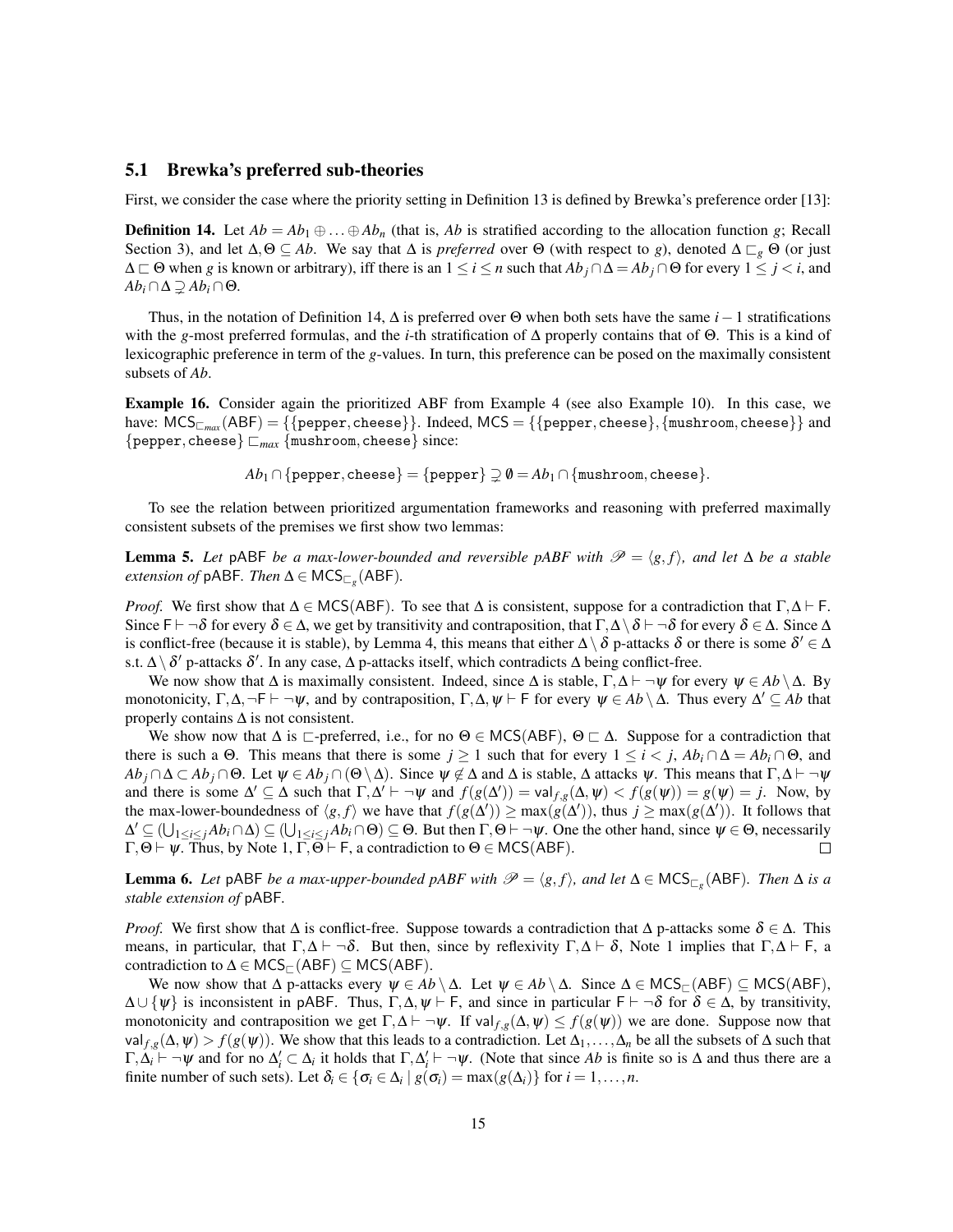We show that  $(\Delta \setminus \bigcup_{1 \leq i \leq n} \delta_i) \cup \psi$  is consistent. Suppose towards a contradiction that  $\Gamma$ ,  $(\Delta \setminus \bigcup_{1 \leq i \leq n} \delta_i) \cup$  $\psi \vdash F$  and let  $\delta \in \Delta$ . Then  $F \vdash \neg \delta$ , and by transitivity,  $\Gamma$ ,  $(\Delta \setminus \bigcup_{1 \leq i \leq n} \delta_i) \cup \psi \vdash \neg \delta$ . Thus, by contraposition,  $\Gamma, \Delta \setminus \bigcup_{1 \leq i \leq n} \delta_i \vdash \neg \psi$ . Thus, there is some  $\Delta' \subseteq \Delta \setminus \bigcup_{1 \leq i \leq n} \delta_i$  s.t.  $\Gamma, \Delta' \vdash \neg \psi$  and for no  $\Delta'' \subseteq \Delta'$  it holds that  $\Gamma, \Delta'' \vdash \neg \psi$ . Since  $\Delta' \subseteq \Delta$ , necessarily  $\Delta' = \Delta_i$  for some  $1 \leq i \leq n$ . But this contradicts  $\delta_i \notin \Delta' \subseteq \Delta \setminus \bigcup_{1 \leq i \leq n} \delta_i$ . Thus,  $(\Delta \setminus \bigcup_{1 \leq i \leq n} \delta_i) \cup \psi$  is consistent.

Let now  $\Theta \in \text{MCS}(ABF)$  be a set such that  $(\Delta \setminus \bigcup_{1 \leq i \leq n} \delta_i) \cup \psi \subseteq \Theta$ . We show that  $\Theta \subset \Delta$ . If there is a  $\phi \in \Theta \setminus (\Delta \setminus \bigcup_{1 \leq i \leq n} \delta_i) \cup \psi$  s.t.  $g(\phi) \leq g(\psi)$  we are done (since then for the  $\phi \in \Theta \setminus (\Delta \setminus \bigcup_{1 \leq i \leq n} \delta_i) \cup \psi$  with minimal *g*-value,  $Δ∩Ab$ *i* = Θ∩*Ab<sub>i</sub>* for every  $i < g(φ)$  and  $Δ∩Ab$ <sub>*g*( $φ)$ </sub> ⊂ Θ∩*Ab*<sub>*g*( $φ)$ </sub>). Suppose then that: (†) there is no  $\phi \in \Theta \setminus (\Delta \setminus \bigcup_{1 \leq i \leq n} \delta_i) \cup \psi$  s.t.  $g(\phi) \leq g(\psi)$ . In that case, observe that since:

- a) we assumed that val  $f_{,g}(\Delta, \psi) > f(g(\psi))$ ,
- b) by max-upper-boundedness,  $\max_{\delta \in \Delta_i} (g(\delta)) \ge f(g(\Delta_i))$  (for every  $1 \leq i \leq n$ ), and
- c) by Definition 12,  $f(g(\Delta_i)) \ge \text{val}_{f,g}(\Delta, \psi)$  (for every  $1 \le i \le n$ , since  $\Delta_i \subseteq \Delta$ ),

by transitivity of > we have that  $\max_{\delta \in \Delta_i} (g(\delta)) > f(g(\psi))$  for every  $1 \leq i \leq n$ . Since  $g(\delta_i) \in \max_{\delta \in \Delta_i} (g(\delta))$  for every  $1 \le i \le n$ , we thus obtain that for every  $1 \le i \le n$ ,  $f(g(\delta_i)) = g(\delta_i) > f(g(\psi))$ . This means (with (†)) that for  $\text{every } i < f(g(\psi))$ ,  $\Delta \cap Ab_i = \Theta \cap Ab_i$  and  $\Delta \cap Ab_{g(\psi)} \subset \Theta \cap Ab_{g(\psi)} = (\Delta \cap Ab_{g(\psi)}) \cup \psi$ . Thus,  $\Delta \sqsupset \Theta \in \text{MCS}(ABF)$ , which contradicts the assumptions that  $\Delta \in \mathsf{MCS}_{\square}(\mathsf{ABF}).$  $\Box$ 

When the aggregation is by the maximum function we can combine the two lemmas above to get a full characterization of the preferred and the stable semantics in terms of preferred maximally consistent sets.

**Proposition 8.** Let  $pABF = \langle ABF, \mathcal{P} \rangle$  *be a prioritized ABF in which*  $\mathcal{P} = \langle g, \max \rangle$  *for some allocation function g.* Then  $Prf(pABF) = Stb(pABF) = MCS_{\sqsubset_g}(ABF)$ .

*Proof.* Since  $\mathcal{P} = \langle g, \text{max} \rangle$  is max-upper-bounded, by Proposition 3, Prf(pABF) = Stb(pABF) (see also Note 9). Since it is also max-lower-bounded, by Lemmas 5 and 6,  $Stb(pABF) = MCS_{\Box_g}(ABF)$ . Altogether, we get the proposition. П

### 5.2 Necessary and Sufficient Conditions for Representations by pABFs

Next, we consider general conditions on the preference relations that are necessary or sufficient for representation by preferred MCSs. For this, the priority setting of the pABF should clearly be related to the priority order that is supposed to be represented:

**Definition 15.** A priority setting that is *induced by* a preference relation  $\preceq$  on  $\mathcal{P}(Ab)$  is a pair  $\mathcal{P}_{\preceq} = \langle g_{\preceq}, f \rangle$ , where for every  $\psi, \phi \in Ab \ g(\phi) \leq g(\psi)$  iff  $\{\psi\} \preceq \{\phi\}.$ <sup>17</sup> We say that  $\mathcal{P}_{\preceq}$  is non-decreasing if so is  $\overline{f}$ .

For the results in this section we need the following monotonicity properties:

- $\prec$ -monotonicity: If  $\Theta = (\Delta \setminus \Delta_1) \cup \Delta_2$  and  $\forall \delta_1 \in \Delta_1 \delta_2 \in \Delta_2 \{\delta_1\} \prec \{\delta_2\}$ , then  $\Delta \prec \Theta$ .
- ⊆-monotonicity: if  $\Delta_1 \subseteq \Delta_2$  then  $\Delta_1 \preceq \Delta_2$ .
- $\vdash$ -monotonicity: if  $\Delta_1 \preceq \Delta_2$  then  $\{\psi \mid \Delta_1 \vdash \psi\} \subseteq \{\psi \mid \Delta_2 \vdash \psi\}.$

 $\prec$ -monotonicity intuitively means that the relative  $\preceq$ -preference of a set Δ cannot downsize by replacing elements in  $\Delta$  by  $\preceq$ -preferred ones. ⊆-monotonicity indicates that  $\preceq$  cannot decrease by increasing the size of the set, and  $\vdash$ -monotonicity indicates a correspondence between  $\preceq$  and logical consequences. We call *monotonic* a preference relation  $\leq$  on  $\mathcal{P}(Ab)$  that satisfies all the three monotonicity conditions above.

<sup>&</sup>lt;sup>17</sup>Thus, *g* is an allocation function that reflects  $\preceq$ :  $\phi$  is *g*-preferred over  $\psi$  iff  $\{\phi\}$  is  $\preceq$ -preferred over  $\{\psi\}$ .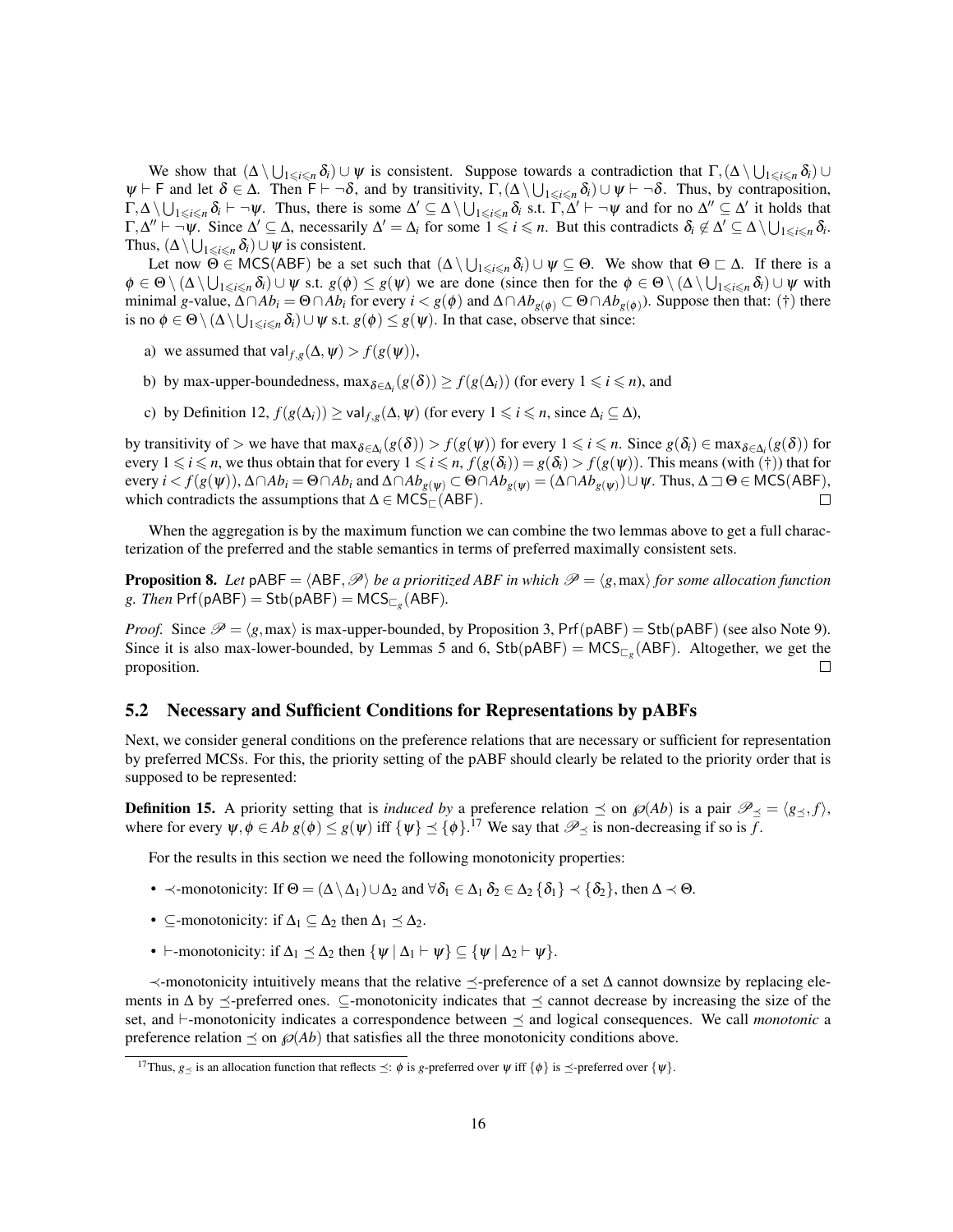**Proposition 9.** *Let* ABF =  $\langle \mathfrak{L}, \Gamma, Ab, \sim \rangle$  *be a simple contrapositive ABF and let*  $pABF = \langle ABF, \mathcal{P}_\prec \rangle$  *be a prioritized ABF, where*  $\mathcal{P}_{\prec}$  *is a priority setting that is induced by a*  $\prec$ *-monotonic and* ⊆*-monotonic preference order*  $\preceq$ *on*  $\wp$ (*Ab*)*. If* ∆ ∈ MCS<sup> $\prec$ </sup>(pABF) *then* ∆ *is a stable extension of* pABF*.* 

*Proof.* We first show that  $\Delta$  is conflict-free. Suppose towards a contradiction that  $\Delta$  p-attacks some  $\delta \in \Delta$ . This means, in particular, that  $\Gamma, \Delta \vdash \neg \delta$ . But then, since by reflexivity  $\Gamma, \Delta \vdash \delta$ , by Note 1 we have that  $\Gamma, \Delta \vdash F$ , which contradicts the fact that  $\Delta \in \text{MCS}_{\Gamma}(\text{pABF}) \subseteq \text{MCS}(ABF)$ .

We now show that  $\Delta$  p-attacks every  $\psi \in Ab \setminus \Delta$ . Let  $\psi \in Ab \setminus \Delta$ . Since  $\Delta \in \text{MCS}_{\Gamma}(\text{pABF}) \subseteq \text{MCS}(ABF)$ ,  $\Delta \cup \{\psi\}$  is inconsistent in pABF. Thus,  $\Gamma, \Delta, \psi \vdash F$ , and since in particular  $F \vdash \neg \delta$  for  $\delta \in \Delta$ , by transitivity, monotonicity and contraposition we get  $\Gamma$ , $\Delta \vdash \neg \psi$ . If val $f,g(\Delta,\psi) \leq f(g(\psi))$  we are done. Suppose now that val  $f,g(\Delta, \psi) > f(g(\psi))$ . We show that this leads to a contradiction. Let  $\Delta_1, \ldots, \Delta_n$  be all the subsets of  $\Delta$  such that  $\Gamma, \Delta_i \vdash \neg \psi$  and for no  $\Delta'_i \subset \Delta_i$ ,  $\Gamma, \Delta'_i \vdash \neg \psi$ . (Note that since *Ab* is finite so is  $\Delta$  and thus there are a finite number of such sets). Let  $\delta_i \in \{ \sigma_i \in \Delta_i \mid g(\sigma_i) = \max(g(\Delta_i)) \}$  for  $i = 1, \ldots, n$ .

First, we show that  $(\Delta \setminus \bigcup_{1 \leq i \leq n} \delta_i) \cup \psi$  is consistent. Suppose towards a contradiction that  $\Gamma, (\Delta \setminus \bigcup_{1 \leq i \leq n} \delta_i) \cup$  $\psi \vdash F$  and let  $\delta \in \Delta$ . Then  $F \vdash \neg \delta$ , and by transitivity,  $\Gamma$ ,  $(\Delta \setminus \bigcup_{1 \leq i \leq n} \delta_i) \cup \psi \vdash \neg \delta$ . Thus, by contraposition,  $\Gamma, \Delta \setminus \bigcup_{1 \leq i \leq n} \delta_i \vdash \neg \psi$ . Thus, there is some  $\Delta' \subseteq \Delta \setminus \bigcup_{1 \leq i \leq n} \delta_i$  s.t.  $\Gamma, \Delta' \vdash \neg \psi$  and for no  $\Delta'' \subseteq \Delta'$ , it holds that  $\Gamma, \Delta'' \vdash \neg \psi$ . Since  $\Delta' \subseteq \Delta$ , necessarily  $\Delta' = \Delta_i$  for some  $1 \leq i \leq n$ . But this contradicts  $\delta_i \notin \Delta' \subseteq \Delta \setminus \bigcup_{1 \leq i \leq n} \delta_i$ . Thus,  $(\Delta \setminus \bigcup_{1 \leq i \leq n} \delta_i) \cup \psi$  is consistent.

Let now  $\Theta \in \mathsf{MCS}(ABF)$  be a set such that  $(\Delta \setminus \bigcup_{1 \leq i \leq n} \delta_i) \cup \psi \subseteq \Theta$ . We show that  $\Delta \prec \Theta$ . Indeed, by maxupper-boundedness we have that for every  $\delta_i$  ( $1 \le i \le n$ ),

$$
g(\delta_i) = f(g(\Delta_i) \geq \max_{\delta \in \Delta_i} (g(\delta)) \geq f(g(\Delta_i) \geq \mathsf{val}_{f,g}(\Delta, \psi) > f(g(\psi)) = g(\psi).
$$

Thus, by the definition of  $g$ ,  $\{\delta_i\} \leq \{\psi\}$  for every  $\delta_i$  ( $1 \leq i \leq n$ ). By  $\prec$ -monotonicity,  $\Delta \prec (\Delta \setminus \bigcup_{1 \leq i \leq n} \delta_i) \cup \psi$ , and by  $\subseteq$ -monotonicity we get  $(\Delta \setminus \bigcup_{1 \leq i \leq n} \delta_i) \cup \psi \preceq \Theta$ . Together, we conclude that  $\Delta \prec \Theta$ . Since  $\Theta \in \mathsf{MCS}(ABF)$ , this contradicts the assumption that  $\Delta \in \text{MCS}_{\preceq}(\text{pABF}).$ 

**Proposition 10.** *Let* ABF =  $\langle \mathfrak{L}, \Gamma, Ab, \sim \rangle$  *be a simple contrapositive ABF and let* pABF =  $\langle ABF, \mathcal{P}_{\leq \rangle}$  *be a reversing pABF, where*  $\mathcal{P}_{\prec}$  *is a non-decreasing priority setting that is induced by a* ⊆*-monotonic and*  $\vdash$ *-monotonic preference order*  $\preceq$  *on*  $\wp(Ab)$ *. If*  $\Delta$  *is a stable extension of*  $pABF$  *then*  $\Delta \in \text{MCS}_{\prec}(pABF)$ *.* 

*Proof.* For a stable extension  $\Delta$  of pABF we have to show that it is consistent, maximally consistent and  $\preceq$ preferred over the sets in MCS(ABF):

To see that  $\Delta$  is consistent, suppose otherwise that  $\Gamma, \Delta \vdash F$ . Since  $F \vdash \neg \delta$  for every  $\delta \in \Delta$ , we get by transitivity and contraposition, that  $\Gamma, \Delta \setminus \delta \vdash \neg \delta$  for every  $\delta \in \Delta$ . Since f in non decreasing, for every  $\delta \in \Delta$  it holds that  $f(g(\Delta)) \ge f(g(\delta))$ , and by the reversibility of  $\mathscr{P}$ , there is a  $\delta' \in \Delta$  such that  $f(g(\Delta \setminus \delta')) \le f(g(\delta'))$ . By Item 1 of Lemma 1,  $val_{f,g}(\Delta \setminus \delta') \leq f(g(\delta'))$ , and so  $\Delta$  is not conflict-free. It follows that  $\Delta$  cannot be stable.

We now show that  $\Delta$  is maximally consistent. Indeed, since  $\Delta$  is stable,  $\Gamma, \Delta \vdash \neg \psi$  for every  $\psi \in Ab \setminus \Delta$ . By monotonicity,  $\Gamma, \Delta, \neg \Gamma \vdash \neg \psi$ , and by contraposition,  $\Gamma, \Delta, \psi \vdash \Gamma$  for every  $\psi \in Ab \setminus \Delta$ . Thus, every  $\Delta' \subseteq Ab$  that properly contains  $\Delta$  is not consistent.

It remains to show that  $\Delta$  is  $\preceq$ -preferred in MCS(ABF). Suppose for a contradiction that there is a  $\Theta \in$ MCS(ABF) such that  $\Theta \succ \Delta$ . Let  $\psi \in \Theta \setminus \Delta$  (such a formula exists, since otherwise  $\Theta \subseteq \Delta$  and by  $\subseteq$ -monotonicity,  $\Theta \leq \Delta$ ). Since  $\psi \notin \Delta$  and  $\Delta$  is stable,  $\Delta$  attacks  $\psi$ . This means that  $\Gamma, \Delta \vdash \neg \psi$ , and since  $\Theta \succ \Delta$ , by  $\vdash$ -monotonicity also  $\Gamma, \Theta \vdash \neg \psi$ . One the other hand, since  $\psi \in \Theta$ , necessarily  $\Gamma, \Theta \vdash \psi$ . Thus, by Note 1,  $\Gamma, \Theta \vdash F$ , a contradiction to  $\Theta \in \mathsf{MCS}(ABF)$ .  $\Box$ 

By Propositions 9 and 10 we have:

**Corollary 3.** *Let* ABF =  $\langle \mathfrak{L}, \Gamma, Ab, \sim \rangle$  *be a simple contrapositive ABF and let* pABF =  $\langle ABF, \mathcal{P}_\gamma \rangle$  *be a reversing pABF, where*  $\mathcal{P}_{\prec}$  *is a non-decreasing priority setting that is induced by a monotonic preference order*  $\preceq$  *on*  $\wp(Ab)$ *. Then* Stb( $pABF$ ) = MCS $\prec$ ( $pABF$ ).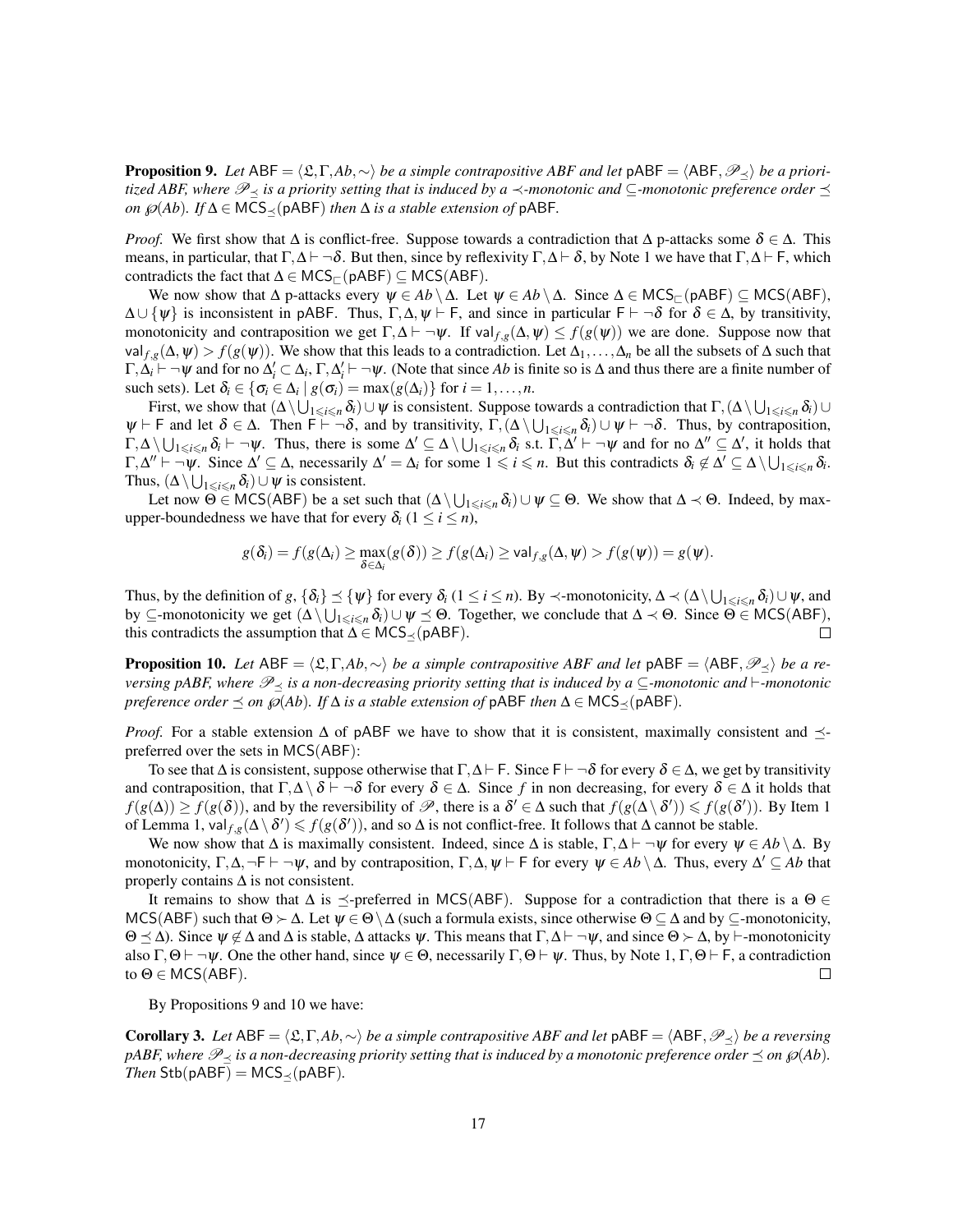Note that all the assumptions in the last corollary can be simultaneously satisfied, e.g., when  $\preceq$  is the subset relation  $\subseteq$ . <sup>18</sup>

Note 10. In Proposition 10, the  $\vdash$ -monotonicity of  $\preceq$  may be traded by the following condition, called  $\mathscr{P}$ *alignment*: if val  $f_{g}(\Delta, \psi) < f(g(\psi))$  then  $\Theta \prec \Delta$  for any  $\Theta \subseteq Ab$  such that  $\psi \in \Theta$ .

**Proposition 11.** *Let* ABF =  $\langle \mathfrak{L}, \Gamma, Ab, \sim \rangle$  *be a simple contrapositive ABF and let* pABF =  $\langle ABF, \mathcal{P}_{\prec} \rangle$  *be a reversing pABF, where*  $\mathscr{P}_\prec$  *is a non-decreasing priority setting that is induced by a* ⊆*-monotonic and*  $\mathscr{P}$ *-aligned preference order*  $\preceq$  *on*  $\wp(Ab)$ *. If*  $\Delta$  *is a stable extension of*  $pABF$  *then*  $\Delta \in \text{MCS}_{\prec}(pABF)$ *.* 

*Proof.* Let  $\Delta$  be a stable extension of pABF. The proof that  $\Delta$  is in MCS(ABF) is the same as that in the proof of Proposition 10. To see that  $\Delta$  is  $\preceq$ -preferred in MCS(ABF), suppose for a contradiction that there is a  $\Theta \in$ MCS(ABF) such that  $\Theta \succ \Delta$ . Let  $\psi \in \Theta \setminus \Delta$  (Again, such a formula exists, since otherwise  $\Theta \subseteq \Delta$  and by  $\subseteq$ monotonicity,  $\Theta \leq \Delta$ ). Since  $\psi \notin \Delta$  and since  $\Delta$  is stable,  $\Delta$  attacks  $\psi$ . This means in particular that val  $f, g(\Delta, \psi) \leq$  $\psi$ . Since  $\preceq$  is aligned with  $\langle g, f \rangle$  and since  $\psi \in \Theta$ , necessarily  $\Theta \preceq \Delta$ , a contradiction with  $\Delta \prec \Theta$ .  $\Box$ 

By Propositions 9 and 11 we thus have:

**Corollary 4.** *Let* ABF =  $\langle \mathfrak{L}, \Gamma, Ab, \sim \rangle$  *be a simple contrapositive ABF and let* pABF =  $\langle ABF, \mathcal{P} \rangle$  *be a reversing pABF, where*  $\mathscr P$  *is a non-decreasing priority setting that is induced by a*  $\prec$ *-monotonic,* ⊂*-monotonic, and*  $\mathscr P$ *aligned preference order*  $\preceq$  *on*  $\wp$ (*Ab*)*. Then* Stb(pABF) = MCS<sub> $\prec$ </sub>(pABF)*.* 

To summarize, we have shown that a representation by prioritized reversing ABFs is possible for a priority setting that is:

- non-decreasing and induced by a monotonic preference order  $\preceq$ , or
- non decreasing and induced by a  $\prec$  and  $\subseteq$ -monotonic  $\mathscr P$ -aligned preference order  $\preceq$ .

# 6 Preference Handling Properties

### 6.1 Preference-Related Postulates

In this section we consider a series of postulates that are concerned with the handling of preferences in prioritized ABFs. In particular, we show how the properties of the priority setting affect the properties of the resulting prioritized ABF. Recall that in all the results below we implicitly assume that the underlying ABF is simple contrapositive.

#### 6.1.1 Degenerated Preferences

We start with two postulates that relate extensions of prioritized ABFs and extensions of their non-prioritized fragment. The first one (introduced in [2, 15]) refers to situations in which the priority setting is degenerated.

**Empty Preferences (for Sem):** If  $\mathcal{P}$  is a degenerated priority setting (i.e., if  $g$  is a uniform allocation function), then  $Sem(pABF) = Sem(ABF)$ .

Empty preferences is satisfied by every prioritized ABF in which the aggregation function is invariant to multiple occurrences, namely: if  $S$  is a set and  $S'$  is a multiset with the same elements as  $S$  (so  $S'$  may have multiple instances of the same element in *S*, but there is no element in *S'* that is not in *S*), then  $f(S) = f(S')$ . This is the case, e.g., when  $f = min$  or  $f = max$ .

<sup>&</sup>lt;sup>18</sup>However, in this case  $g_{\text{C}}$  is degenerated, assigning the same value to all the formulas, and MCS<sub>⊂</sub>(pABF) = MCS(ABF), so this example boils down to the non-prioritized case. The existence of more interesting cases for the corollary remains an open question.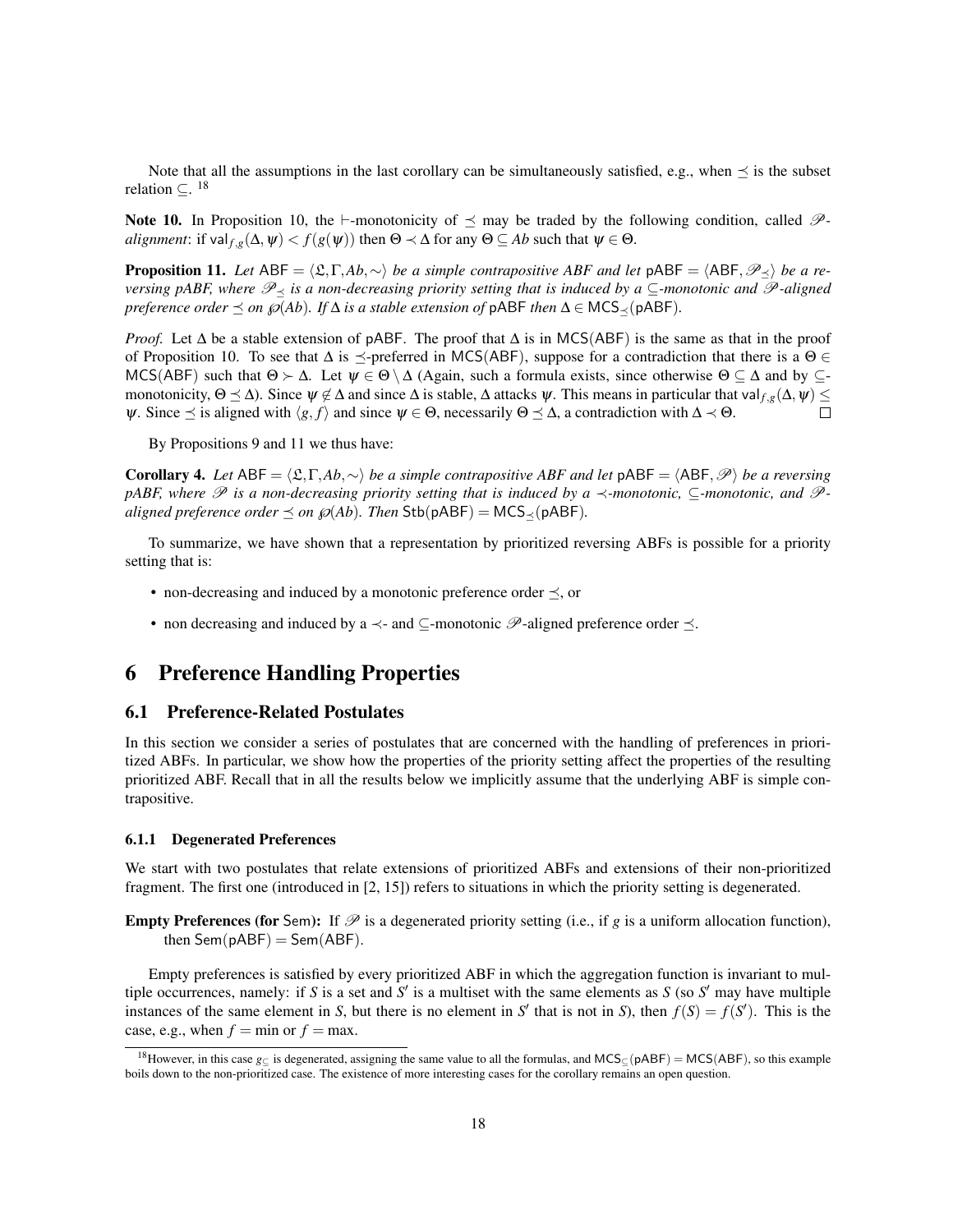**Proposition 12.** Let pABF =  $\langle ABF, \mathcal{P} \rangle$  *be a prioritized simple contrapositive ABF with a priority setting*  $\mathcal{P}$  =  $\langle g, f \rangle$ . If f is invariant to multiple occurrences then pABF *satisfies the empty preferences postulate for every* Sem.

*Proof.* The empty preferences postulate assumes that *g* is uniform. Thus, under the condition on *f*, we have that  $f(g(\Delta))$  is the same for every  $\Delta \subseteq Ab$ . It follows that p-attacks coincide with attacks, and so Sem(pABF) = Sem(ABF) for every semantics Sem.  $\Box$ 

### 6.1.2 Preferences as Criteria for Selecting Extensions

The next property also relates the extensions of a prioritized ABF to the extension of its ABF. This postulate is taken from [48]. Intuitively, it may be understood by the fact that priorities allow to select the 'best' extensions according to some preference criteria, in the sense that any extension of a pABF is an extension of the corresponding ABF.<sup>19</sup>

**Extensions Selection (for Sem):** If  $\mathscr{E} \in \mathsf{Sem}(\mathsf{pABF})$  then  $\mathscr{E} \in \mathsf{Sem}(\mathsf{ABF})$ .

**Proposition 13.** Let  $pABF = \langle ABF, \mathcal{P} \rangle$  *be a max-upper-bounded prioritized ABF. Then*  $pABF$  *satisfies the extensions selection postulate for every* Sem  $\in$  {Naive, Prf, Stb}.<sup>20</sup>

*Proof.* We first show that if ∆ is conflict-free in pABF then it is conflict-free in ABF. Suppose towards a contradiction that  $\Delta$  attacks some  $\delta \in \Delta$ . This means that  $\Gamma, \Delta \vdash \neg \delta$ . If val $f,g(\Delta, \delta) \leq f(g(\delta))$ , this would contradict the assumption that  $\Delta$  is conflict-free in pABF. Suppose therefore that val  $f,g(\Delta,\delta) > f(g(\delta))$ . Since  $\mathscr P$  is max-upperbounded, by Proposition 1 it is also reversing, so there is a  $\psi \in \Delta$  such that  $\Delta \cup \{\delta\} \setminus \psi \preceq_{\mathcal{P}} \psi$ . By contraposition,  $\Gamma, \Delta \cup \{\delta\} \setminus \psi \vdash \neg \psi$ , and thus  $\Delta$  p-attacks  $\psi \in \Delta$ , a contradiction again to the assumption that  $\Delta$  is conflict-free in pABF.

We now show that if  $\Delta$  is stable in pABF then it is stable in ABF. We have already shown above that  $\Delta$  is conflict-free in ABF. Now, since  $\Delta$  is stable in pABF,  $\Delta$  p-attacks every  $\psi \in Ab \setminus \Delta$ , which in particular means that  $\Gamma, \Delta \vdash \neg \psi$  for every such  $\psi$ . Thus,  $\Delta$  attacks every  $\psi \in Ab \setminus \Delta$ , and so it is stable in ABF.

We now show that if  $\Delta$  is preferred in pABF then it is preferred in ABF. Indeed, suppose for a contradiction that  $\Delta$  is not preferred in ABF. By [32, Proposition 1],  $\Delta$  is not stable. By the previous case, this means that  $\Delta$  is not stable in pABF. By Proposition 3 (or Note 9), this implies that ∆ is not preferred in pABF, a contradiction.

It remains to show that if ∆ is naive in pABF then it is naive in ABF. We already know that ∆ is conflict-free in ABF. Suppose now that there is some  $\Delta \subsetneq \Delta' \subseteq Ab$  such that  $\Delta'$  is conflict-free. Since  $\Delta'$  is not conflictfree in pABF (due to the assumption that  $\Delta$  is naive in pABF), there is some  $\psi \in \Delta'$  such that  $\Gamma, \Delta' \vdash \neg \psi$  and val  $f,g(\Delta', \psi) > f(g(\psi))$ . But then  $\Delta'$  also attacks  $\psi$  in ABF, a contradiction to the assumption that  $\Delta'$  is conflictfree (in ABF).  $\Box$ 

### 6.1.3 Conflict Preservation

The next postulate is considered, e.g., in [2, 4, 44]. It requires that conflicts between sets of assumptions are preserved by the semantics, in the sense that if an attack occurs between two sets of assumptions, then there is no extension that contains both the attacked and the attacking sets of assumptions.

**Conflict Preservation (for Sem):** If  $\mathscr{E} \in \mathsf{Sem}(pABF)$  and  $\Delta p$ -attacks  $\Theta$ , either  $\Delta \not\subseteq \mathscr{E}$  or  $\Theta \not\subseteq \mathscr{E}$ .

Conflict preservation follows in our case from the fact that every  $\mathscr{E} \in \mathsf{Sem}(\mathsf{pABF})$  is conflict-free. This property is not so obvious in other formalisms in which attacks are sometimes discarded due to preference over arguments (see [20] for some examples).

<sup>&</sup>lt;sup>19</sup>In a way, this resembles what is called in [3] *refining argumentation frameworks by preferences*, where priorities are used for selecting extensions rather than for defining attacks.

<sup>&</sup>lt;sup>20</sup>Note that for the proof for naive and stable semantics, it is enough to assume that  $\beta$ ABF is reversible.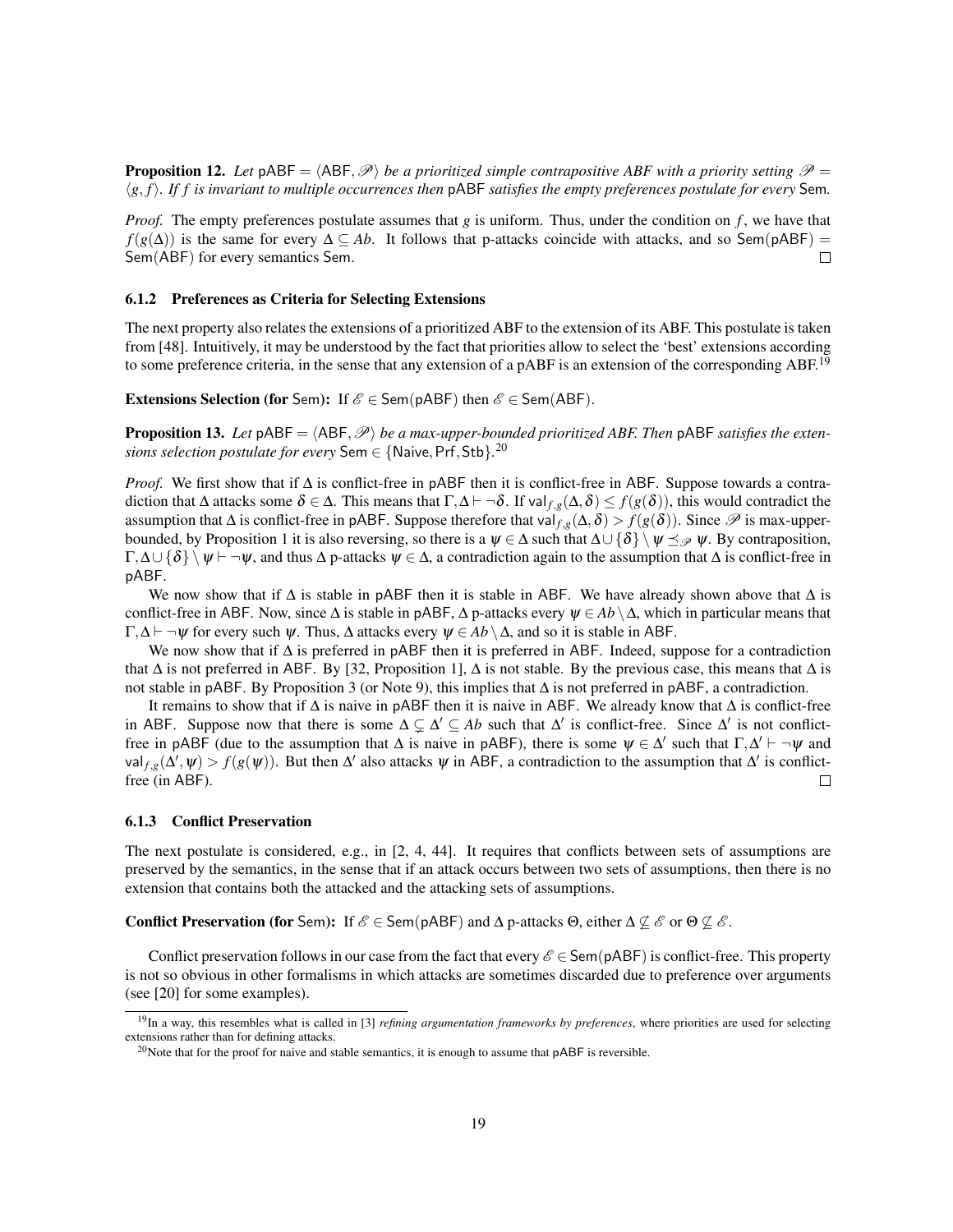#### 6.1.4 Inclusion of the Most Preferred Arguments

The next principle is concerned with the inclusion in extensions of the 'strongest' arguments (see [4, 20]). In our case this means that assumptions with a minimal *g*-value will be included in every extension (according to some semantics).

**Preferred Arguments (for Sem):**  $\text{Min}_g(Ab) = \{ \psi \in Ab \mid \exists \phi \in Ab \text{ s.t. } g(\phi) < g(\psi) \} \subseteq \mathscr{E}$  for every  $\mathscr{E} \in \text{Sem}(pABF)$ .

Clearly, the principle of preferred arguments cannot hold in our setting unless  $\text{Min}_g(Ab)$  itself is  $\vdash$ -consistent (otherwise  $\mathscr E$  is not conflict free). A sufficient condition for assuring this principle for stable semantics in maxlower-bounded and reversible pABFs is given next:

**Proposition 14.** Let pABF *be a max-lower-bounded and reversible pABF. If*  $\text{Min}_g(Ab) \subseteq \bigcap \text{MCS}_{\square_{\mathscr{P}}}$ (pABF) *then* pABF *satisfies the principle of preferred arguments for the stable semantics.*

*Proof.* Let  $\mathscr E$  be a stable extensions of pABF. By Lemma 5,  $\mathscr E \in \mathsf{MCS}_{\square_{\mathscr P}}(\mathsf{pABF})$ . Now, since  $\mathsf{Min}_g(Ab) \subseteq$  $\bigcap {\sf MCS}_{\square_{\mathscr{P}}}(pABF)$ , we get that  ${\sf Min}_g(Ab) \subseteq \mathscr{E}$ .  $\Box$ 

Note that, by Proposition 8, when  $\mathscr{P} = \langle g, \text{max} \rangle$ , the condition that  $\text{Min}_g(Ab) \subseteq \bigcap \text{MCS}_{\square_{\mathscr{P}}}(pABF)$  is also necessary for assuring the satisfaction of the preferred argument postulate for stable and preferred semantics.

#### 6.1.5 Brewka-Eiter Principle

The next postulate in taken from [14]. We denote it by its founders (see also [20]). This postulate asserts that if two sets of assumptions of a prioritized ABF differ in only in one formula, the set with the less preferred additional assumption cannot be an extension of the pABF.

**BE Principle (for** Sem): If  $\Delta = \Lambda \cup \{\phi\} \in \text{Sem}(ABF)$  and  $\Theta = \Lambda \cup \{\psi\} \in \text{Sem}(ABF)$  (where  $\phi, \psi \notin \Lambda$ ) and  $g(\psi) < g(\phi)$ , then  $\Delta \notin$  Sem(pABF).

This principle doesn't hold for prioritized ABFs in general, as demonstrated by the following example:

**Example 17.** Consider again Example 15 (i.e., where  $\Gamma = \{\neg (p \land q \land s)\}\$  and  $Ab = \{p,q,s\}$ ), but this time with  $g(p) = 1$ ,  $g(q) = 2$ ,  $g(s) = 3$  and  $f = \min$ . It can be verified that Stb(pABF) = {{ $p,q$ }, { $p,s$ }} and Stb(ABF) =  $\{p,q\},\{p,s\},\{q,s\}\}\$ . This constitutes a violation of the BE-principle, since  $\{p,q\},\{p,s\} \in$  Stb(ABF) and  $g(q)$  <  $g(s)$ , yet  $\{p,s\} \in$  Stb(pABF).

This example can also be used to demonstrate that for naive semantics, even a max-lower-bounded priority setting does not respect the BE-principle. Indeed, let  $pABF' = \langle ABF, \mathcal{P}' \rangle$  where  $\mathcal{P}' = \langle g, max \rangle$ . It is not hard to see that  $N$ aive(pABF') = {{ $p, q$ }, { $p, s$ }, { $q, s$ } = Naive(ABF).

For reversing pABFs, however, the BE-principle holds.

**Proposition 15.** Let  $pABF = \langle ABF, \mathcal{P} \rangle$  *be a reversing pABF that is max-lower-bounded. Then*  $pABF$  *satisfies the BE-principle for the stable semantics.*

*Proof.* Let pABF =  $\langle ABF, \mathcal{P} \rangle$  be as in the proposition. Let  $\Delta, \Theta \in \mathsf{Stb}(ABF)$  and  $\Lambda \cup \{\phi, \psi\} \subseteq Ab$  s.t.  $\phi, \psi \notin \Lambda$  and  $\Delta = \Lambda \cup \{\phi\}$  and  $\Theta = \Lambda \cup \{\psi\}$  and  $g(\psi) < g(\phi)$ . Since  $\Delta, \Theta \in$  Stb(ABF), by [32, Theorem 1],  $\Delta, \Theta \in$  MCS(ABF). Also,  $\Theta \sqsubset \Delta$  (recall Definition 14), and so  $\Delta \not\in \text{MCS}_{\Box}(\text{pABF})$ . By Lemma 5,  $\Delta \not\in \text{Stb}(pABF)$ .  $\Box$ 

Note 11. Let pABF be a reversing pABF that is max-lower-bounded. If pABF is also max-upper-bound (and so necessarily  $f = max$ , recall Proposition 2), we have by Proposition 3 that  $Pr(f \rho ABF) = Stb(pABF)$ , and so in this case the BE-principle holds for the preferred semantics as well.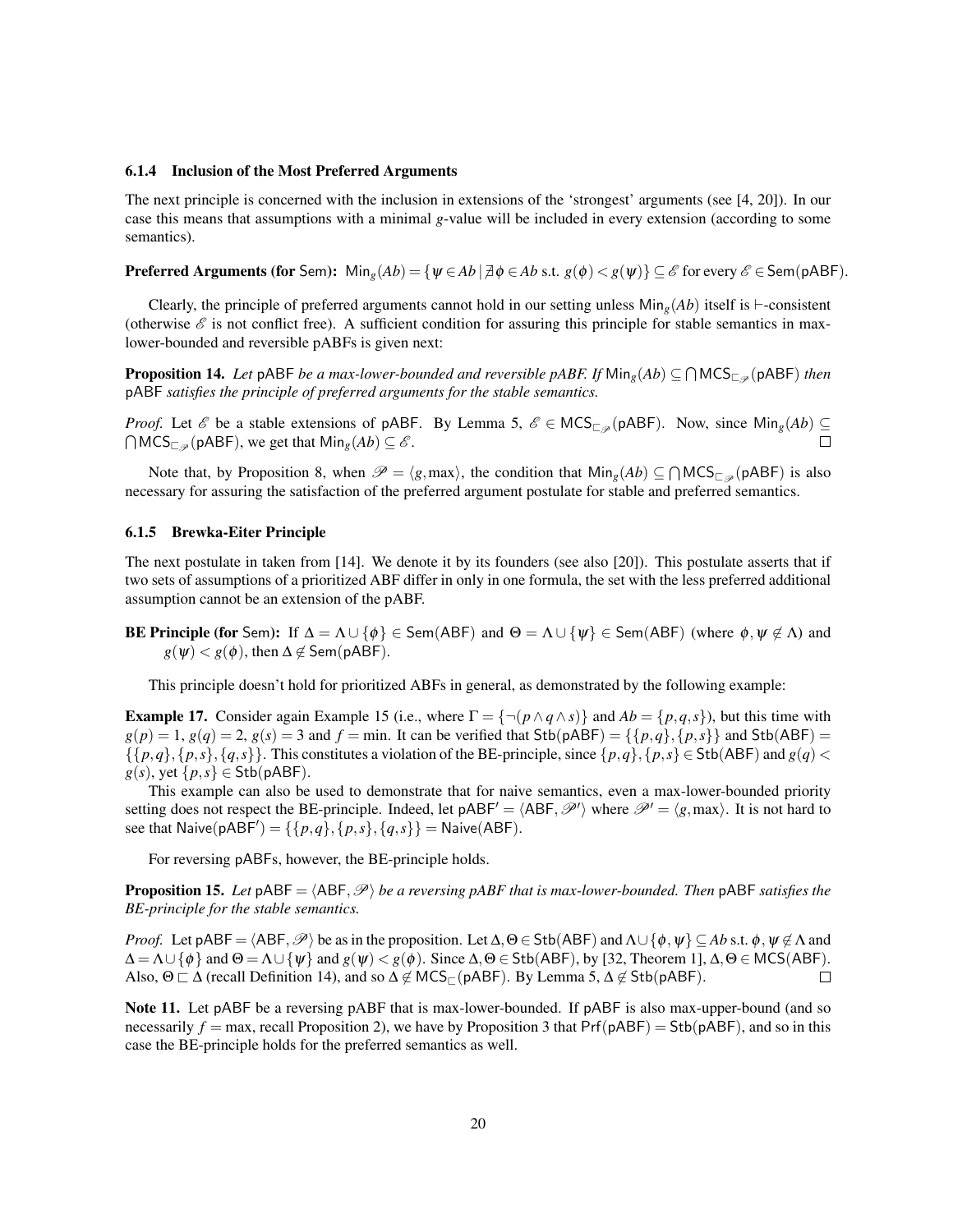#### 6.1.6 Principle of Tolerance

The last postulate that we consider is the *principle of tolerance*, which requires that if a non-prioritized framework ABF admits extensions, there will be extensions also for the pABFs that are obtained from ABF.

**Principle of Tolerance (for** Sem): If Sem(ABF)  $\neq \emptyset$  then Sem(pABF)  $\neq \emptyset$  as well.

The principle of tolerance for complete and preferred semantics is clear by the fact that pABF is in particular an argumentation framework, and so  $Cmp(pABF)$  and  $Pr(pABF)$  are not empty. This principle for stable semantics holds for max-upper-bounded pABF by Proposition 3, and for max-lower-bounded and reversible pABF by Lemma 6. (As noted in [20], when the prioritized assumption-based framework  $ABA^+$  is concerned (see [22]), the principle of tolerance does not hold for the stable semantics).

### 6.2 Avoidance of the Drowning Effect

A desirable property of prioritized information systems in general, and pABFs in particular, is that their conclusions shouldn't be altered when lower priority information arrives. In this section we consider this property in our context.

**Definition 16.** Let pABF' =  $\langle ABF', \mathcal{P}' \rangle$  be a prioritized ABF that is obtained from pABF =  $\langle ABF, \mathcal{P} \rangle$  by adding to ABF some defeasible assumptions whose priorities are lower than those in *Ab*, namely:

- if  $ABF = \langle \mathfrak{L}, \Gamma, Ab, \sim \rangle$  then  $ABF' = \langle \mathfrak{L}, \Gamma, Ab \cup Ab', \sim \rangle$  for some  $Ab' \neq \emptyset$ .
- if  $\mathcal{P} = \langle g, f \rangle$  then  $\mathcal{P}' = \langle g', f \rangle$ , where  $g'(\psi) > \max\{g(\phi) | \phi \in Ab\}$  if  $\psi \in Ab'$  and  $g'(\psi) = g(\psi)$  otherwise.

In this case we say that pABF<sup>'</sup> is *an extension of* pABF *by least-preferred assumptions*.

Some simple facts about the relations between a prioritized framework and its extensions by least-preferred assumptions are given below. In what follows we use the notations of Definition 16 and assume that pABF' is an extension of pABF by least-preferred assumptions (in particular, the defeasible assumptions in *Ab* are extended by lower-prioritized assumptions in  $Ab'$ ).

Lemma 7. *If*  $\Delta p$ -attacks  $\psi$  *in* pABF *then*  $\Delta p$ -attacks  $\psi$  *in* pABF'.

*Proof.* Since  $\Delta \cup \{\psi\} \subseteq Ab$  (that is, the formulas in the attacking set, as well as the attacked formula, are all defeasible assumptions in pABF), for every  $\varphi \in \Delta \cup \{\psi\}$  it holds that  $g'(\varphi) = g(\varphi)$ . This immediately implies that the conditions for the p-attack of  $\Delta$  on  $\psi$  in pABF' are met.  $\Box$ 

Lemma 8. If f is non-decreasing and  $\Delta p$ -attacks  $\psi \in Ab$  in pABF' then  $\Delta \cap Ab$  p-attacks  $\psi$  in pABF.

*Proof.* Since  $\Delta$  p-attacks  $\psi$ , there must be a subset  $\Delta' \subseteq \Delta$  such that  $\Delta'$  attacks  $\psi$  and  $f(g'(\Delta')) \leq f(g'(\psi))$ . Note that  $\Delta' \subseteq Ab$ , since otherwise there is a non-preferred formula  $\phi \in \Delta' \cap Ab'$  and since f is non-decreasing and  $\psi \in Ab$ , we get  $f(g'(\Delta')) \ge f(g'(\phi)) = g'(\phi) > \max\{g(\phi) \mid \phi \in Ab\} \ge g(\psi) = g'(\psi) = f(g'(\psi))$ , in a contradiction to the assumption that  $f(g'(\Delta')) \leq f(g'(\psi))$ . It follows that  $\Delta' \subseteq \Delta \cap Ab$  p-attacks  $\psi$  in pABF<sup>'</sup>. Since  $\Delta' \cup \{\psi\} \subseteq Ab$ , for every  $\varphi \in \Delta' \cup \{\psi\}$  it holds that  $g'(\varphi) = g(\varphi)$ , and so  $\Delta' \subseteq \Delta \cap Ab$  p-attacks  $\psi$  also in pABF. By Lemma 2,  $\triangle \cap Ab$  p-attacks  $\psi$  in pABF. П

Note 12. The requirement in Lemma 8 that *f* is non-decreasing is indeed necessary. To see this, let pABF be a prioritized ABF with  $\mathfrak{L} = CL$ ,  $\Gamma = \emptyset$ ,  $Ab = \{p, q\}$  and  $g(p) = g(q) = 1$ , and let pABF' be a prioritized ABF with  $\mathcal{L} = CL, \Gamma = \emptyset, Ab = \{p, q\}, Ab' = \{\neg p \lor \neg q\} \text{ and } g'(p) = 1, g'(q) = 1, g'(\neg p \lor \neg q) = 2, \text{ where in both cases } f = 0$ min. Clearly, pABF<sup>'</sup> extended pABF with the least-preferred assumption  $\neg p \lor \neg q$ . Moreover,  $\Delta = \{p, q, \neg p \lor \neg q\}$ p-attacks *p* in pABF', but  $\triangle \cap Ab = \{p, q\}$  does not p-attacks *p* in pABF, simply because  $p \nvdash \neg p$  and  $q \nvdash p$ .

By the last two lemmas we have: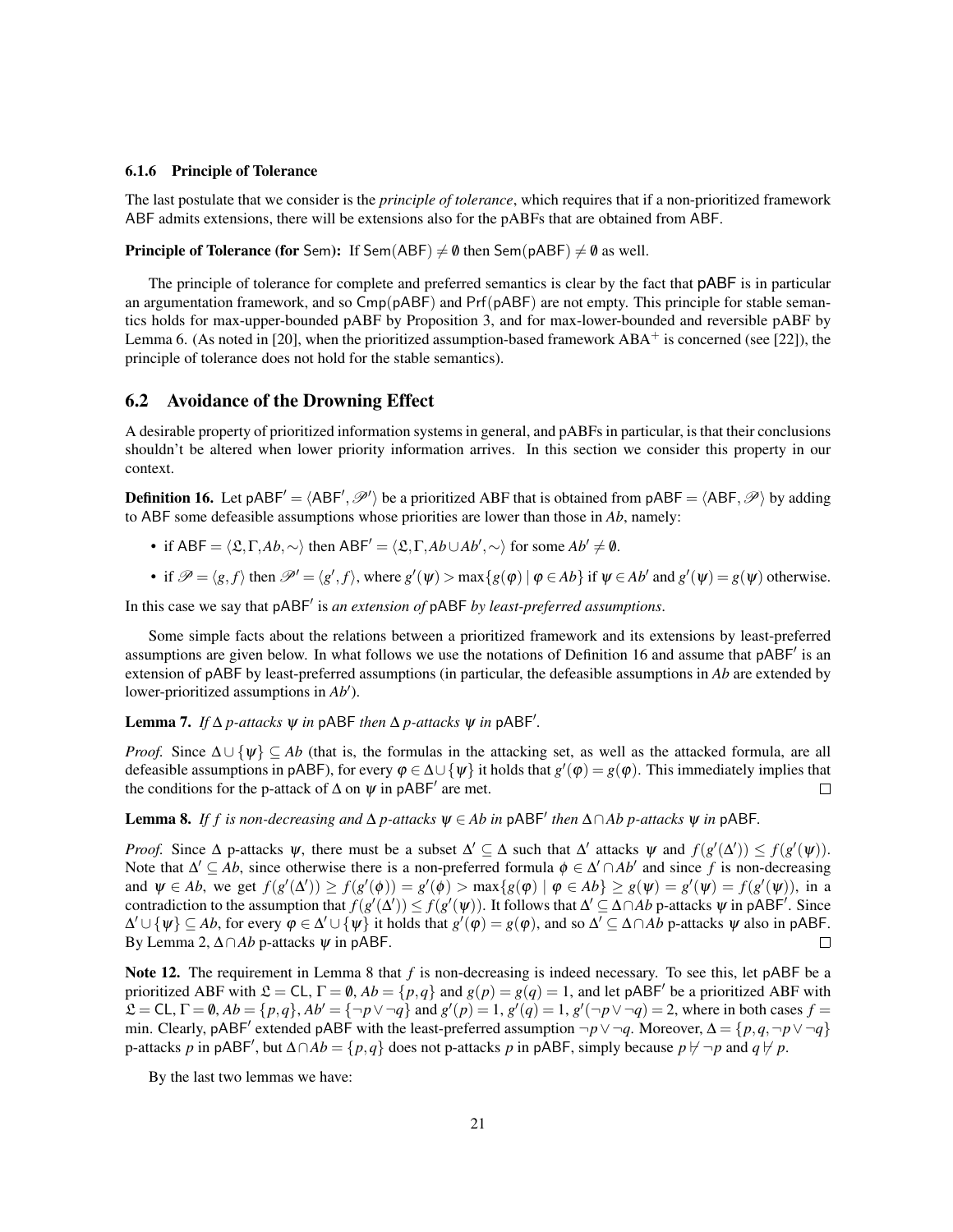Corollary 5. Let f be a non-decreasing aggregation function and let  $\psi \in Ab$ . Then  $\Delta p$ -attacks  $\psi$  in  $pABF'$  iff ∆∩*Ab p-attacks* ψ *in* pABF*.*

*Proof.* One direction is Lemma 8. For the other direction, suppose that ∆∩*Ab* p-attacks  $\psi$  in pABF. By Lemma 7,  $\Delta \cap Ab$  p-attacks  $\psi$  also in pABF', and by Lemma 2,  $\Delta$  p-attacks  $\psi$  in pABF'.  $\Box$ 

**Lemma 9.** Let  $pABF' = \langle ABF', \mathcal{P}' \rangle$  *be an extension of*  $pABF = \langle ABF, \mathcal{P} \rangle$  *by least-preferred assumptions, that is:*  $ABF' = \langle \mathfrak{L}, \Gamma, Ab \cup Ab', \sim \rangle$ ,  $ABF = \langle \mathfrak{L}, \Gamma, Ab, \sim \rangle$ ,  $\mathcal{P}' = \langle g', f \rangle$ , and  $\mathcal{P} = \langle g, f \rangle$  are as in Definition 16. Suppose *further that f is a non-decreasing aggregation function.*

- *a*) *If*  $\Delta$  *is a complete extension in*  $pABF'$  *then*  $\Delta' = \Delta \cap Ab$  *is a complete extension in*  $pABF$ *.*
- *b) If*  $\Delta$  *is a preferred extension in*  $pABF'$  *then*  $\Delta' = \Delta \cap Ab$  *is a preferred extension in*  $pABF$ *.*
- *c) If*  $\Delta$  *is a sable extension in*  $pABF'$  *then*  $\Delta' = \Delta \cap Ab$  *is a stable extension in*  $pABF$ *.*

*Proof.* We show that  $\Delta'$  meets all the required conditions.

First, for Item (a), we show that  $\Delta'$  is complete in pABF. Indeed,  $\Delta'$  is conflict free, since it is a subset of  $\Delta$ , which is conflict free.

To see that  $\Delta'$  is admissible, suppose that some  $\Delta'' \subseteq \Delta'$  is p-attacked by some  $\Theta \subseteq Ab$ . Then there is a  $\psi \in \Delta''$ that is p-attacked by  $\Theta$ . Since  $\Delta'' \subseteq \Delta$  (because  $\Delta'' \subseteq \Delta'$  and  $\Delta' \subseteq \Delta$ ), and since  $\Delta$  is admissible in pABF' (because it is complete in pABF<sup>'</sup>),  $\Delta$  p-attacks  $\Theta$ , that is: there is some  $\phi \in \Theta$  that is p-attacked by  $\Delta$ . But  $\phi \in Ab$  (because  $\Theta \subseteq Ab$ ), so by Lemma 8, using the assumption that *f* is non-decreasing,  $\phi$  is p-attacked by  $\Delta'$  as well (in pABF). It follows that  $\Delta'$  p-attacks  $\Theta$ , and so it defends  $\Delta''$ .

For Item (a) it remains to shows that  $\Delta'$  contains all the subsets that it defends. So suppose that  $\Delta'$  defends (in pABF) some  $\Delta'' \subseteq Ab$ . Since  $\Delta' \subseteq \Delta$ , by Lemma 2,  $\Delta$  also defends  $\Delta''$  (in pABF'). But  $\Delta$  is complete, thus  $\Delta'' \subseteq \Delta$ . It follows that  $\Delta'' \subseteq \Delta \cap Ab = \Delta'$ .

We now turn to Item (b). Suppose for a contradiction that there is an admissible set  $\Delta'' \subseteq Ab$  such that  $\Delta' \subsetneq \Delta''$ . In particular,  $\Delta'' \setminus \Delta' \neq \emptyset$  and  $\Delta'' \setminus \Delta \neq \emptyset$ . Let  $\Delta^* = \Delta \cup \Delta''$ . Then  $\Delta \subsetneq \Delta^*$ . We show that  $\Delta^*$  is admissible in pABF', in a contradiction to the assumption that  $\Delta$  is preferred (and so maximally admissible) in pABF':

 $\Delta^*$  is conflict-free since both  $\Delta$  and  $\Delta''$  are conflict free, and neither  $\Delta$  attacks  $\Delta''$  nor  $\Delta''$  attacks  $\Delta$ . The latter holds since otherwise, by Corollary 5, either  $\Delta' = \Delta \cap Ab$  attacks  $\Delta''$  or  $\Delta''$  attacks  $\Delta' = \Delta \cap Ab$ , but  $\Delta' \subset \Delta''$ , so this contradicts the assumption that  $\Delta''$  is conflict-free.

To see that  $\Delta^*$  defends its elements suppose that  $\Theta$  p-attacks (in pABF') some  $\psi \in \Delta^*$ . If  $\psi \in \Delta$  then since  $\Delta$  is admissible in pABF', it defends  $\psi$ , i.e.,  $\Delta$  p-attacks  $\Theta$  and by Lemma 2 also  $\Delta^*$  p-attacks  $\Theta$ , i.e., it defends  $\psi$ . If  $\psi \in \Delta''$  then since  $\psi \in Ab$ , by Lemma 8  $\Theta \cap Ab$  p-attacks  $\psi$  (in pABF). Since  $\Delta''$  is admissible in pABF it p-attacks Θ∩*Ab* in pABF and by Lemma 7 also in pABF<sup>0</sup> . Again, by Lemma 2 Θ<sup>∗</sup> p-attacks Θ∩*Ab* so it defends ψ in this case as well.

Item (c) immediately follows from Corollary 5. Indeed, suppose for a contradiction that  $\Delta$  is stable in pABF<sup> $\prime$ </sup> but  $\Delta'$  is not stable in pABF. Then there is a  $\psi \in Ab \setminus \Delta'$  that is not p-attacked (in pABF) by  $\Delta' = \Delta \cap Ab$ . Corollary 5 implies in this case that  $\Delta$  does not attack  $\psi$  in pABF'. But  $\psi \in \overline{Ab} \setminus \Delta' = \overline{Ab} \setminus (\Delta \cap \overline{Ab})$ , and  $\Delta$  is conflict-free, thus  $\psi \in Ab \setminus \Delta$  and so  $\psi \in (Ab \cup Ab') \setminus \Delta$ , in a contradiction that  $\Delta$  is stable in pABF'. П

The next property assures that conclusions of a prioritized ABF are preserved under extensions of the prioritized ABF by least-preferred assumptions.

**Definition 17.** An aggregation function *f* (and so every priority setting  $\mathcal{P} = \langle g, f \rangle$  that is obtained from it) *avoids the drowning effect* with respect to  $\sim$ , if for every pABF =  $\langle ABF, \mathcal{P} \rangle$  with  $\mathcal{P} = \langle g, f \rangle$ , and for every extension pABF' of pABF by least-preferred assumptions, pABF  $\sim \psi$  implies that pABF'  $\sim \psi$  (for every formula  $\psi$ ).

Proposition 16. *Let f be a non-decreasing aggregation function. Then it avoids the drowning effect with respect to*  $\stackrel{\frown}{\sim}$   $\stackrel{\frown}{\mathsf{Sem}}$  *for every* Sem ∈ {Cmp, Prf, Stb}.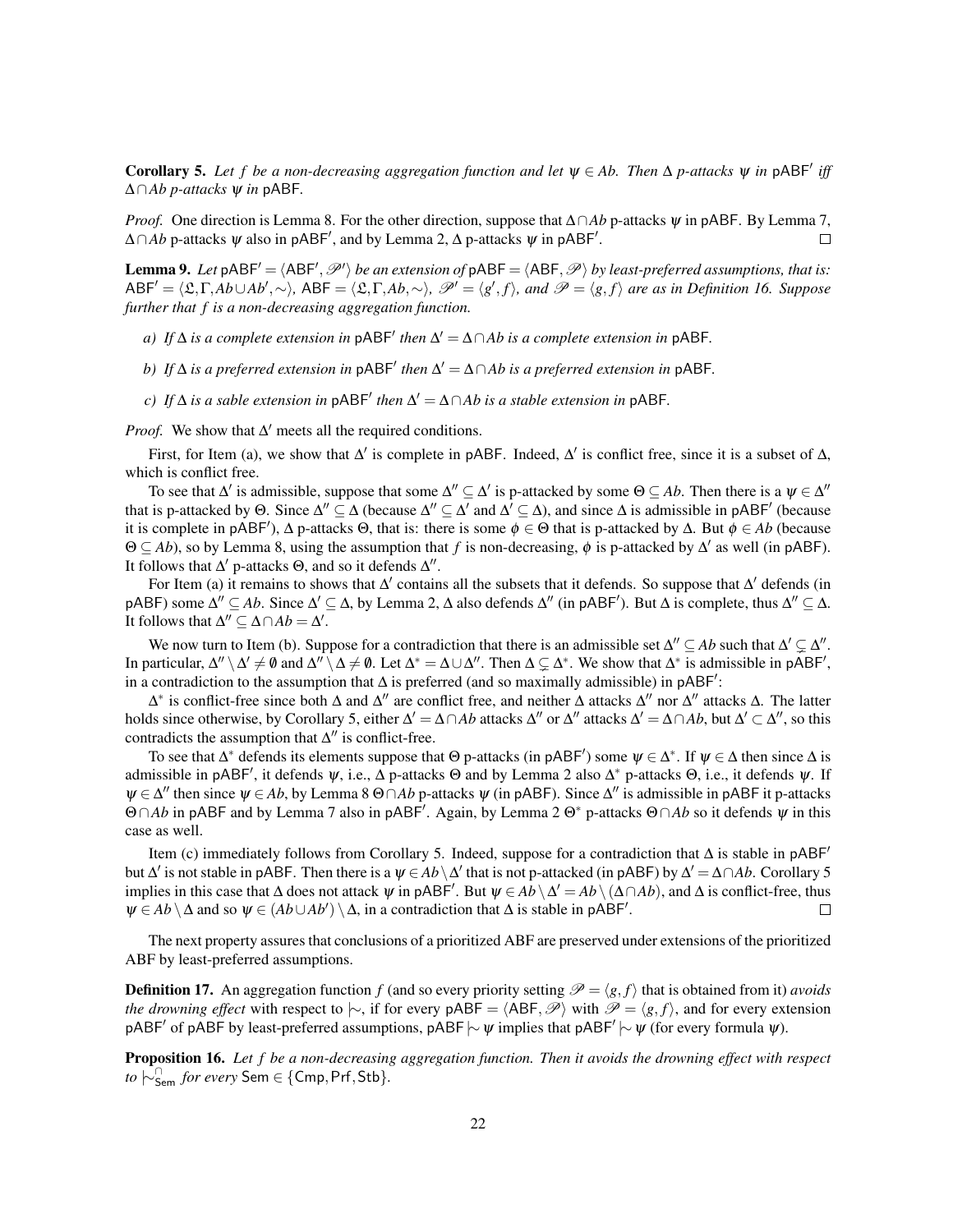*Proof.* We show the case Sem = Cmp; The other cases are similar.

Let pABF =  $\langle ABF, \mathcal{P} \rangle$  be a prioritized ABF with ABF =  $\langle \mathfrak{L}, \Gamma, Ab, \sim \rangle$  and  $\mathcal{P} = \langle g, f \rangle$  where *f* is nondecreasing, and let pABF<sup>'</sup> be an extension of pABF by least-preferred assumptions. Suppose for a contradiction that for some formula  $\psi$  it holds that pABF $\vdash \varphi_{\mathsf{Cmp}}^{\cap} \psi$  but pABF<sup>'</sup>  $\varphi_{\mathsf{Cmp}}^{\cap} \psi$ . The latter means that there is some complete extension  $\Delta$  of pABF' for which  $\Delta \not\vdash_{\mathfrak{L}} \psi$ . By the monotonicity of  $\vdash_{\mathfrak{L}}$  it holds that  $\Delta' \not\vdash_{\mathfrak{L}} \psi$  for every  $\Delta' \subseteq \Delta$ . In particular,  $\Delta' \not\vdash_{\mathcal{L}} \psi$  when  $\Delta' = \Delta \cap Ab$ . But by Lemma 9,  $\Delta'$  is a complete extension of pABF, in contradiction to the assumption that pABF $\vdash_{\mathsf{Cmp}}^{\cap} \psi$ .  $\Box$ 

Corollary 6. *Let* Sem ∈ {Cmp,Prf,Stb}*.*

- *1. Let*  $pABF = \langle ABF, \mathcal{P} \rangle$  *be a prioritized ABF with*  $\mathcal{P} = \langle g, \text{max} \rangle$ *. Then for every extension*  $pABF'$  *of*  $pABF$ *by least-preferred assumptions and for every formula*  $\psi$ *, if* pABF  $\vdash_{Sem}^\cap \psi$  *then* pABF<sup>'</sup>  $\vdash_{Sem}^\cap \psi$  *as well.*
- *2. Let*  $pABF = \langle ABF, \mathcal{P} \rangle$  *be a prioritized ABF with*  $\mathcal{P} = \langle g, \Sigma \rangle$ *. Then for every extension*  $pABF'$  *of*  $pABF$  *by* least-preferred assumptions and for every formula  $\psi$ , if  $\mathsf{pABF}\!\!\succ_\mathsf{Sem}^{\cap}\!\psi$  then  $\mathsf{pABF}'\!\!\succ_\mathsf{Sem}^{\cap}\!\psi$  as well.

*Proof.* By Proposition 16, since both the maximum function and the summation function are non-decreasing.  $\Box$ 

Note 13. Let Sem ∈ {Cmp, Prf, Stb}. Since  $\vdash_{\mathsf{Sem}}^{\cap}$  is non-monotonic, in general extending a prioritized ABF with extra assumptions does not guarantee the preservation of its conclusions. Indeed, consider for instance the prioritized framework  $\mathsf{pABF}_1$  that is based on <code>CL</code> with  $\Gamma$  =  $\{\lnot \text{mushroom} \lor \lnot \text{pepper}\}, Ab$  =  $\{\text{mashroom}, \text{cheese}\},$ and where the allocation function is  $g(\text{maskroom}) = 2$ ,  $g(\text{cheese}) = 3$ , and the aggregation function is  $f = \text{max}$ . Clearly, pABF<sub>1</sub>  $\sim$ <sub>Sem</sub> mushroom. Now, let pABF<sub>2</sub> be a prioritized ABF that is obtained by adding to Ab of pABF<sub>1</sub> the assumption pepper with  $g(\text{pepper}) = 1$ . This is the prioritized ABF considered in Example 4 (see also Figure 2), and as it is shown there,  $pABF_2$   $\not\vdash^{\cap}_{Sem}$  mushroom (in fact, even  $pABF_2$   $\not\vdash^{\cup}_{Sem}$  mushroom).<sup>21</sup>

Table 1 summarizes the results in Sections 4–6 with respect to the stable semantics.

| Property of the pABF                              | Conditions on the priority setting                   |
|---------------------------------------------------|------------------------------------------------------|
| Consistency                                       | Reversible                                           |
| Closure                                           | Reversible                                           |
| $\mathsf{Stb} \subseteq \mathsf{MCS}_{\sqsubset}$ | Max-lower-bounded                                    |
| $Stb \supseteq MCS_{\sqsubset}$                   | Max-upper-bounded                                    |
| Empty preferences                                 | Invariance of multiple-occurrence                    |
| Extension selection                               | Reversible                                           |
| Conflict preservation                             |                                                      |
| Preferred assumptions                             | Reversible & Max-lower-bounded                       |
| Brewka-Eiter postulate                            | Reversible & Max-lower-bounded                       |
| Tolerance                                         | Reversible & Max-lower-bounded, or Max-upper-bounded |
| No drowning effect                                | Non-decreasing                                       |

Table 1: Summary of the postulates for the stable semantics

# 7 Properties of the Entailments Induced by pABFs

Next, we consider some properties of the entailment relations which are induced by prioritized simple contrapositive ABFs, namely: entailments like those in Definition 7, but where pABFs replace ABFs. Obviously, priorities have an affect on such properties only in the presence of conflicts:

<sup>&</sup>lt;sup>21</sup>For another counterexample see Example 19 in what follows.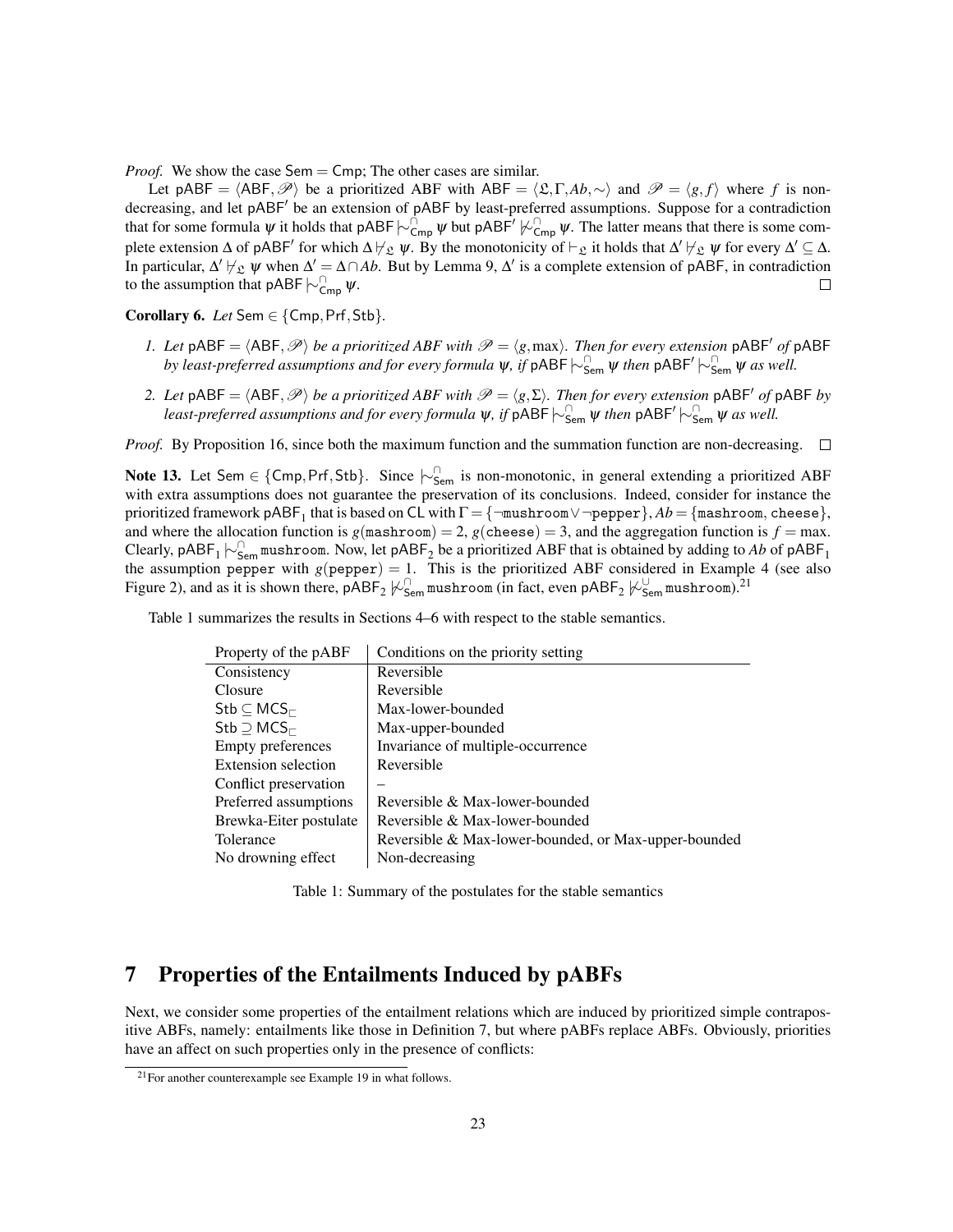**Proposition 17.** *Let* pABF =  $\langle ABF, \mathcal{P} \rangle$  *be a prioritized ABF for* ABF =  $\langle \mathfrak{L}, \Gamma, Ab, \sim \rangle$ *. If*  $\Gamma \cup Ab$  *is*  $\vdash$ *-consistent, then for every relation*  $\sim$  *that is induced from* <code>pABF</code>  $acording$  *to Definition 7,* <code>pABF</code>  $\sim$   $\psi$  *iff* <code>ABF</code>  $\vdash$   $\psi$ .<sup>22</sup>

*Proof.* When  $\Gamma \cup Ab$  is  $\vdash$ -consistent, WF(pABF) = Grd(pABF) = Prf(pABF) = Stb(pABF) = {*Ab*}, so the claim immediately follows from Definition 7.  $\Box$ 

The following properties were introduced by Kraus, Lehmann and Magidor in [42] and [43], and their formulations are adjusted to our setting. Some of the properties (CM, CC, and LLE) take into account also the priority setting. In such cases, the original formulation in [42] is obtained just by ignoring the conditions about the allocation function.

Below, instead of ABF|∼ $\psi$ , where |∼ is a relation defined in Definition 7 and ABF =  $\langle \mathfrak{L}, \Gamma, A\mathfrak{b}, \neg \rangle$ , we just write Γ,*Ab*|∼ψ.

Definition 18. A relation |∼ between pABFs and formulas in their languages is called *cumulative*, if the following conditions are satisfied:

- Cautious Reflexivity (CR): For every  $\vdash$ -consistent formula  $\psi$  it holds that  $\psi \sim \psi$ .
- Cautious Monotonicity (CM): If  $\Gamma$ *,Ab*| $\sim$   $\phi$  where  $g(\phi) \leq \min\{g(\phi) \mid \phi \in Ab\}$ , and  $\Gamma$ *,Ab*| $\sim \psi$ , then  $\Gamma$ *,Ab*,  $\phi \sim \psi$ .
- Cautious Cut (CC): If Γ, $Ab \sim \phi$  where  $g(\phi) \le \min\{g(\phi) \mid \phi \in Ab\}$ , and Γ, $Ab, \phi \sim \psi$ , then Γ, $Ab \sim \psi$ .
- Left Logical Equivalence (LLE): If  $\phi \vdash \psi$  and  $\psi \vdash \phi$  and  $g(\phi) = g(\psi)$ , then  $\Gamma, Ab, \phi \models \rho$  iff  $\Gamma, Ab, \psi \models \rho$ .
- Right Weakening (RW): If  $\phi \vdash \psi$  and  $\Gamma$ *, Ab*  $\sim \phi$  then  $\Gamma$ *, Ab*  $\sim \psi$ *.*

A cumulative relation is called *preferential*, if it satisfies the following condition:

• Distribution (OR): If  $\Gamma$ *,Ab*, $\phi \sim \rho$  and  $\Gamma$ *,Ab*, $\psi \sim \rho$  then  $\Gamma$ *,Ab*, $\phi \vee \psi \sim \rho$ .

A cumulative entailment is called *rational*, if it satisfies the following condition:<sup>23</sup>

• Rational Monotonicity (RM): If  $\Gamma$ *,Ab*  $\sim \rho$  and  $\Gamma$ *,Ab*  $\sim \sim \psi$  then  $\Gamma$ *,Ab*,  $\psi \sim \rho$ .

Another property that is useful for reasoning with conflicts is the following:

**Definition 19.** Given a logic  $\mathfrak{L} = \langle \mathcal{L}, \vdash \rangle$ , let  $\Gamma_i$  (*i* = 1,2) be two sets of countable  $\mathcal{L}$ -formulas, and let ABF*i* =  $\langle \mathfrak{L}, \Gamma_i, Ab_i, \sim_i \rangle$  (*i* = 1, 2) be two ABFs based on  $\mathfrak{L}$ .

- We denote by Atoms( $\Gamma_i$ ) ( $i = 1, 2$ ) the set of all atoms occurring in  $\Gamma_i$ .
- We say that  $\Gamma_1$  and  $\Gamma_2$  are *syntactically disjoint* if Atoms( $\Gamma_1$ )  $\cap$  Atoms( $\Gamma_2$ ) = 0.
- ABF<sub>1</sub> and ABF<sub>2</sub> are *syntactically disjoint* if so are  $\Gamma_1 \cup Ab_1$  and  $\Gamma_2 \cup Ab_2$ .
- We denote:  $ABF_1 \cup ABF_2 = \langle \mathfrak{L}, \Gamma_1 \cup \Gamma_2, Ab_1 \cup Ab_2, \sim_1 \cup \sim_2 \rangle$ .

An entailment |∼ satisfies *non-interference* [17], if for every two syntactically disjoint assumption-based frameworks  $ABF_1 = \langle \mathfrak{L}, \Gamma_1, Ab_1, \sim_1 \rangle$  and  $ABF_2 = \langle \mathfrak{L}, \Gamma_2, Ab_2, \sim_2 \rangle$  where  $\Gamma_1 \cup \Gamma_2$  is consistent, it holds that  $ABF_1 \sim \psi$ iff  $ABF_1 \cup ABF_2 \sim \psi$  for every L -formula  $\psi$  such that  $Atoms(\psi) \subseteq Atoms(\Gamma_1 \cup Ab_1)$ .

For extending non-interference to the prioritized case, we further suppose that we are equipped with priority settings  $\mathscr{P}_i = \langle g_i, f \rangle$  over  $Ab_i$  ( $i = 1, 2$ ). When ABF<sub>1</sub> and ABF<sub>2</sub> are syntactically disjoint, we can define a priority setting  $\mathscr{P} = \langle g, f \rangle$  over  $Ab_1 \cup Ab_2$ , where *g* coincides with  $g_i$  on  $Ab_i$ . In such a case, non-interference is defined as in the non-prioritized case, except that now  $pABF_1 \sim \psi$  iff  $p(ABF_1 \cup ABF_2) \sim \psi$ , where  $p(ABF_1 \cup ABF_2) =$  $\langle ABF_1 \cup ABF_2, \mathscr{P} \rangle.$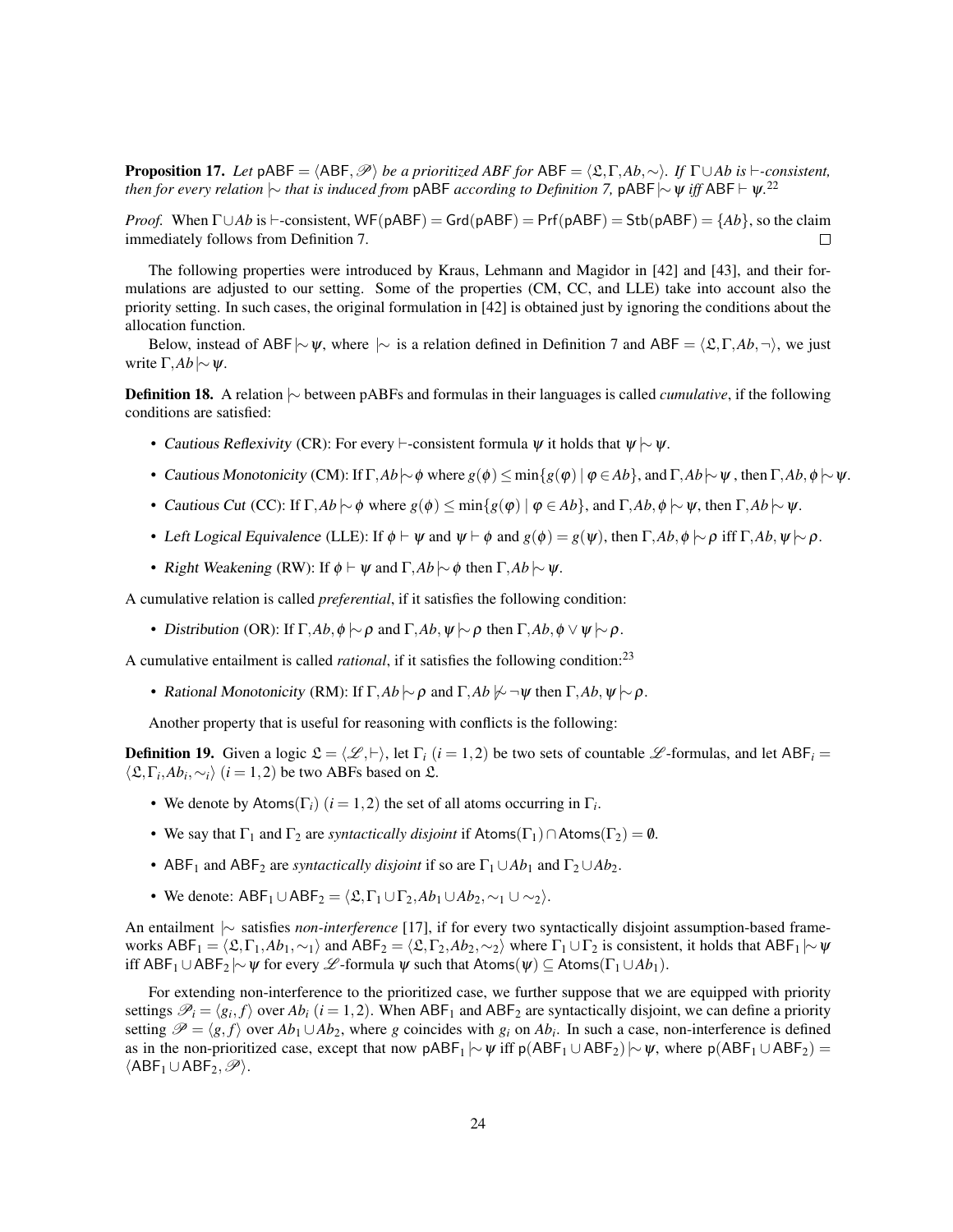| Entailment                                                                                                              |  | Cumulativity Preferentiality Rationality Non-Interference |
|-------------------------------------------------------------------------------------------------------------------------|--|-----------------------------------------------------------|
| $\left \sim_{\mathsf{Naive}}^{\cap}, \left \sim_{\mathsf{Prf}}^{\cap}, \left \sim_{\mathsf{Stb}}^{\cap} \right \right $ |  |                                                           |
| $\sim_{\mathsf{Naive}}^{\cup}, \sim_{\mathsf{Prf}}^{\cup}, \sim_{\mathsf{Stb}}^{\cup}$                                  |  |                                                           |
| $\sim_{\mathsf{Grd}}, \; \sim_{\mathsf{WF}}$                                                                            |  |                                                           |

Table 2: Properties of  $\vdash_{\mathsf{Sem}}^{\cap}$  and  $\vdash_{\mathsf{Sem}}^{\cup}$  for non-prioritized ABFs

Table 2 summarizes the results for the *non-prioritized case*, proved in [35]. The results concerning  $\sim$ <sub>Grd</sub> and |∼WF hold only for simple contrapositive ABFs in which F ∈ *Ab*.

Turning to the prioritized case, we first note the following:

Note 14. By the result in Section 6.1.1, if the allocation function is uniform and the aggregation function is invariant to multiple occurrences, the priority-based entailments coincide with the entailments that are induced by the corresponding non-prioritized ABFs. In such a case, then, the properties in Table 2 carry on to the relevant prioritized ABFs.

In 'non-degenerated' pABFs, however, many of the properties above cannot be always guaranteed. For instance, Example 19 below shows the failure of CM in some prioritized ABFs. The next example shows that non-interference may be violated as well:

**Example 18.** Let  $pABF_i = \langle ABF_i, \mathcal{P}_i \rangle$  ( $i = 1, 2$ ) be two prioritized simple contrapositive pABFs, where  $\mathcal{L}_1 =$  $\mathfrak{L}_2 = \mathsf{CL}, \ \Gamma_1 = \Gamma_2 = \emptyset, \ Ab_1 = \{p, \neg p\}, \ \text{and} \ Ab_2 = \{q\}.$  Suppose further that  $g_1(p) = 2, \ g_1(\neg p) = 3$ , and  $g_2(q) = 1$ . Clearly, ABF<sub>1</sub> and ABF<sub>2</sub> are syntactically disjoint, and ABF<sub>1</sub> $\vdash$ <sub>Grd</sub> *p* as well as ABF<sub>1</sub> $\vdash$ <sub>WF</sub> *p*. However,  $Grd(p(ABF_1 \cup ABF_2)) = WF(p(ABF_1 \cup ABF_2)) = \{\{q\}\}\$ and so p( $ABF_1 \cup ABF_2$ )  $\nvdash_{Sem} p$  for either Sem = WF or  $Sem = Grd$ .

The next two propositions describe a case in which cumulativity and non-interference are satisfied.

**Proposition 18.** Let  $pABF = \langle ABF, \mathcal{P} \rangle$  *be a prioritized simple contrapositive ABF in which*  $\mathcal{P} = \langle g, max \rangle$  *for some allocation function g. Then both*  $\vert \sim \int_{\mathsf{Sem}}^{\cap}$  *and*  $\vert \sim \int_{\mathsf{Sem}}^{\cap}$  *are cumulative for* Sem ∈ {Prf, Stb}.

*Proof.* We show the proposition for  $\sim_{\text{Sem}}^{\cap}$ ; the proof for  $\sim_{\text{Sem}}^{\cup}$  is similar. In the proofs below, when pABF =  $\langle ABF, \mathscr{P} \rangle$  and  $ABF = \langle \mathfrak{L}, \Gamma, Ab, \neg \rangle$ ,  $\mathscr{P} = \langle g, f \rangle$ , we shall sometimes write  $MCS_{\Box_g}(\Gamma, Ab)$  instead of  $MCS_{\Box_g}(ABF)$ .

- CR: This property holds by Proposition 17 and the reflexivity of  $\vdash$  (thus  $\psi \vdash \psi$ ).<sup>24</sup>
- CM: Since  $\Gamma$ ,  $Ab \sim_{\text{sem}}^{\cap} \psi$ , by Proposition 8 we have that  $\Gamma$ ,  $\Delta \vdash \psi$  for every  $\Delta \in \text{MCS}_{\square_g}(\Gamma, Ab)$ , and so, by monotonicity,  $(*)$   $\Gamma, \Delta, \phi \vdash \psi$  for every  $\Delta \in \mathsf{MCS}_{\Box g}(\Gamma, Ab)$ . Also, since  $\Gamma, Ab \sim_{sem}^{\Box} \phi$ , we have that  $\Gamma, \Delta \vdash \phi$ for every  $\Delta \in \text{MCS}_{\Box g}(\Gamma, Ab)$ , and since  $\phi$  is at least as preferred as any formula in *Ab*, we have that  $(**)$  MCS<sub> $\sqsubset_g$ </sub> $(\Gamma, Ab, \phi) = {\Delta \cup {\phi} \mid \Delta \in \mathsf{MCS}_{\sqsubset_g}(\Gamma, Ab)}$ . By  $(*)$  and  $(**)$ , then,  $\Gamma, \Delta' \vdash \psi$  for every  $Δ' ∈ \text{MCS}_{\sqsubset_g}(\Gamma, Ab, φ)$ , and by Proposition 8 again,  $Γ, Ab, φ \nvert ∼_{sem}^∩ ψ$ .
- CC: Suppose that  $\Gamma$ , *Ab*  $\sim_{\mathsf{Sem}}^{\cap} \phi$ . By Proposition 8 we have that,  $(*) \Gamma$ ,  $\Delta \vdash \phi$  for every  $\Delta \in \mathsf{MCS}_{\square_g}(\mathsf{ABF})$ . Let  $ABF' = \langle \mathcal{L}, \Gamma, Ab \cup \{\phi\}, \neg \rangle$  or  $ABF' = \langle \mathcal{L}, \Gamma \cup \{\phi\}, Ab, \neg \rangle$ . Then, since  $\phi$  is at least as preferred as any formula in *Ab*, in the first case,  $MCS_{\Box g}(ABF') = {\Delta \cup {\phi} \mid \Delta \in MCS_{\Box g}(ABF)}$ , and since  $\Gamma, Ab, \phi \sim_{Sem}^{\cap} \psi$ , by

<sup>22</sup>Note, in particular, that skeptical and credulous reasoning coincide in this case.

<sup>&</sup>lt;sup>23</sup>Notice that we do not require rational entailment to be preferential, but merely cumulative.

<sup>&</sup>lt;sup>24</sup>If  $\psi$  is a strict assumption, this property can be strengthened as follows: Γ $\sim \psi$  for every  $\psi \in \Gamma$ . Note that this strengthening ceases to hold for defeasible assumptions: if  $Ab = \{F, p, \neg p\}$  and g is a uniform allocation, then  $Ab \nvDash_{sem}^{\cap} p$  and  $Ab \nvDash_{sem}^{\cap} \neg p$ .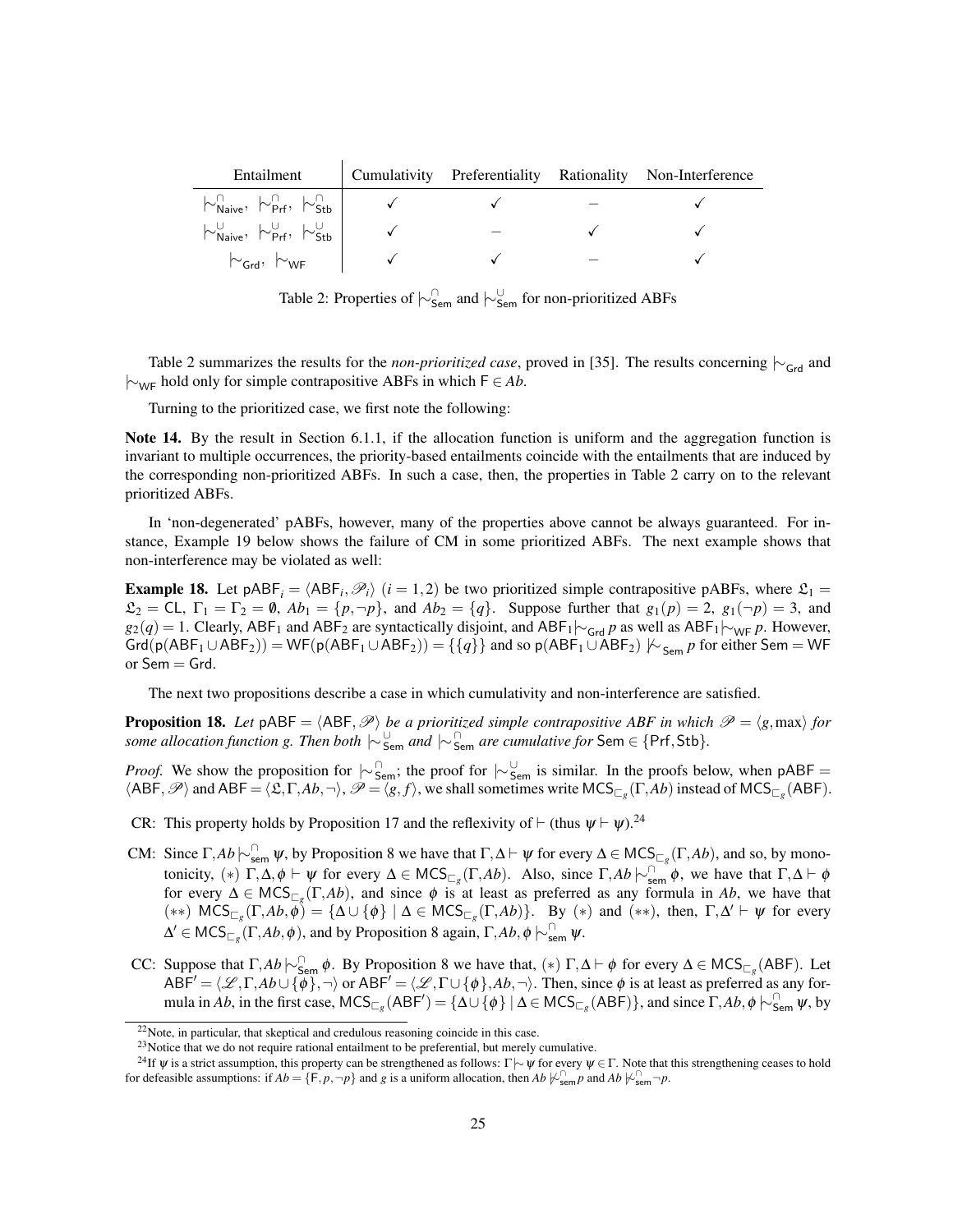Proposition 8 we have in both cases that  $(**)$   $\Gamma, \Delta, \phi \vdash \psi$  for every  $\Delta \in \mathsf{MCS}_{\Box_g}(\mathsf{ABF})$ . Thus, by transitivity on (∗) and (∗∗) we have that  $\Gamma, \Delta \vdash \psi$  for every  $\Delta \in \mathsf{MCS}_{\Box_g}(\mathsf{ABF})$ , and by Proposition 8,  $\Gamma, Ab \sim \psi$ .

- LLE: Suppose that  $\Gamma$ , $Ab$ ,  $\phi$  |∼ $\rho$ . By Proposition 8 we have that  $\Gamma$ , $\Delta \vdash \rho$  for every  $\Delta \in \text{MCS}_{\Box_{g}}(\Gamma, Ab, \phi)$ . Since  $\phi \vdash \psi$  and  $\psi \vdash \phi$  and  $g(\phi) = g(\psi)$ , it holds that  $\Delta \in \mathsf{MCS}_{\sqsubset_g}(\Gamma, Ab, \phi)$  iff  $\Delta \setminus \{\phi\} \cup \{\psi\} \in \mathsf{MCS}_{\sqsubset_g}(\Gamma, Ab, \psi)$ . It follows that  $\Gamma, \Delta \vdash \rho$  for every  $\Delta \in \mathsf{MCS}_{\sqsubset_g}(\Gamma, Ab, \psi)$ . By Proposition 8 again, we get  $\Gamma, Ab, \psi \mid \sim \rho$ . The proof of the other direction is dual (replacing the roles of  $\phi$  and  $\psi$ ).
- RW: Suppose that  $\Gamma$ , *Ab*  $\sim_{\text{sem}}^{\cap}$   $\phi$ . By Proposition 8 we have that  $\Gamma$ ,  $\Delta \vdash \phi$  for every  $\Delta \in \text{MCS}_{\square_g}(\text{ABF})$ . By transitivity with  $\phi \vdash \psi$  we get that  $\Gamma, \Delta \vdash \psi$  for every  $\Delta \in \mathsf{MCS}_{\Box_g}(\mathsf{ABF})$ , and by Proposition 8 again,  $Γ,$ *Ab*  $\vdash^{\cap}_{\mathsf{sem}}$  ψ. П

Note 15. The enhancements of some of the properties of cumulativity with requirements on the allocation function are indeed necessary in the prioritized case. To see this for LLE, for instance, consider a prioritized ABF based on classical logic, in which  $\Gamma = \emptyset$ ,  $Ab = \{p, \neg p\}$  and  $g(p) = 1$ ,  $g(\neg p) = 2$ . Clearly,  $\{p\}$  is the only preferred and stable extension in this case, thus *p* follows from this prioritized ABF (by any of the entailment relations considered in Proposition 18). If we now replace *p* by  $\neg\neg p$  and let  $g(\neg\neg p) = 3$ , then  $\{\neg p\}$  becomes the single preferred and stable extension of the revised pABF, and so *p* is not inferred anymore.

The next example shows that cumulativity may fail for aggregation functions other than max.

**Example 19.** Let  $\Gamma = \{r \supset s; p \supset s; p, s \supset \neg r\}$ ,  $Ab = \{p, r\}$  and  $\mathcal{P} = \langle g, \text{min} \rangle$ , where  $g(p) = 3$  and  $g(r) = 2$ . Here,  $\{r\}$  p-attacks  $\{p\}$  but  $\{p\}$  does not p-atack  $\{r\}$ . It follows that  $\Gamma, r, p \sim_{\text{Sem}}^{\cap} s$  and  $\Gamma, r, p \sim_{\text{Sem}}^{\cap} r$  for Sem  $\in$ {Prf,Stb}.

Consider now pABF<sup> $\prime$ </sup> =  $\langle ABF', \mathcal{P}' \rangle$  where ABF $\prime$  =  $\langle \mathfrak{L}, \Gamma, Ab \cup \{s\}, \neg \rangle$  and  $g(s) = 1$  (the *g*-values of the other formulas remain the same as before). pABF<sup>'</sup> has the following defeat diagram:



Figure 5: An attack diagram for pABF' in Example 19

pABF<sup>'</sup> has two preferred and stable extensions:  $\{p, s\}$  and  $\{r, s\}$ , and so for each Sem  $\in$  {Prf, Stb} it holds that  $\Gamma, r, p, s \not\sim_{\mathsf{Sem}}^{\cap} r$ . It follows that cautious monotony is not satisfied in this case.

When max is the aggregation function of the priority setting, non-interference is also assured.

**Proposition 19.** Let  $pABF = \langle ABF, \mathcal{P} \rangle$  be a prioritized simple contrapositive ABF in which  $\mathcal{P} = \langle g, \max \rangle$  for *some allocation function g. Then both* |∼<sup>∪</sup> Sem *and* |∼<sup>∩</sup> Sem *satisfy non-interference for* Sem ∈ {Prf,Stb}*.*

*Proof.* By Proposition 8 and the fact that if  $ABF_1$  and  $ABF_2$  are syntactically disjoint, then  $MCS_{\Box g}$  (ABF<sub>1</sub> ∪  $\mathsf{ABF}_2$ ) = {Δ<sub>1</sub> ∪ Δ<sub>2</sub> | Δ<sub>1</sub> ∈ MCS<sub> $\Box_{g_1}$ </sub>(ABF<sub>1</sub>), Δ<sub>2</sub> ∈ MCS<sub> $\Box_{g_2}$ </sub>(ABF<sub>2</sub>)}.<sup>25</sup>  $\Box$ 

<sup>&</sup>lt;sup>25</sup>Recall that *g* coincides with *g<sub>i</sub>* on  $Ab_i$  (*i* = 1, 2).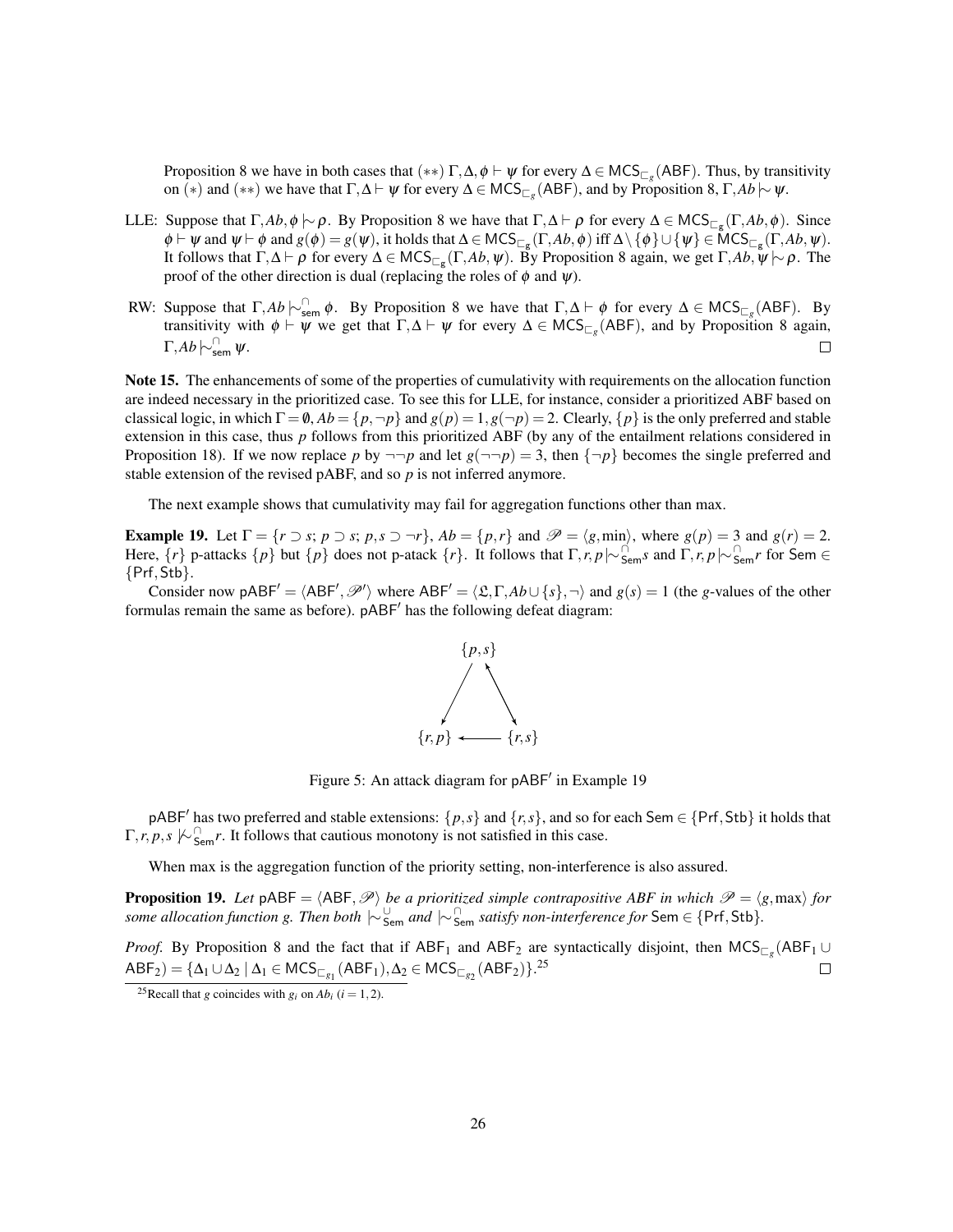# 8 Related Work

This work extends to the prioritized case the works in [32, 33, 34], summarized in [35], where (non-prioritized) simple contrapositive assumption-based argumentation frameworks are considered. As was argued in these papers, unlike similar works on logical argumentation (e.g. [1, 9, 19, 50]), simple contrapositive ABFs give rise to a finite number of arguments for a finite set *Ab* of defeasible assumptions, and moreover they do not require to make assumptions of minimality or consistency on arguments. As such, the current paper allows us to incorporate priorities in a formalism for logic-based argumentation with some clear benefits over other works.

Priorities have been integrated in all the major approaches to structured argumentation frameworks, including the assumption-based argumentation formalism  $ABA^+$  (see [20, 22]), ASPIC-based systems [18, 37, 38, 45, 47], sequent-based argumentation frameworks  $[8, 11]$ , and dialectical argumentation frameworks  $[23, 24]$ .<sup>26</sup> We remark that even though there is a lot of work on logical structured argumentation and on prioritized structured argumentation, there are only a few works that combine the two. Below, we first discuss works on prioritized assumption-based argumentation and then make a comparison of our work to works on dialectical argumentation frameworks and to works on ASPIC-like formalisms.

# 8.1 ABA and  $ABA$ <sup>+</sup>

Apart of ABA<sup>+</sup>, the incorporation of priorities in all of the above-mentioned settings is similar: for the attack to take place the attacking argument should be at least as preferred as the attacked argument (i.e., the former should have an equal or higher priority than the latter). The ABA<sup>+</sup> system, in contrast, is based on the idea of *reverse defeats*: A set of assumptions ∆ reverse defeats a set of assumptions Θ if either ∆ attacks Θ and ∆ is not less preferred than  $\Theta$ , or  $\Theta$  attacks  $\Delta$  and  $\Theta$  is (strictly) less preferred than  $\Delta$ .<sup>27</sup> The use of reverse defeats is required for avoiding some violations of rationality postulates such as consistency (see [22] for more details). However, in [31, Chapter 7] it is shown that such reverse defeats are actually superfluous when assuming that the deducibility relation is closed under contraposition (as in our case), and when using the max-attacks (see Definition 12). Proposition 5 is a generalization of this result, showing that contraposition together with reversibility of the preference function is sufficient to guarantee consistency (and thus reverse defeats are superfluous).

Another difference between the present work and the one in [22] is related to the priority setting: while we concentrate on linear preference orders, in [22] any preference relation that is a partial order is allowed. However, the formalism in [22] is adequate only for the weakest link principle (i.e, max-attacks) for comparing arguments, while we do not confine ourselves to a particular priority setting.

### 8.2 Dialectical Argumentation Frameworks

Another formalism that allows for logic-based argumentation with priorities is that of *dialectical argumentation frameworks* [23, 24]. In these frameworks arguments are conceived as support-conclusion pairs, where the supports of the arguments are split to two disjoint sets, intuitively understood as follows:

"An argument entails a conclusion from assumptions regarded as premises assumed to be true, and assumptions that are supposed true for the 'sake of argument' (i.e., those premises that an interlocutor commits to)." [24]

In the structures that are obtained in this way, Brewka's order on preferred subtheories [13] (recall Definition 13) can be represented by the preferred and stable semantics. In order to avoid the problem of having to deal with a possibly infinite set of support-conclusion pairs even when considering a finite set of defeasible assumptions, the formalism in [23, 24] allows for the use of a so-called *depth-bounded logics*. Such depth-bounded logics are prooftheoretically defined as sub-systems of classical logic, which restrict the depth of a proof. In this way, a hierarchy

 $26$ Axiomatic approaches to structured argumentation with preferences are considered by Dung and his coauthors in some recent papers, e.g. [27, 28, 29].

 $27$ See [40] for the use of similar principles in the context of abstract argumentation frameworks.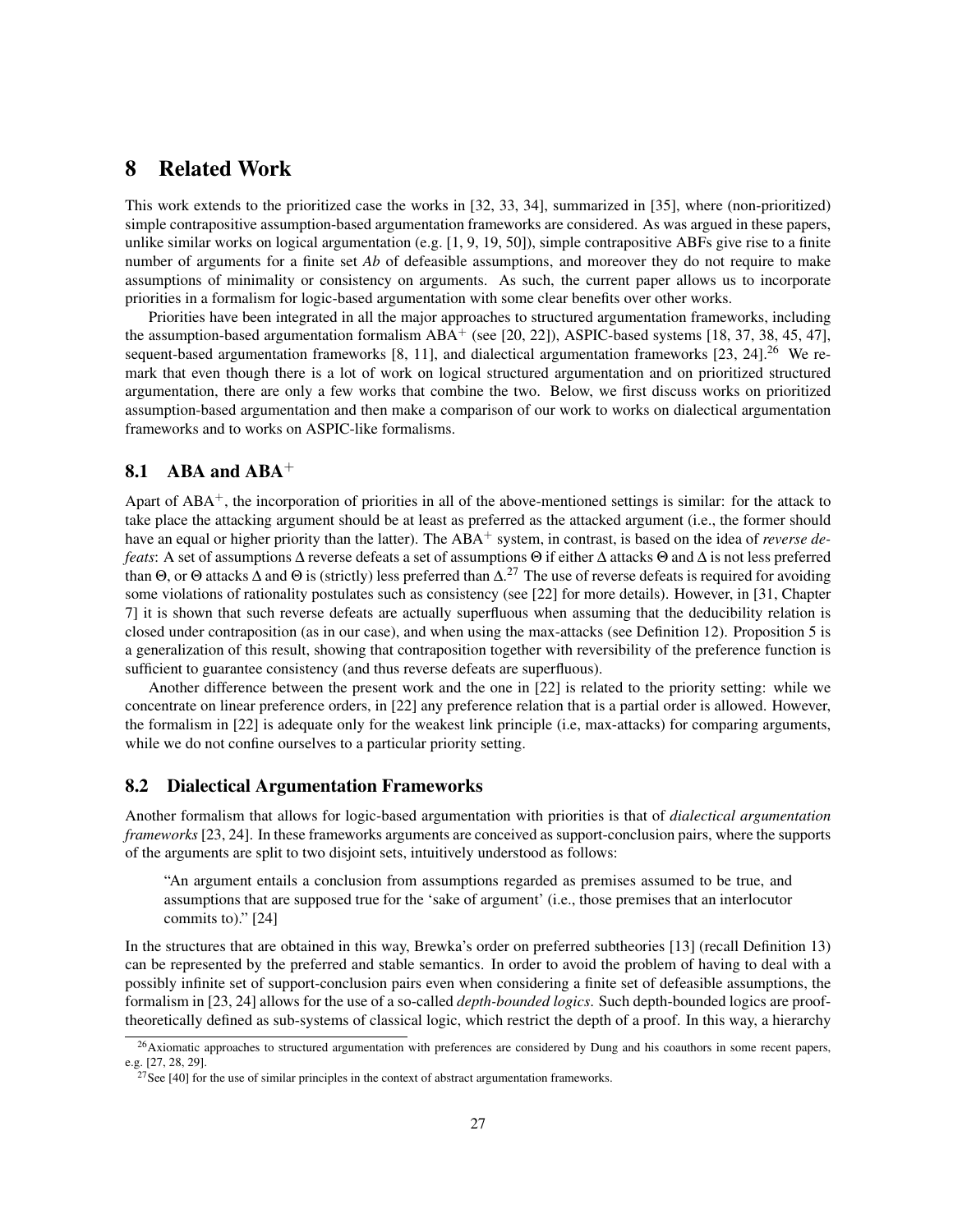of logics is constructed, whose deductive power increases monotonically with the allowed depth of proofs and converges to classical logic.

It turns out that dialectical argumentation using these depth-bounded logics can capture preferred sub-theories in dialectical argumentation, and give rise to finite argumentation frameworks given a finite set of defeasible assumptions. However, [23, 24] only study preferred sub-theories based on classical logic whereas we show that preferred-subtheories based on *any* contrapositive Tarskian logic can be represented by simple contrapositive prioritized ABFs. On the other hand, it is shown in [24] that dialectical argumentation satisfies the closure and consistency postulates for any lifting (i.e., preference relation) principle and any proof theory for classical logic or depth-bounded logic approximating classical logic, whereas for pABFs these postulates only hold when the priority setting is assumed to be reversible.

Non-interference is shown to hold for any complete-based semantics under the assumption that the preference relation over arguments is *dialectically coherent*, which is a requirement on the interaction between preferences of arguments and premises and assumptions in the support of arguments (see [23, Definition 20]). As such, dialectical coherence is hard to interpret in our setting, and thus the conditions under which non-interference is satisfied in both approaches are hard to compare. In view of the strong relation between preferred sub-theories and dialectical classical logic under the weakest link lifting [24, Theorem 4], we conjecture that a result analogous to Proposition 16 holds for dialectical argumentation and so dialectical argumentation (under the weakest link lifting) avoids the drowning effect as well. Likewise, we conjecture that cumulativity and preferentiality of the resulting inference relation are satisfied. However, these statements remain, to the best of our knowledge, to be proven. It would be interesting to check whether the sufficient conditions for the satisfaction of the properties studied here are also sufficient for the satisfaction of the same properties in the context of dialectical argumentation.

### 8.3 ASPIC systems

ASPIC-like formalisms such as those considered in [18, 37, 38, 45, 47] are argumentation-based systems built up from a formal language  $\mathscr L$  and contain the following ingredients:

- Strict rules of the form  $\psi_1,\ldots,\psi_n\to\phi$  (for formulas  $\psi_1,\ldots,\psi_n,\phi$  in  $\mathscr{L}$ ), which are deductive in the sense that the truth of their premises  $\psi_1,\ldots,\psi_n$  necessarily implies the truth of their antecedent  $\phi$ . Just as in ABA, this may be realized in several ways. One is directed by a logic  $\mathfrak L$  with an associated consequence relation  $\vdash_{\mathcal{L}}$ , so that  $\psi_1,\ldots,\psi_n \to \phi$  holds when  $\psi_1,\ldots,\psi_n \vdash_{\mathcal{L}} \phi$ . Another way is to treat strict rules as *domain dependent* rules, often used in the context of logic programming.
- Defeasible rules of the form  $\psi_1,\ldots,\psi_n \Rightarrow \phi$  (again, where  $\psi_1,\ldots,\psi_n,\phi$  are L -formulas), which unlike strict rules warrant the truth of their conclusion only provisionally: the application of a defeasible rule can be retracted in case counter-arguments are encountered. This is clearly a difference w.r.t. assumption-based argumentation, where the only defeasible element in an ABF is the set of assumptions.
- A set of strict premises  $\mathcal{K}_s$  and a set of defeasible premises  $\mathcal{K}_d$ , corresponding (respectively) to the set of premises Γ and the set of assumptions *Ab* of an ABF.
- A contrariness function specifying, as in ABA, conflicts between elements of the language.
- A preorder ≤ over the defeasible rules and the defeasible premises, expressing relative preferences over the defeasible elements.

Thus, the only difference between prioritized ABFs and ASPIC argumentation systems is that the latter additionally allow to formulate defeasible rules. However, in [36] it has been shown that, at least in the absence of priorities, defeasible rules can be defined as defeasible premises.<sup>28</sup>

 $^{28}$ It is an open question whether in the presence of priorities this translation is still adequate.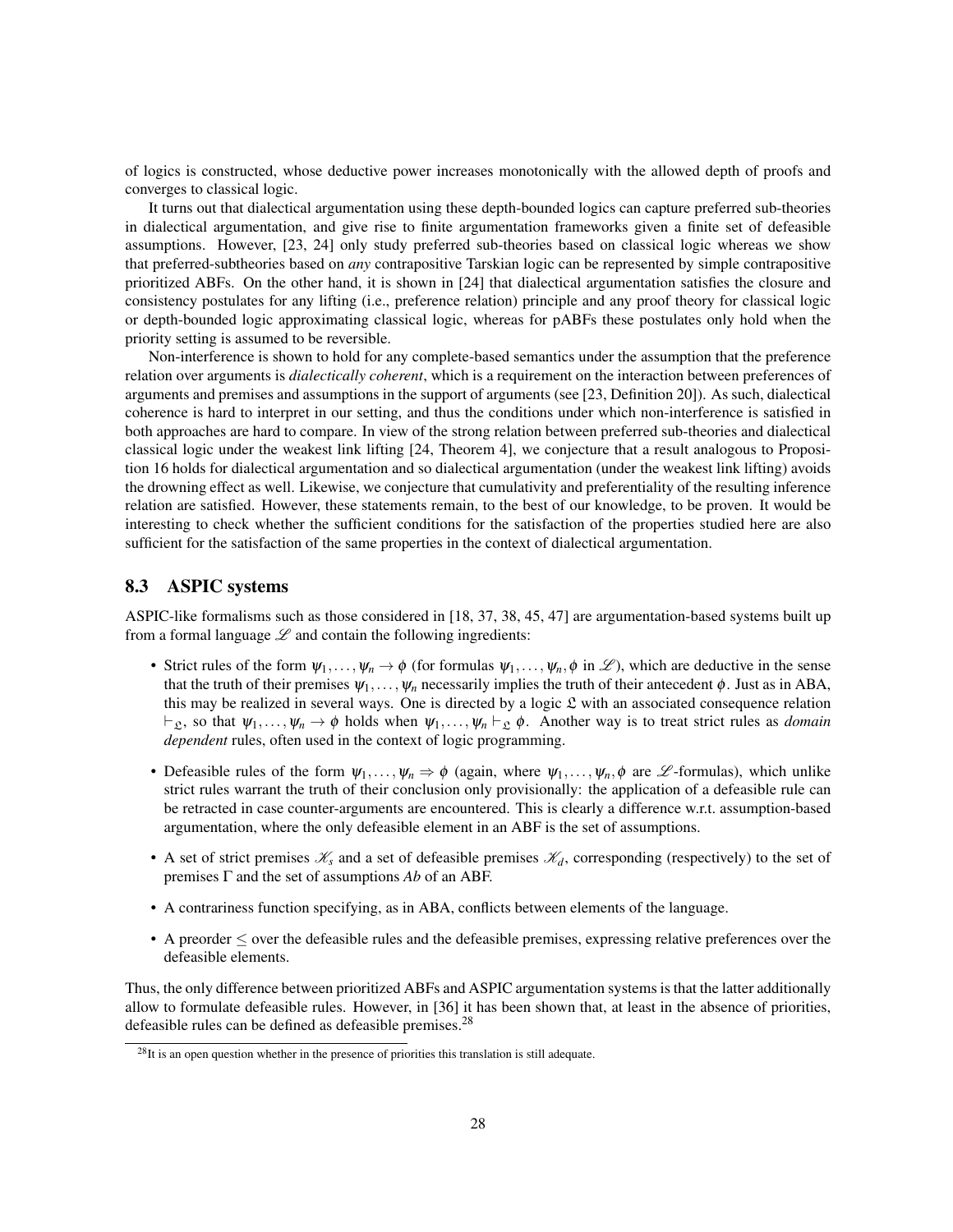A further difference between ASPIC-like formalisms and ABA is that *closure* under strict rules is not a requirement of any of the semantical concepts used in ASPIC-like formalisms. This is due to the fact that in ASPIC systems arguments are constructed as proof-trees on the basis of the argumentation system, as opposed to sets of assumptions in ABA. Furthermore, different ASPIC systems use different notions of attacks. Arguably, the notion of attack closest to that of ABA is *undermining-defeat*, used in ASPIC<sup>+</sup> [45, 47], according to which an argument *A* undermining-defeats an argument *B* if the conclusion of *A* is a contrary of a defeasible premise used in the construction of *B*, and *A* is not strictly less preferred than *B*. Preference relations between arguments are obtained on the basis of a *lifting principle*, which specifies how to obtain preferences over arguments on the basis of preferences over defeasible rules. Such lifting principles can thus be seen as an analogue to our aggregation functions. Indeed, just as in this paper, in ASPIC-like formalisms often a wide variety of lifting principles is considered, and various conditions on lifting principles have been formulated to ensure desirable behaviour of the resulting argumentative consequence relations (see, e.g., [30, 37, 38, 45, 47]). However, since in ASPIC-like formalisms defeasible rules give a proof-tree structure to arguments, further variations between lifting principles may occur. For instance, the *last link principle* [45, 47] states that only the last defeasible rules that have been applied are relevant when comparing the strength of arguments. Once an appropriate lifting principle has been chosen, a defeat relation over the arguments is obtained (just as p-attack relations are obtained in our case). On the basis of the set of arguments and a selected notion of defeat, an argumentation graph can then be constructed, which is then evaluated using Dung's *abstract argumentation semantics*. These are very similar to the semantics from Definition 6, with the only difference that closure is not required. However, as shown in [45], when using a contrapositive strict rule base (which is a primary assumption in this paper as well), closure is satisfied for any complete (and therefore for also for any stable, preferred and grounded) set of arguments.

Moving to representational results, in [46] it is shown that for  $\text{ASPIC}^+$ -based frameworks including priorities and when classical logic is the strict base logic, the preferred and stable extensions coincide and correspond to the set of preferred sub-theories of the set of premises under consideration (see [13] and Definition 13). In [39] it is shown that ASPIC<sup>+</sup> without undercut can represent a generalization of preferred subtheories to sets of defeasible rules.<sup>29</sup> However, we note that in ASPIC<sup>+</sup> a finite set of (defeasible) assumptions gives rise to an infinite set of arguments. The fact that for simple contrapositive ABFs the size of an argumentation graph is bounded by the size of the powerset of the defeasible assumptions is therefore a great benefit in comparison to the other argumentationbased approaches.

Another interesting point of comparison is the satisfaction of the properties that were studied in this paper. In this respect, we note the following:

- In general, for ASPIC<sup>+</sup> under the weakest link principle, the drowning effect cannot be avoided, as shown in [39, Example 20]. However, it should be noted that the counterexample in [39] is based on the special way that ASPIC<sup>+</sup> treats non-symmetric contraries. It is an open question whether the drowning effect can be avoided for some specific classes of ASPIC systems.
- The closure and consistency postulates are well-studied in ASPIC-like formalisms. Some comprehensive studies of the satisfaction of these postulates are given in [27, 28, 47], where several sufficient conditions for the satisfaction of the closure and consistency postulates are given, including closure under contraposition and the related closure under transposition.
- Non-interference has been studied in depth as well. In the presence of priorities, there are only three variants of ASPIC that satisfy non-interference while preserving consistency and closure: under the grounded semantics, ASPIC $\degree$  [37, 38] satisfies all rationality postulates, and it is shown in [39] that under the preferred and stable semantics, a fragment of  $\text{ASPIC}^+$  without undercut satisfies all rationality postulates when using the weakest link lifting. D-ASPIC+, a variant of ASPIC<sup>+</sup> based on *dialectical argumentation* (discussed above) is shown in [25] to satisfy all rationality postulates for any complete-based semantics.

 $^{29}$ Similar results concerning the representation of Brewka's preferred subtheories using sequent-based argumentation frameworks are shown in [11] (see also [6]).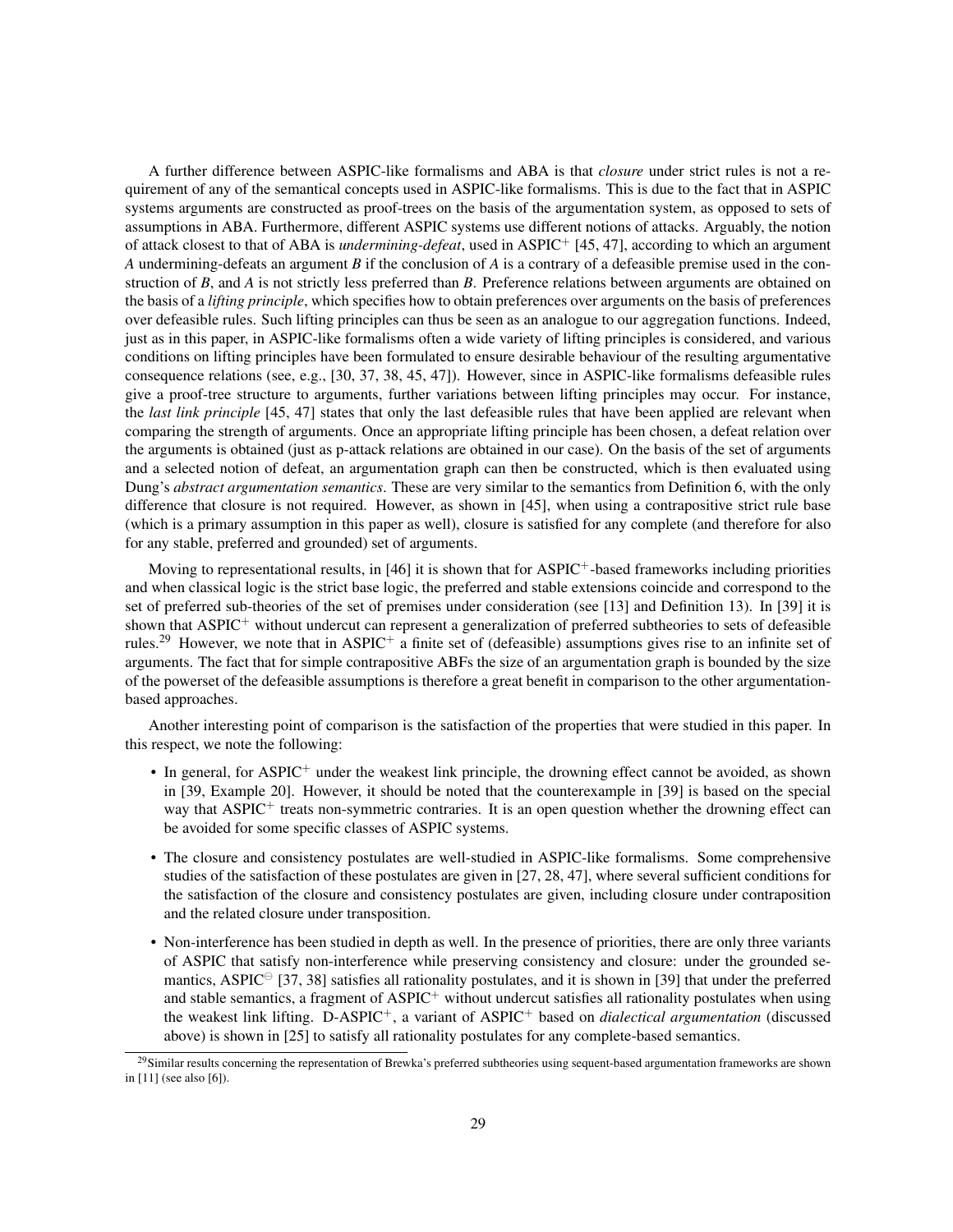To the best of our knowledge, the other properties considered in this paper, in particular, empty preferences, extension selection, conflict-preservation, preferred assumptions, the Brewka-Either postulate and tolerance, have not been studied yet in relation to ASPIC systems. A further discussion on the relations between ABA and ASPIC systems can be fount in [7].

# 9 Conclusion

The enhancement with priorities of simple contrapositive assumption-based argumentation frameworks strengthens their expressivity and provides additional layer to their inference process. The choice of a proper priority setting for reflecting priorities among arguments should be taken with care, though. As we have shown in this paper, for assuring certain properties of the corresponding ABFs, the priority settings, and in particular the aggregation functions, should meet certain requirements. Let us give a last demonstration of this, using a variation of an example from [41] (see also [5] and [8]).

Example 20. A flat owner negotiates the construction of a swimming pool (*s*), a tennis-court (*t*) and a private car-park (*p*) with the tenants. It is known that investing in all of these facilities will increase the rent (*r*), otherwise the rent will not be changed. The tenants do not have a particular preference among these options, but if they have to make a choice, they prefer not to have two sport facilities (*s* and *t*) and definitely do not want to increase the rent. Based on these inputs, that flat owner has to reach a conclusion about the facilities to be constructed.

Abbreviating  $(\phi \supset \psi) \wedge (\psi \supset \phi)$  by  $\phi \leftrightarrow \psi$ , the consideration that the rent increases if all the facilities are constructed can be represented by the formula  $\Psi_1 = r \leftrightarrow (s \wedge t \wedge p)$ . The preferences of the tenants not to increase the rent and not to have two sport facilities are modeled by  $\neg r$  and by  $\psi_2 = s \supset \neg t$  and  $\psi_3 = t \supset \neg s$ , respectively. This situation may be represented by a CL-based prioritized ABF with  $\Gamma = \{\psi_1\}$  and  $Ab = \{s, t, p, \neg r, \psi_2, \psi_3\}$ , where  $g(\neg r) = 1$ ,  $g(\psi_2) = g(\psi_3) = 2$  and  $g(s) = g(t) = g(p) = 3$ , together with the aggregation function  $f = \max$ .

By Proposition 8, there are two preferred extensions of this prioritized ABF:  $\mathcal{E}_1 = \{\psi_2, \psi_3, r, s, p\}$  and  $\mathcal{E}_2 =$ {ψ2,ψ3,*r*,*t*, *p*}. These are also the stable extensions in this case. It follows that pABF|∼<sup>∗</sup> Sem *<sup>r</sup>* and pABF|∼<sup>∗</sup> Sem *p* and pABF  $\sim \frac{1}{2}$  sem *s*∨*t*, but pABF  $\sim \frac{1}{2}$  for every Sem ∈ {Prf,Stb} and every  $* \in \{ \cup, \cap \}$ . This means that according to the preferred and the stable semantics, the rent will not be increased in this case and a parking lot will be built as well as (exactly) one sport facility. In order to decide whether to invest in a swimming pool or in a tennis-court, a discrimination between the allocation values of these facilities should be made.

We note, further, that by Proposition 19, an unrelated new information that is added as a strict premise or as a defeasible assumption with a high priority (say, that there is already a central heating (*h*) in the house, where  $g(h) = 1$ ) will not affect the above-mentioned conclusions. Likewise, by Proposition 16, adding information with a low priority, e.g. that there is still some low preference for having the three facilities  $(s \land t \land p$  with  $g(s \land t \land p) = 4$ ), will not have any effect on the conclusions derived above.

In future work, we plan to consider several generalizations of the frameworks presented in this paper. For example, we shall investigate priorities induced by a (non-necessarily total) preorder over the defeasible assumptions. Also, it may be useful to allow for *conditional preferences*, namely, defeasible assumptions that are stronger than other assumptions only when certain conditions are satisfied (see, e.g., [29]).

Acknowledgements We would like to thank the reviewers for their helpful comments on this paper. This work is supported by the Israel Science Foundation (grant number 550/19). Jesse Heyninck is also supported by the German National Science Foundation under the DFG-project CAR (Conditional Argumentative Reasoning) KE-1413/11-1.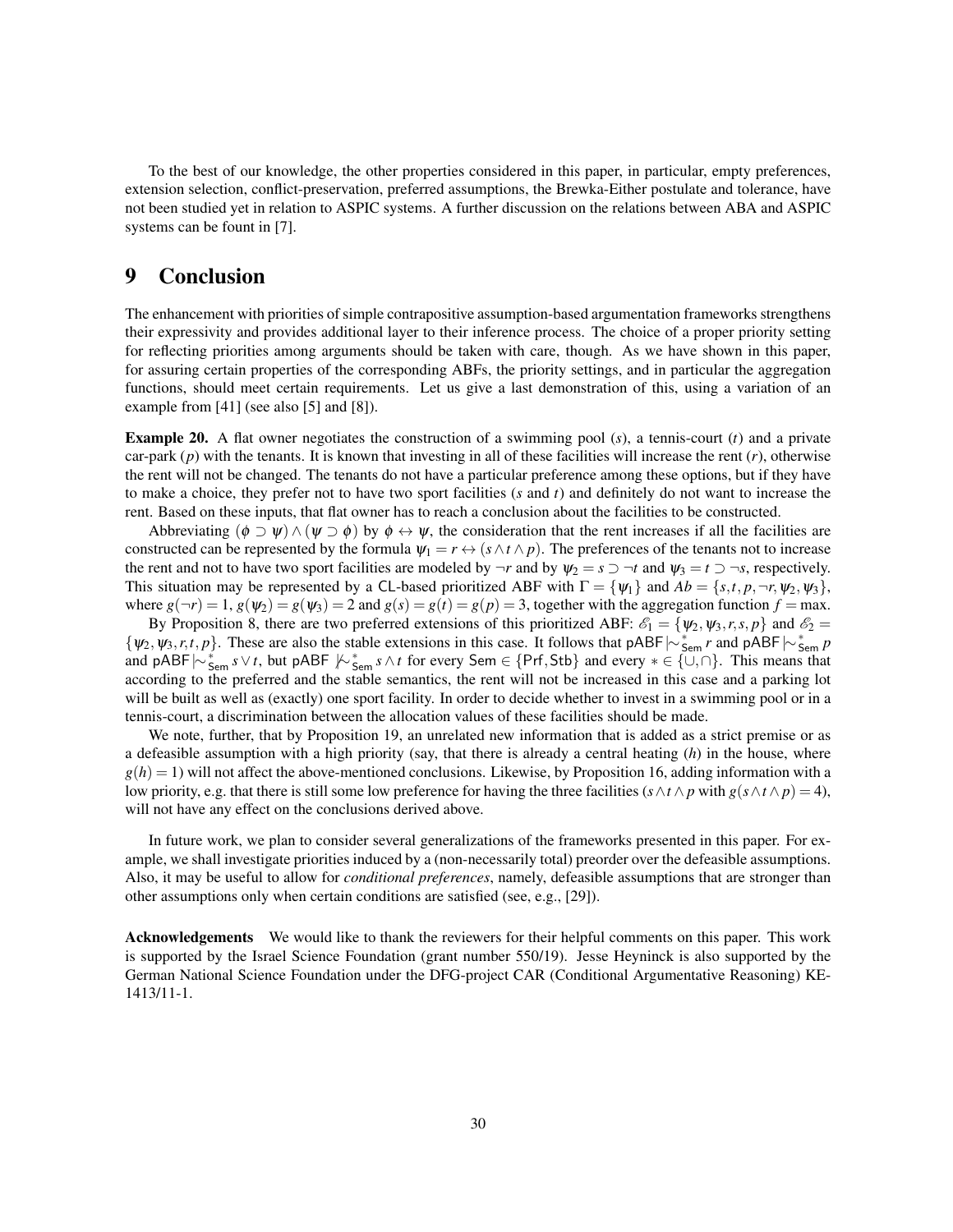# References

- [1] Leila Amgoud and Philippe Besnard. A formal characterization of the outcomes of rule-based argumentation systems. In *Proc. SUM'2013*, pages 78–91, 2013.
- [2] Leila Amgoud and Srdjan Vesic. Repairing preference-based argumentation frameworks. In *Proc. IJCAI'09*, pages 665–670, 2009.
- [3] Leila Amgoud and Srdjan Vesic. Two roles of preferences in argumentation frameworks. In *Proc. EC-SQARU'11*, volume 6717 of *Lecture Notes in Computer Science*, pages 86–97. Springer, 2011.
- [4] Leila Amgoud and Srdjan Vesic. Rich preference-based argumentation frameworks. *Journal of Approximate Reasoning*, 55(2):585–606, 2014.
- [5] Ofer Arieli. Distance-based paraconsistent logics. *International Journal of Approximate Reasoning*, 48(3):766–783, 2008.
- [6] Ofer Arieli, AnneMarie Borg, and Jesse Heyninck. A review of the relations between logical argumentation and reasoning with maximal consistency. *Annals of Mathematics and Artificial Intelligence*, 87(3):187–226, 2019.
- [7] Ofer Arieli, AnneMarie Borg, Jesse Heyninck, and Christian Straßer. Logic-based approaches to formal argumentation. *Journal of Applied Logics - IfCoLog Journal*, 8(6):1793–1898, 2021. See also: Handbook of Formal Argumentation, Volume 2, Chapter 12, College Publications, 2021.
- [8] Ofer Arieli, AnneMarie Borg, and Christian Straßer. Prioritized sequent-based argumentation. In *Proc. AAMAS'19*, pages 1105–1113. ACM, 2018.
- [9] Ofer Arieli, AnneMarie Borg, and Christian Straßer. Reasoning with maximal consistency by argumentative approaches. *Journal of Logic and Computation*, 28(7):1523–1563, 2018.
- [10] Ofer Arieli and Jesse Heyninck. Prioritized simple contrapositive assumption-based frameworks. In *Proc. ECAI'20*, volume 325 of *Frontiers in Artificial Intelligence and Applications*, pages 608–615. IOS Press, 2020.
- [11] Ofer Arieli and Christian Straßer. Sequent-based logical argumentation. *Journal of Argument and Computation*, 6(1):73–99, 2015.
- [12] Andrei Bondarenko, Phan Minh Dung, Robert Kowalski, and Francesca Toni. An abstract, argumentationtheoretic approach to default reasoning. *Artificial Intelligence*, 93(1):63–101, 1997.
- [13] Gerhard Brewka. Preferred subtheories: An extended logical framework for default reasoning. In *Proc. IJCAI'89*, pages 1043–1048. Morgan Kaufmann, 1989.
- [14] Gerhard Brewka and Thomas Eiter. Prioritizing default logic. In *Intellectics and Computational Logic*, volume 19 of *Applied Logic Series*, pages 27–45. Kluwer, 2000.
- [15] Gerhard Brewka, Miroslaw Truszczynski, and Stefan Woltran. Representing preferences among sets. In *Proc. AAAI'10*. AAAI Press, 2010.
- [16] Martin Caminada and Leila Amgoud. On the evaluation of argumentation formalisms. *Artificial Intelligence*, 171(5-6):286–310, 2007.
- [17] Martin Caminada, Walter Carnielli, and Paul Dunne. Semi-stable semantics. *Journal of Logic and Computation*, 22(5):1207–1254, 2011.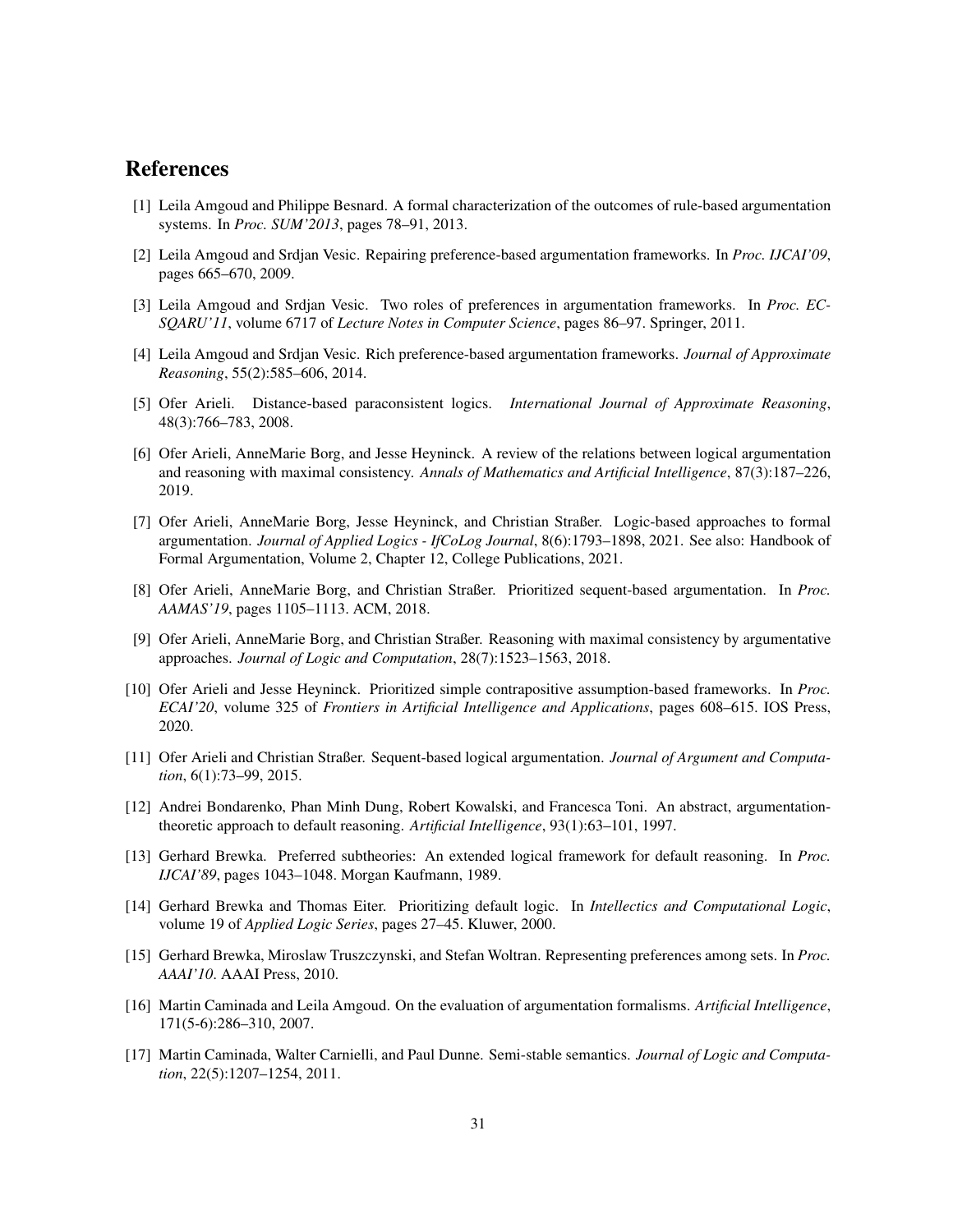- [18] Martin Caminada, Sanjay Modgil, and Nir Oren. Preferences and unrestricted rebut. In *Proc. COMMA'14*, pages 209–220. IOS Press, 2014.
- [19] Claudette Cayrol. On the relation between argumentation and non-monotonic coherence-based entailment. In *Proc. IJCAI'95*, pages 1443–1448, 1995.
- [20] Kristijonas Čyras. *ABA<sup>+</sup>: Assumption-Based Argumentation with Preferences*. PhD thesis, Department of Computing, Imperial College London, 2017.
- [21] Kristijonas Čyras, Xiuvi Fan, Claudia Schulz, and Francesca Toni. Assumption-based argumentation: Disputes, explanations, preferences. *Handbook of Formal Argumentation*, pages 2407–2456, 2018.
- [22] Kristijonas Čyras and Francesca Toni. ABA+: assumption-based argumentation with preferences. In *Proc. KR'16*, pages 553–556, 2016.
- [23] Marcello D'Agostino and Sanjay Modgil. Classical logic, argumentation and dialectic. *Artificial Intelligence*, 262:15–51, 2018.
- [24] Marcello D'Agostino and Sanjay Modgil. A study of argumentative characterisations of preferred subtheories. In *Proc. IJCAI'18*, pages 1788–1794, 2018.
- [25] Marcello D'Agostino and Sanjay Modgil. A fully rational account of structured argumentation under resource bounds. In *Proc. IJCAI'20*, pages 1841–1847, 2020.
- [26] Phan Minh Dung. On the acceptability of arguments and its fundamental role in nonmonotonic reasoning, logic programming and n-person games. *Artificial Intelligence*, 77:321–358, 1995.
- [27] Phan Minh Dung. An axiomatic analysis of structured argumentation with priorities. *Artificial Intelligence*, 231:107–150, 2016.
- [28] Phan Minh Dung and Phan Minh Thang. Fundamental properties of attack relations in structured argumentation with priorities. *Artificial Intelligence*, 255:1–42, 2018.
- [29] Phan Minh Dung, Phan Minh Thang, and Tran Cao Son. On structured argumentation with conditional preferences. In *Proc. AAAI'19*, pages 2792–2800. AAAI Press, 2019.
- [30] Sjur K Dyrkolbotn, Truls Pedersen, and Jan M Broersen. On elitist lifting and consistency in structured argumentation. *FLAP*, 5(3):709–746, 2018.
- [31] Jesse Heyninck. *Investigations into the logical foundations of defeasible reasoning: an Argumentative Perspective*. PhD thesis, Institute of Philosophy II, Ruhr University Bochum, 2019.
- [32] Jesse Heyninck and Ofer Arieli. On the semantics of simple contrapositive assumption-based argumentation frameworks. In *Proc. COMMA'18*, volume 305 of *Frontiers in Artificial Intelligence and Applications*, pages 9–20. IOS Press, 2018.
- [33] Jesse Heyninck and Ofer Arieli. Simple contrapositive assumption-based frameworks. In *Proc. LPNMR'19*, volume 11481 of *Lecture Notes in Computer Science*, pages 75–88. Springer, 2019.
- [34] Jesse Heyninck and Ofer Arieli. Simple contrapositive assumption-based frameworks (extended abstract). In *Proc. AAMAS'19*, pages 2018–2020. IFAAMS, 2019.
- [35] Jesse Heyninck and Ofer Arieli. Simple contrapositive assumption-based argumentation frameworks. *Journal of Approximate Reasoning*, 121:103–124, 2020.